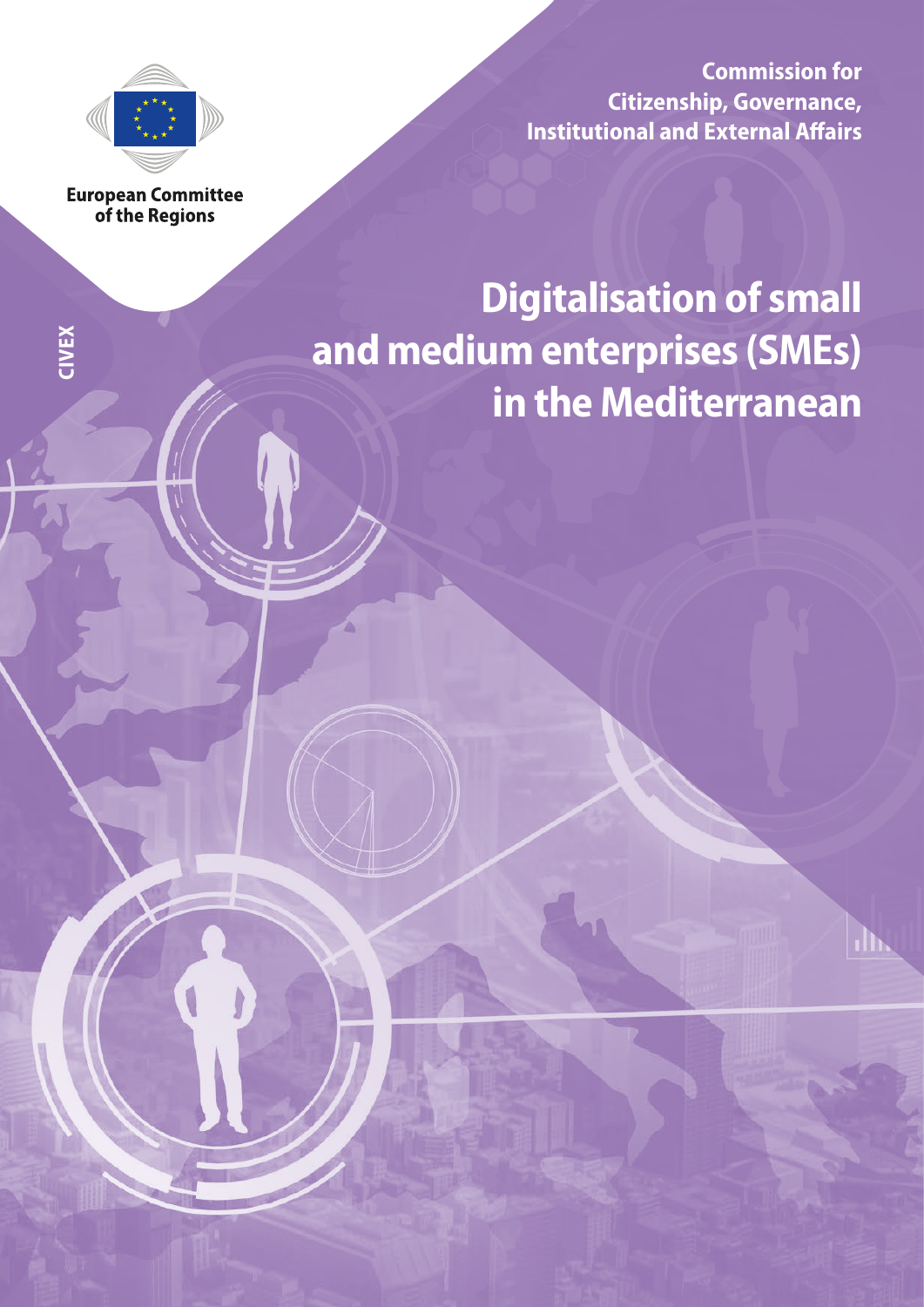© European Union, 2020 Partial reproduction is permitted, provided that the source is explicitly mentioned.

More information on the European Union and the Committee of the Regions is available online at http://www.europa.eu and http://www.cor.europa.eu respectively.

QG-03-20-575-EN-N; ISBN: 978-92-895-1051-6; doi:10.2863/206606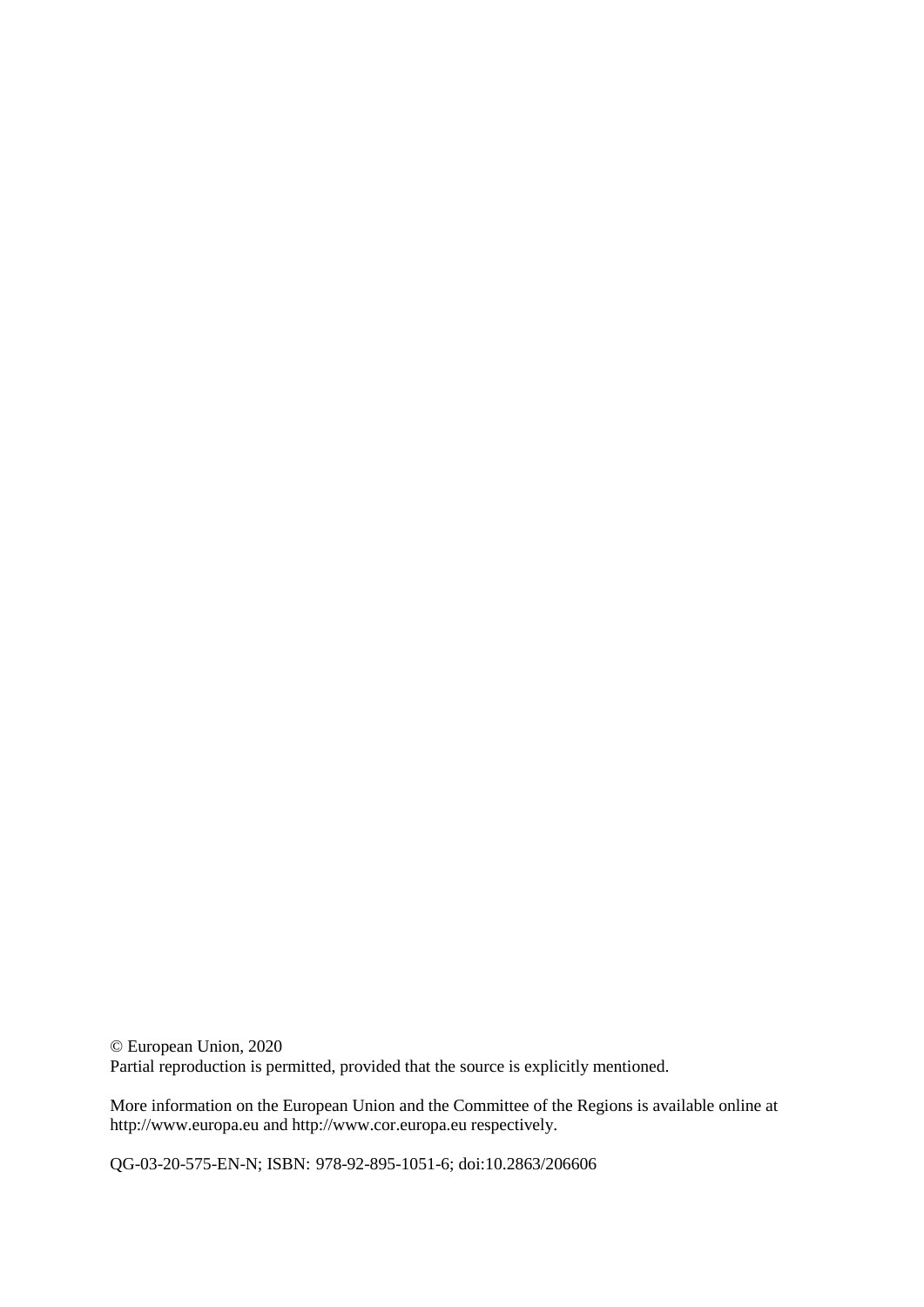**This report was written by Katarzyna W. Sidło, Kateryna Karunska, Claudio Salmeri, Stanislav Bieliei (CASE) and Roger Albinyana (IEMed)**

> **It does not represent the official views of the European Committee of the Regions.**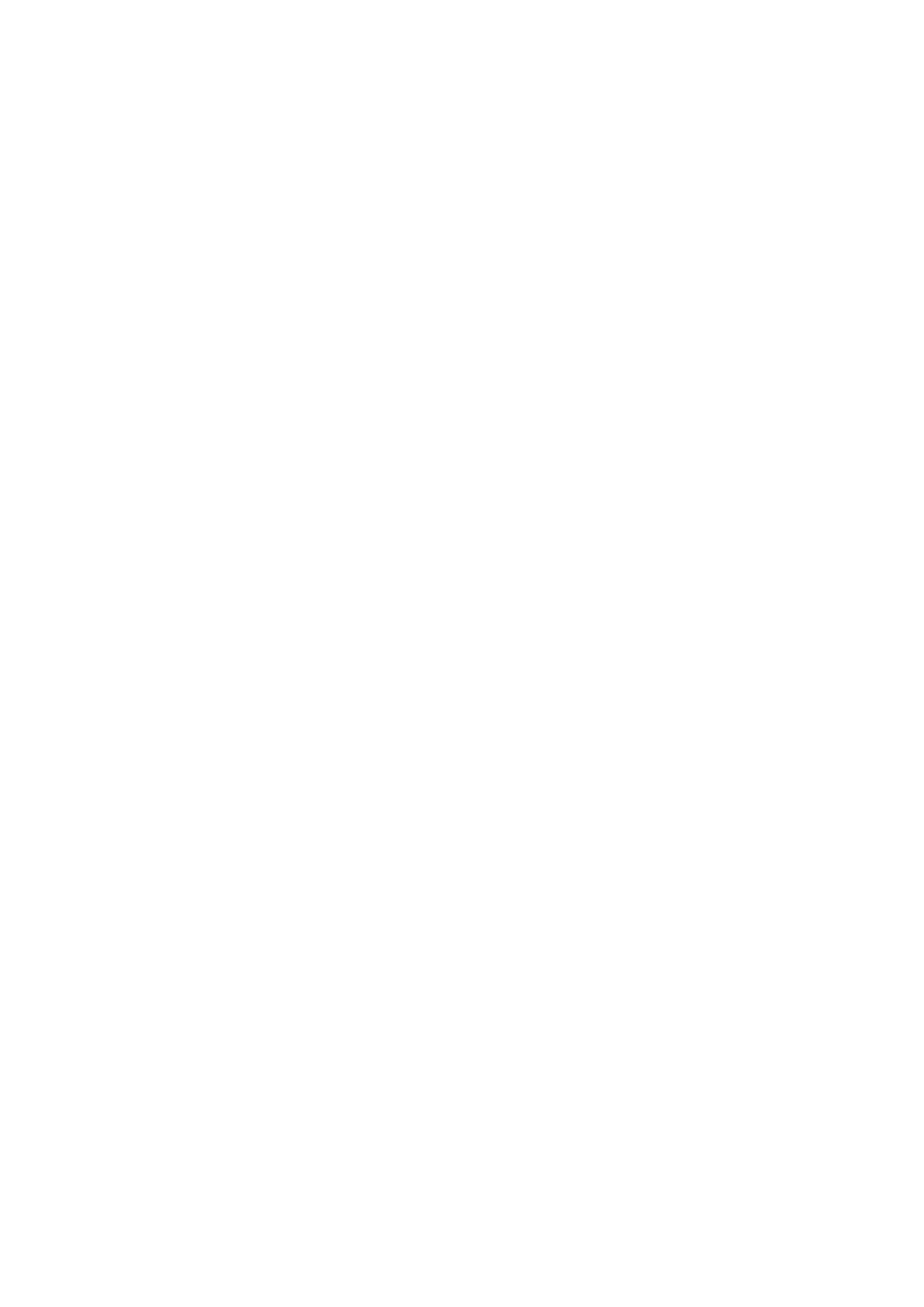## **Contents**

| Annex 2 Funding possibilities available to SMEs and relevant ongoing |  |
|----------------------------------------------------------------------|--|
|                                                                      |  |
|                                                                      |  |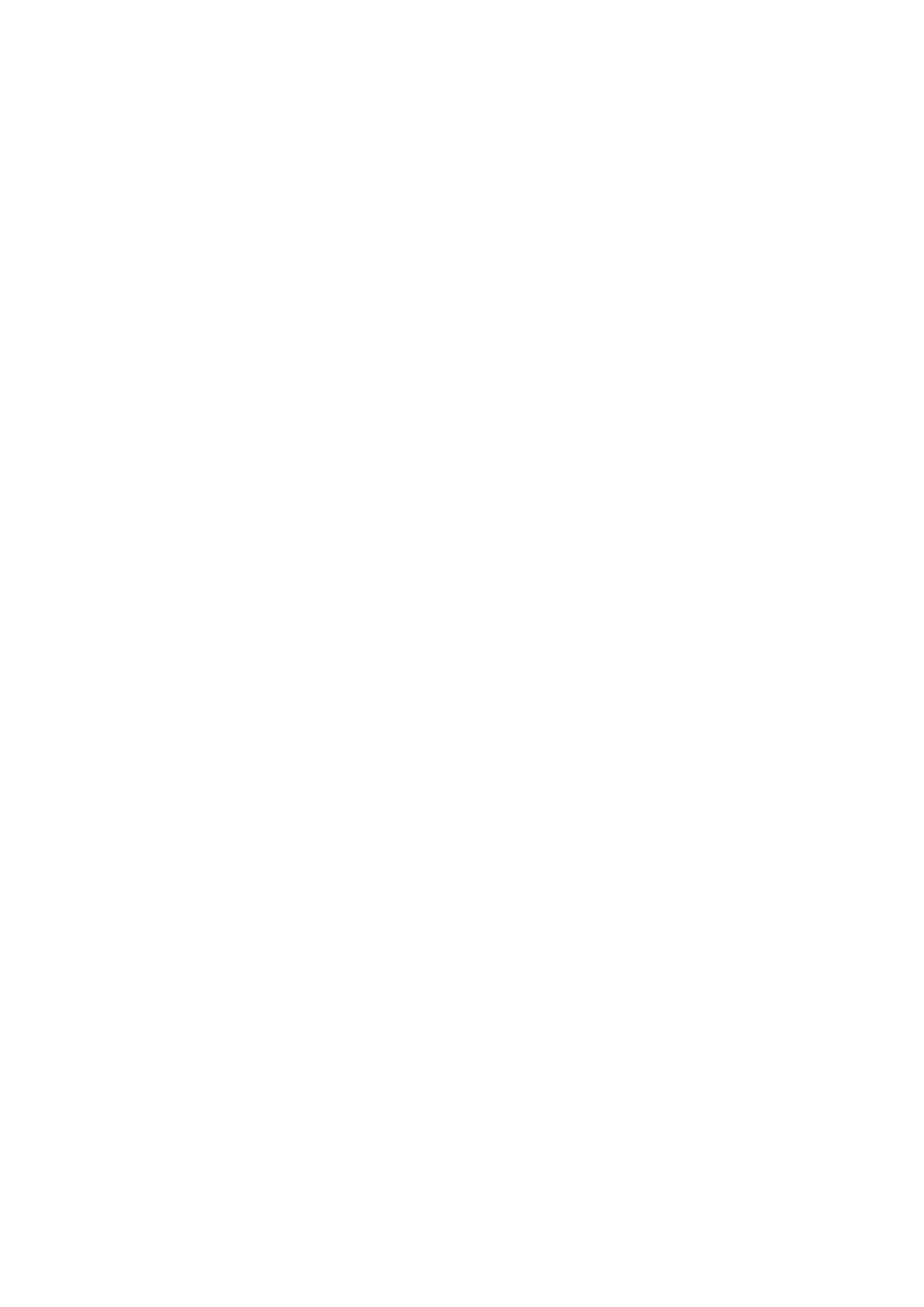## **Abbreviations**

| <b>AFD</b>     | Agence Francaise de Developpement                                   |
|----------------|---------------------------------------------------------------------|
| <b>ARLEM</b>   | Euro-Mediterranean Regional and Local Assembly                      |
| <b>BAE</b>     | <b>Bank Al Etihad</b>                                               |
| <b>BMZ</b>     | German Federal Ministry for Economic Cooperation and<br>Development |
| <b>CASE</b>    | Center for Social and Economic Research                             |
| <b>CBC MED</b> | Cross-Border Cooperation in the Mediterranean                       |
| <b>CBSM</b>    | Caixa Bank Succursale au Maroc                                      |
| <b>CFLI</b>    | <b>Canada Fund for Local Initiatives</b>                            |
| CL             | Credit Libanais                                                     |
| <b>CNEA</b>    | National Committee for the Business Environment                     |
| <b>CRM</b>     | <b>Customer Relationship Management</b>                             |
| <b>DDM</b>     | <b>Digitalization Transformation Center</b>                         |
| <b>DPF</b>     | <b>Development Policy Financing</b>                                 |
| <b>EBRD</b>    | European Bank for Reconstruction and Development                    |
| EgyptYiB       | <b>Egypt Youth in Business</b>                                      |
| <b>EIB</b>     | European Investment Bank                                            |
| <b>EMNES</b>   | Euro-Mediterranean Network for Economic Studies                     |
| <b>ENI</b>     | European Neighbourhood Instrument                                   |
| <b>ENP</b>     | European Neighbourhood Policy                                       |
| ERI            | <b>Economic Resilience Initiative</b>                               |
| ERP            | <b>Enterprise Resource Planning</b>                                 |
| <b>ETF</b>     | <b>European Training Foundation</b>                                 |
| EU             | European Union                                                      |
| <b>EUR</b>     | Euro                                                                |
| <b>FATEN</b>   | Palestine for Credit and Development                                |
| <b>FEMIP</b>   | Facility for Euro-Mediterranean Investment and Partnership          |
| <b>GEFF</b>    | <b>Green Economy Financing Facility</b>                             |
| <b>GPG</b>     | <b>Global Partners Governance</b>                                   |
| <b>ICANN</b>   | <b>Internet Corporation for Assigned Names and Numbers</b>          |
| <b>ICT</b>     | <b>Information and Communications Technology</b>                    |
| <b>IEMed</b>   | European Institute of the Mediterranean                             |
| <b>ILO</b>     | <b>International Labour Organization</b>                            |
| <b>IMD</b>     | <b>International Institute for Management Development</b>           |
| <b>IMF</b>     | <b>International Monetary Fund</b>                                  |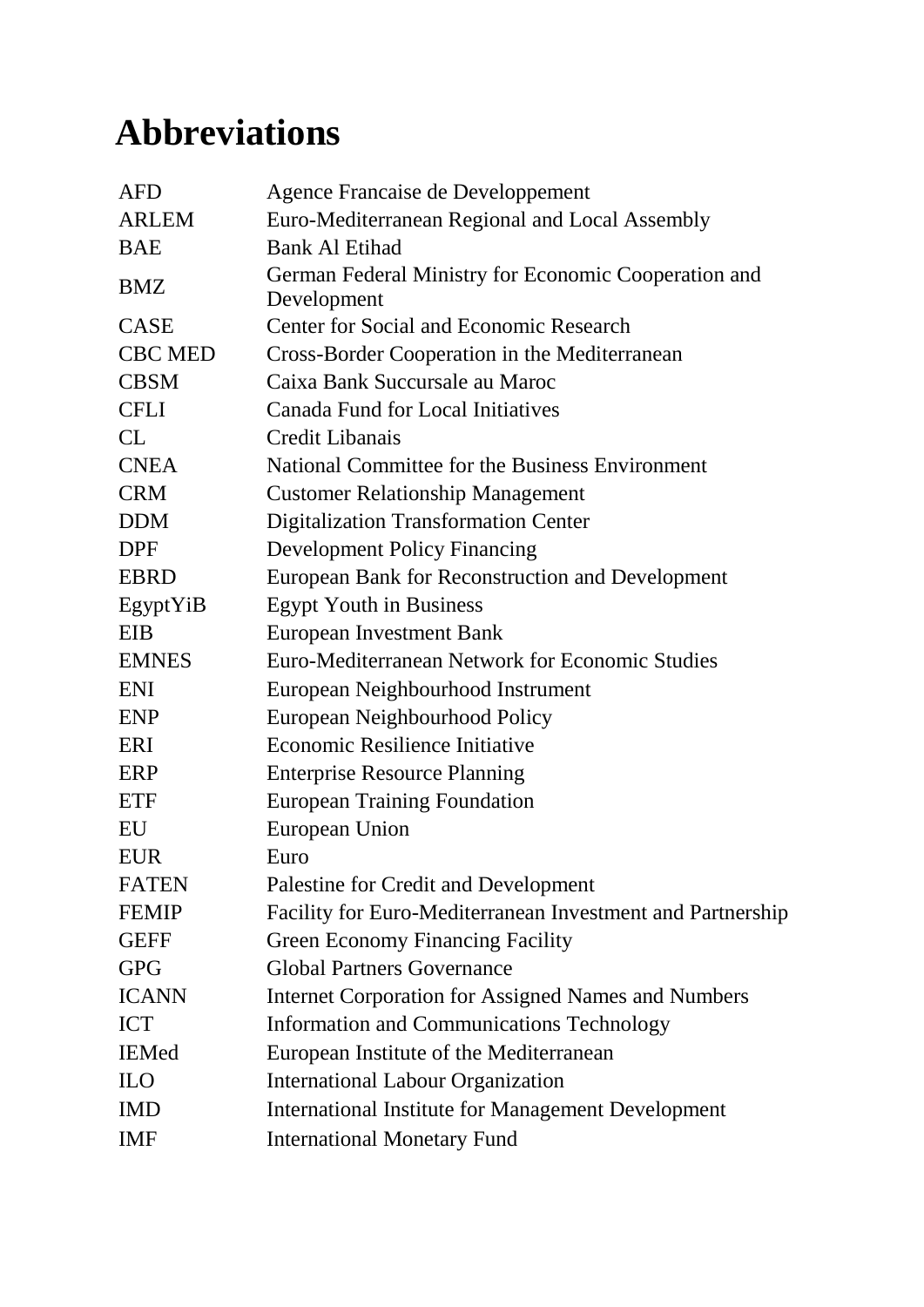| <b>INTERA</b>   | Zaklada za INovacijski i TEhnološki RAzvitak (Foundation for<br><b>Innovation and Technological Development)</b> |  |  |  |  |  |  |  |  |  |
|-----------------|------------------------------------------------------------------------------------------------------------------|--|--|--|--|--|--|--|--|--|
| <b>IT</b>       | <b>Information Technology</b>                                                                                    |  |  |  |  |  |  |  |  |  |
| <b>ITU</b>      | <b>International Telecommunication Union</b>                                                                     |  |  |  |  |  |  |  |  |  |
| <b>JNCW</b>     | Jordanian National Commission for Women                                                                          |  |  |  |  |  |  |  |  |  |
| <b>JOD</b>      | Jordanian Dinar                                                                                                  |  |  |  |  |  |  |  |  |  |
| <b>JoPACC</b>   |                                                                                                                  |  |  |  |  |  |  |  |  |  |
| <b>LENS</b>     | Jordan Payments & Clearing Company                                                                               |  |  |  |  |  |  |  |  |  |
| <b>LRA</b>      | <b>Local Enterprise Support Project</b>                                                                          |  |  |  |  |  |  |  |  |  |
|                 | Local and Regional Authority                                                                                     |  |  |  |  |  |  |  |  |  |
| <b>MarocPME</b> | Moroccan National Agency for the Promotion of Small and Medium-<br>sized Enterprises                             |  |  |  |  |  |  |  |  |  |
| <b>MCIT</b>     | Egyptian Ministry of Communications and Information Technology                                                   |  |  |  |  |  |  |  |  |  |
| <b>MEF</b>      | Ministry of Economy and Finance                                                                                  |  |  |  |  |  |  |  |  |  |
| <b>MENA</b>     | Middle East and North Africa                                                                                     |  |  |  |  |  |  |  |  |  |
| <b>MEPI</b>     | Middle East Partnership Initiative                                                                               |  |  |  |  |  |  |  |  |  |
|                 | Moroccan Ministry of Industry, Trade and the Green and Digital                                                   |  |  |  |  |  |  |  |  |  |
| <b>MICEVN</b>   | Economy                                                                                                          |  |  |  |  |  |  |  |  |  |
| <b>MSE</b>      | Micro and Small Enterprise                                                                                       |  |  |  |  |  |  |  |  |  |
| <b>NBE</b>      | National Bank of Egypt                                                                                           |  |  |  |  |  |  |  |  |  |
| <b>NBFI</b>     | <b>Non-Bank Financial Institution</b>                                                                            |  |  |  |  |  |  |  |  |  |
| <b>NGO</b>      | Non-Governmental Organisation                                                                                    |  |  |  |  |  |  |  |  |  |
| <b>NRI</b>      | <b>Network Readiness Index</b>                                                                                   |  |  |  |  |  |  |  |  |  |
| <b>OECD</b>     | Organisation for Economic Co-operation and Development                                                           |  |  |  |  |  |  |  |  |  |
| <b>PEDEL</b>    | Promotion of Economic Growth and Local Development in Remote                                                     |  |  |  |  |  |  |  |  |  |
|                 | <b>Regions of Morocco</b>                                                                                        |  |  |  |  |  |  |  |  |  |
| PFI             | Participating Financial Institution                                                                              |  |  |  |  |  |  |  |  |  |
| <b>SEFF</b>     | <b>Egypt Sustainable Energy Financing Facility</b>                                                               |  |  |  |  |  |  |  |  |  |
| <b>SEMED</b>    | Southern and Eastern Mediterranean                                                                               |  |  |  |  |  |  |  |  |  |
| <b>SME</b>      | <b>Small and Medium Enterprise</b>                                                                               |  |  |  |  |  |  |  |  |  |
| <b>STEM</b>     | Science, Technology, Engineering and Mathematics                                                                 |  |  |  |  |  |  |  |  |  |
| <b>TFP</b>      | <b>Trade Facilitation Programme</b>                                                                              |  |  |  |  |  |  |  |  |  |
| <b>TRY</b>      | <b>Turkish Lira</b>                                                                                              |  |  |  |  |  |  |  |  |  |
| TÜRKONFED       | <b>Turkish Enterprise and Business Confederation</b>                                                             |  |  |  |  |  |  |  |  |  |
| <b>UfM</b>      | Union for the Mediterranean                                                                                      |  |  |  |  |  |  |  |  |  |
| <b>UNCTAD</b>   | United Nations Conference on Trade and Development                                                               |  |  |  |  |  |  |  |  |  |
| <b>UNESCO</b>   | United Nations Educational, Scientific and Cultural Organization                                                 |  |  |  |  |  |  |  |  |  |
| <b>UNESCWA</b>  | United Nations Economic and Social Commission for West Asia                                                      |  |  |  |  |  |  |  |  |  |
| <b>USD</b>      | <b>United States Dollar</b>                                                                                      |  |  |  |  |  |  |  |  |  |
| <b>VCIP</b>     | <b>Venture Capital Investment Programme</b>                                                                      |  |  |  |  |  |  |  |  |  |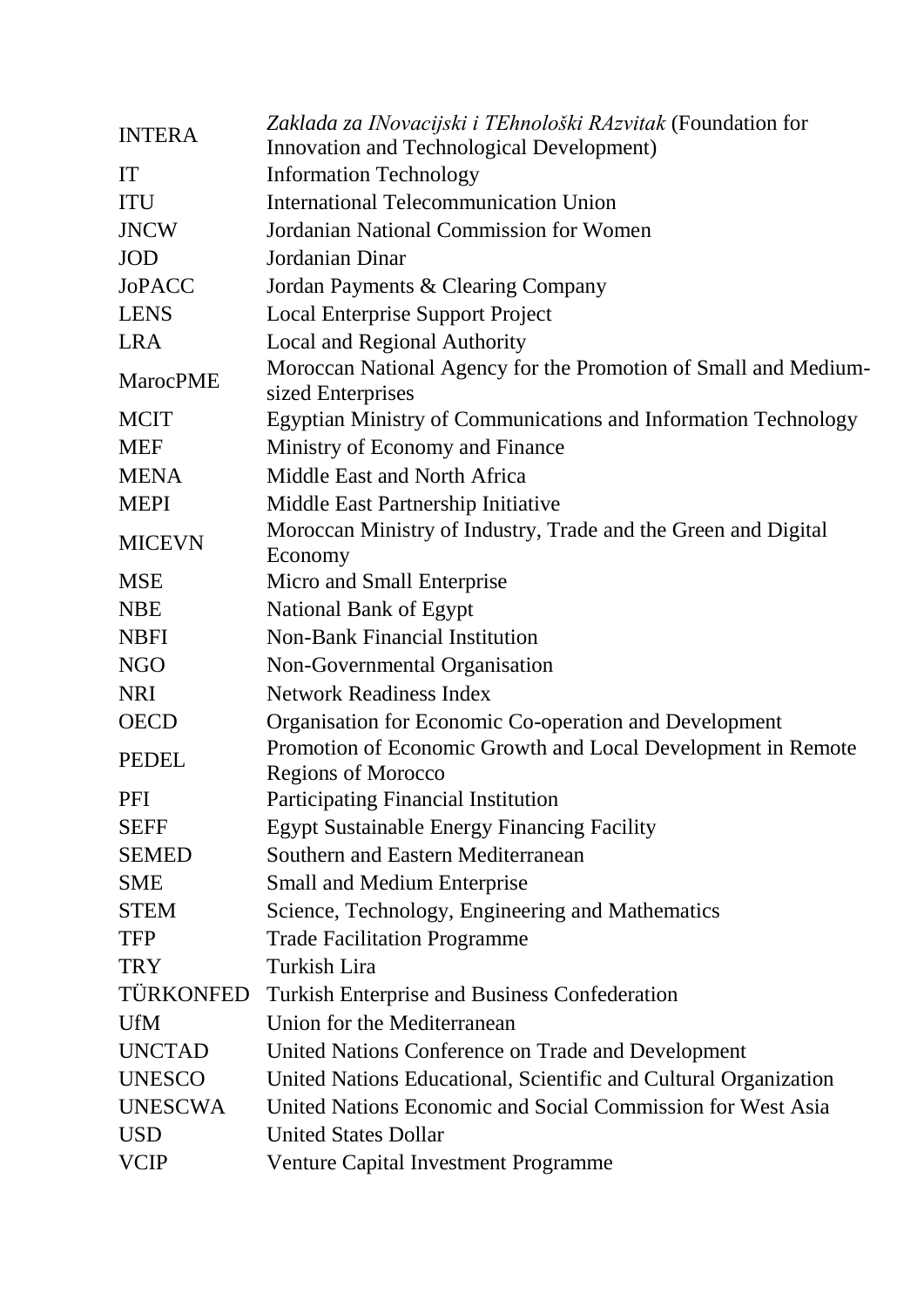| Virtual Marketplaces                               |
|----------------------------------------------------|
| Western Balkans                                    |
| Western Balkans Investment Framework               |
| World Information Technology and Services Alliance |
|                                                    |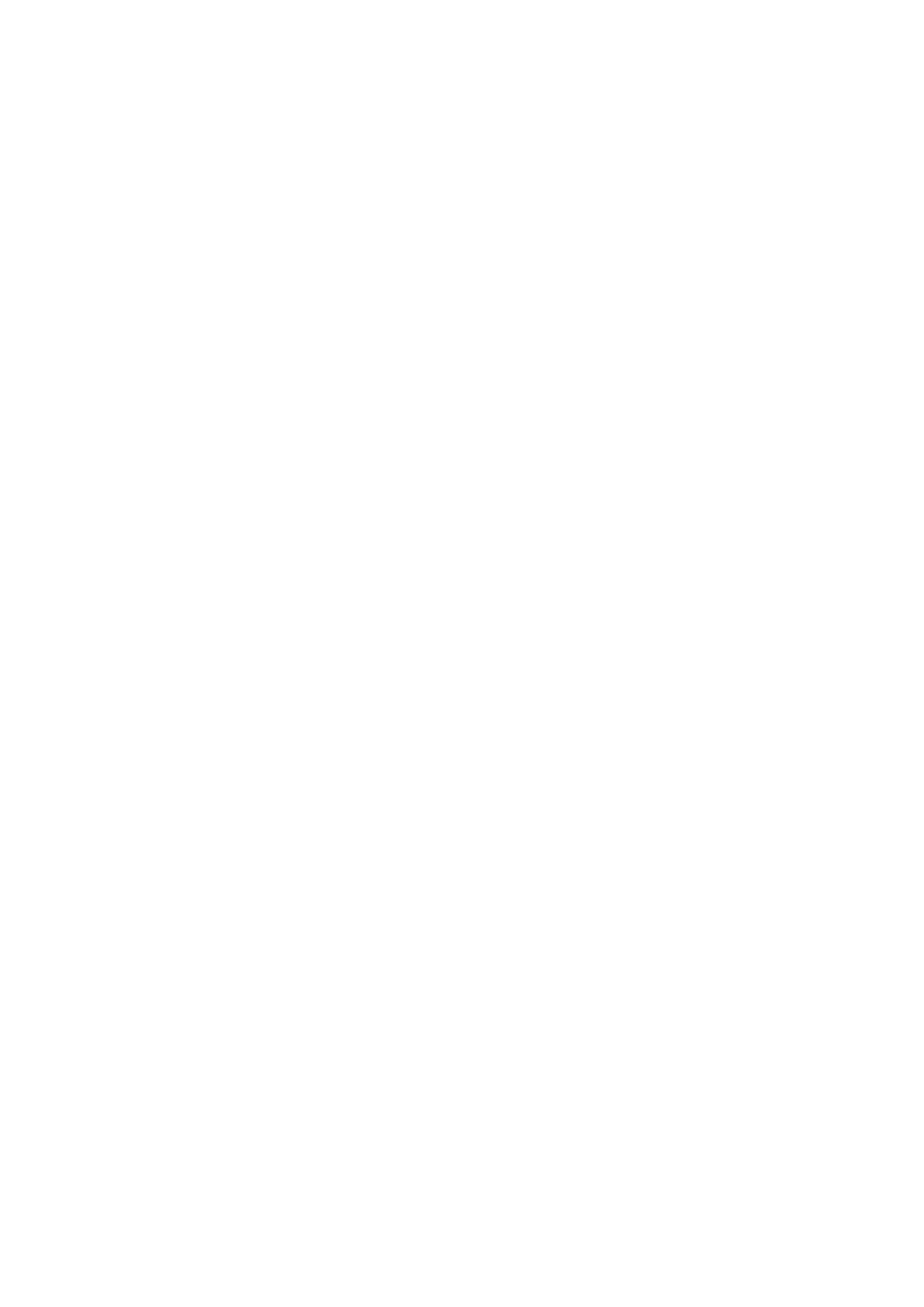## <span id="page-10-0"></span>**Introduction**

Micro, Small and Medium-Sized Enterprises (henceforth: SMEs)<sup>1</sup> are the spine of Euro-Mediterranean economies. In the Southern and Eastern Mediterranean (SEMED) countries, they account for over 90-95% of all firms in absolute figures (OECD, 2018; IMF, 2019), of which the majority are micro enterprises (e.g. in Tunisia, micro enterprises represent 98% of all firms [World Bank, 2014]). Notwithstanding their contribution to private sector development, their role in job creation and upward mobility is much more limited (Ibidem).

Indeed, the growing polarisation of enterprise ecosystems between the very few large enterprises that dominate the market and the majority of weak micro firms that struggle to survive, with a noticeable missing middle, is a factor of utmost concern in the development of vibrant and job-conducive private sectors. Whereas access to adequate funding remains the major impediment for SMEs to take off and grow, SMEs tend to be less productive and innovative than larger firms. Innovative firms are more likely to grow and thus generate long-term employment.

Hence, through thriving innovation, digitalisation and automation, SMEs can reduce production costs and make productivity gains, adapt their business models to a growing globalised competitive environment and increase access to funding. In this context, a number of blocking points for local and regional authorities (LRAs) in the field of SME digitalisation have been identified; they are divided into four areas: institutional and regulatory, human capital formation, use of digital innovation and infrastructure.

 $\overline{a}$ <sup>1</sup> As explained later in the report, no universally agreed on definition of an SME exists in the region. For the purpose of this study, we utilise a definition applied by the European Commission, under which a micro enterprise is one that employs fewer than 10 persons, a small one – fewer than 50, and a medium-sized one – fewer than 250 (see more: https://ec.europa.eu/growth/smes/business-friendly-environment/sme-definition en).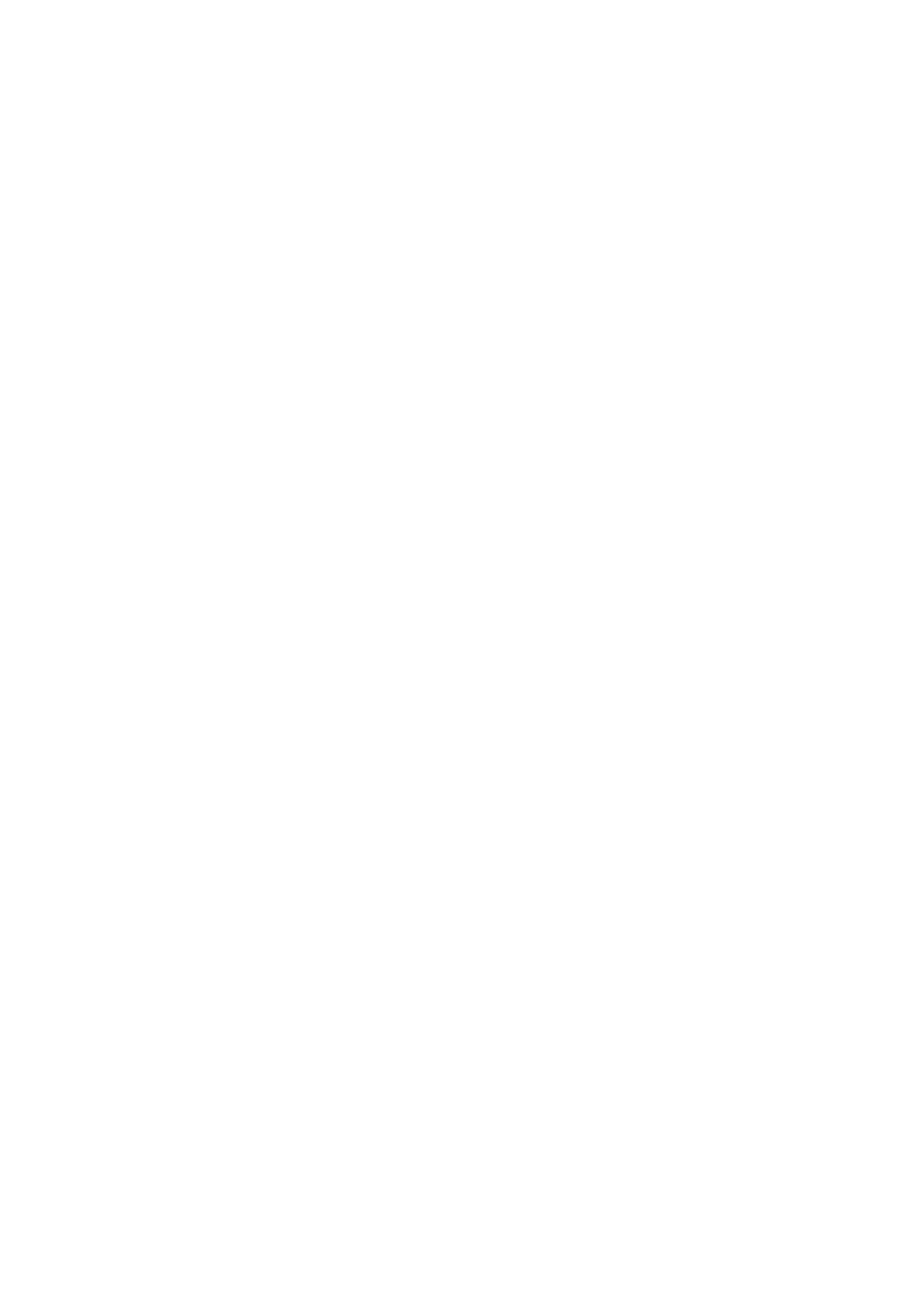## <span id="page-12-0"></span>**1. Main blocking points**

### <span id="page-12-1"></span>**1.1. Institutional and regulatory**

The **overall level of the digital readiness** of both the public and private sectors, as well as the societies in the analysed countries<sup>2</sup>, is relatively low. Indeed, the World Economic Forum's 2019 Network Readiness Index (NRI), which consists of indicators such as speed of internet bandwidth, firm-level technology absorption, the government online services index, the e-government readiness index and the extent of business internet use, ranks almost all non-European Union (EU) Euro-Mediterranean Regional and Local Assembly (ARLEM) members in the bottom half of the ranking, with Israel (ranked  $22<sup>nd</sup>$ ) and Turkey (ranked 51st) being the only exceptions (see Table 1 below as well as the annexes for selected indicator-level data). In comparison, all EU ARLEM member countries rank in the top 50. Another source, the 2019 International Institute for Management Development (IMD) World Digital Competitiveness Ranking, covers only two countries from among those of interest to the study – Israel, which scored ninth among 40 countries in Europe, Middle East and North Africa (MENA) and Africa and Jordan, ranked  $35<sup>th</sup>$  (for more on measuring digitalisation in the region see, e.g. Mostafa, 2019).

| <b>Country</b> | <b>Score</b>          | <b>Rank</b>        |
|----------------|-----------------------|--------------------|
|                | $(\text{out of }100)$ | $($ out of 121 $)$ |
| Albania        | 46.57                 | 75                 |
| Algeria        | 35.30                 | 98                 |
| <b>BiH</b>     | 42.72                 | 81                 |
| Egypt          | 38.58                 | 92                 |
| <b>Israel</b>  | 70.86                 | 22                 |
| Jordan         | 46.97                 | 73                 |
| Lebanon        | 41.44                 | 86                 |
| Mauritania     | n/a                   | n/a                |
| Montenegro     | n/a                   | n/a                |
| Morocco        | 41.38                 | 87                 |
| Palestine      | n/a                   | n/a                |
| Tunisia        | 42.04                 | 84                 |
| Turkey         | 53.75                 | 51                 |

l

*[Alliance \(WITSA\),](https://witsa.org/) 2019.*

#### *Table 1. Network Readiness Index 2019*

*Source: Portulans Institute and [World Information Technology and Services](https://witsa.org/)* 

<sup>2</sup> Albania, Algeria, Bosnia and Herzegovina, Egypt, Israel, Jordan, Lebanon, Mauritania, Montenegro, Morocco, Palestine (this designation should not be understood as the recognition of a State of Palestine by the European Union or any of its Member States), Tunisia, and Turkey.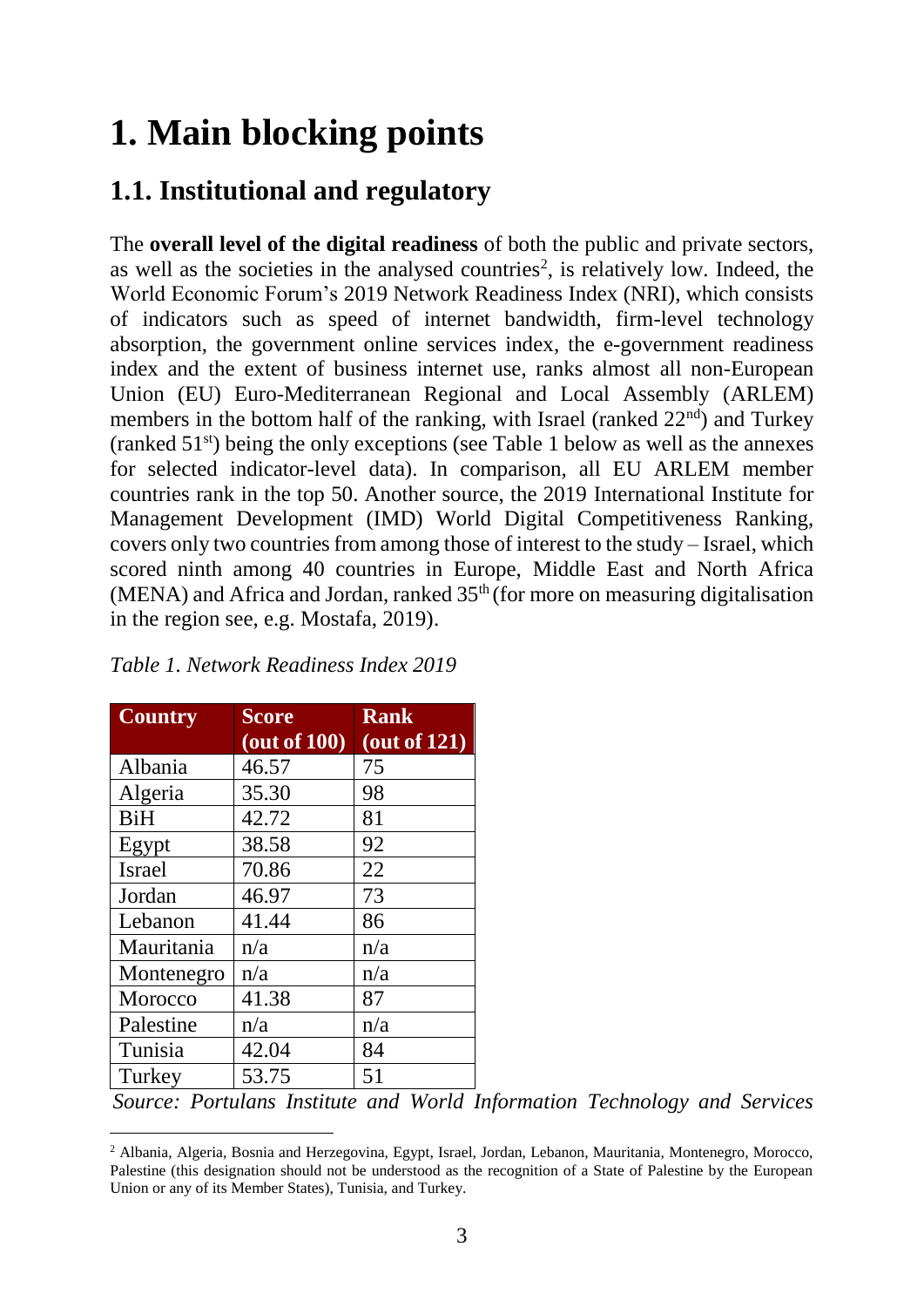The majority of governments in the region **lack coherent and clear digitalisation strategies** (or, in fact, entrepreneurship development and promotion strategies) and those that do (such as Jordan, where it is realised under the auspices of the Ministry of Digital Economy and Entrepreneurship or Morocco with its Digital Development Agency) struggle to implement them efficiently. A minority have functional e-government platforms, although the situation varies considerably from country to country; while Israel scored 80.77 out of 100 points under the NRI's Government Online Service Index, Algeria received only 13.08 and BiH – 36.93 (see more in Annex 3) (see solution 1).

As pointed out by all interviewees, LRAs are not included in the planning or implementation of digitalisation activities. Indeed, as some of the non-EU ARLEM members are highly centralised or are going through a decentralisation transition, **digitalisation efforts fall outside of sub-national governments' competencies** (Bergh, 2012; CoR, 2016). In the West Bank, the situation is additionally complicated by the fact that Area C (over 60% of its territory) is administered by Israel. In Libya, where the military conflict is ongoing at the time of writing of this report, the officially recognised government controls only a part of the country's territory (see solution 3).

**LRAs lack not only the prerogatives but also the budgets and capacities to participate in digitalisation efforts**. Indeed, many of them are not particularly digitalised themselves. Many representatives of LRAs have low digital literacy skills and suffer from a slow internet connection and outdated computer equipment (see, e.g. Network Readiness Index Annex Table 1, 2, 3; NRI, 2019) (although, as noted by some of the interviewees, the COVID-19 crisis has shown that, when forced, LRAs are capable of holding meetings and arranging things online, which while reassuring, raises the question of the lack of willingness to progress with digitalisation under regular circumstances). In this context, Tunisia can serve an instructive example. Despite the recent government initiatives seeking to promote digitalisation in the private sector, cumbersome administrative requirements, 'high costs of doing business (…) and rigid labour laws' still contribute to hobbling SMEs' development and innovation (World Bank, 2019, p. 87). On top of that, political instability and frequent changes in legislation contribute to an unfavourable business environment, inhibiting SMEs' ability to develop long-term strategies and effective digitalisation plans (see solutions 2,11 & 16).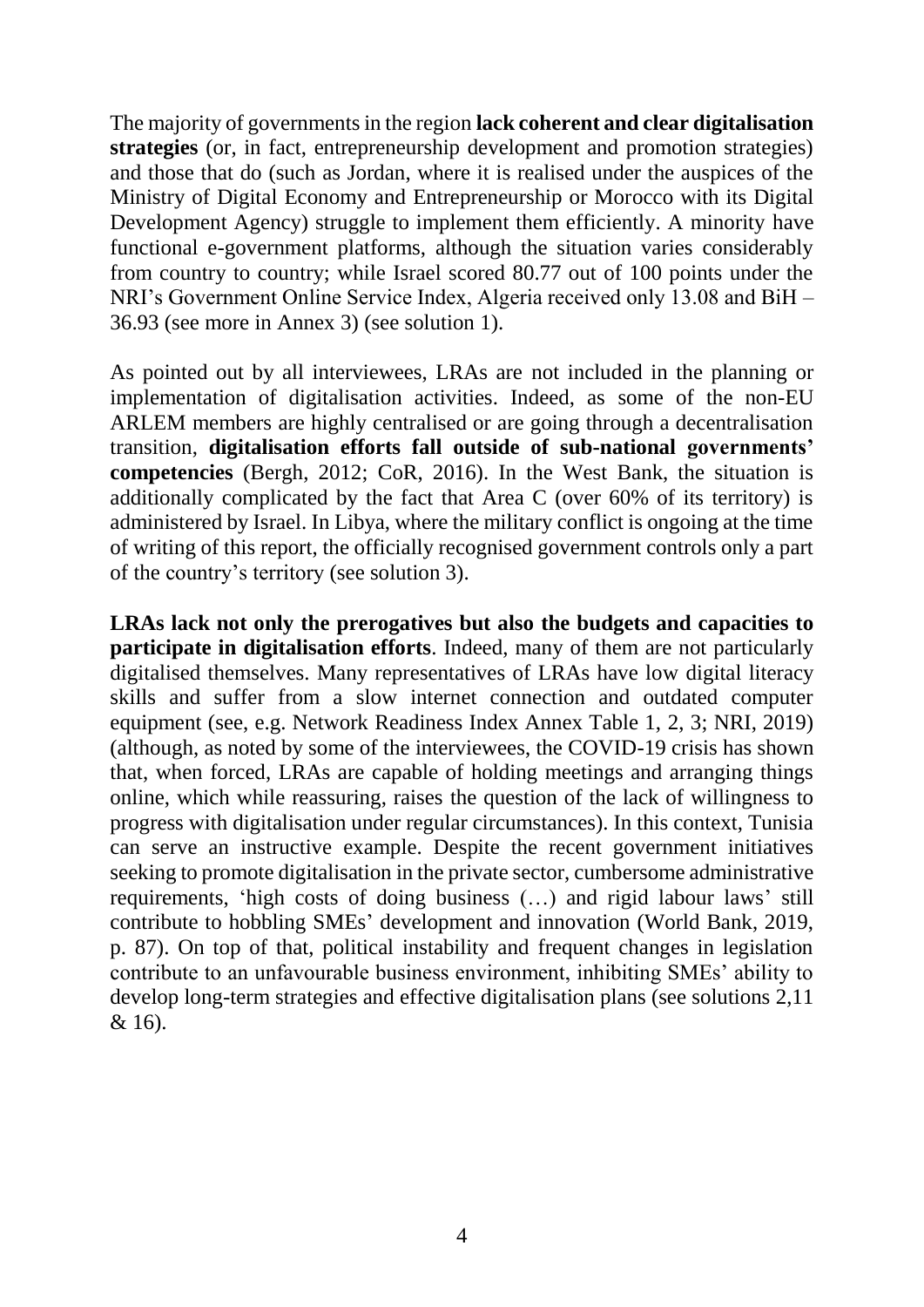Correspondingly, in many countries, there is a **lack of an adequate legislative framework** protecting the rights of entrepreneurs and supporting their business development. Burdensome regulations, untransparent and time-consuming procedures, red tape and high tax burdens hinder the capacity of SMEs to flourish, grow, access funding and digitalise (see, e.g. Doing Business Report by the World Bank, 2020 or The Economist's Intelligence Unit Business Environment Ranking, 2019) (see solutions 11 & 16).

At the same time, however, a sub-index of the NRI measuring the legal framework's adaptability to digital business models confirms the observation of the stakeholders contacted that the governments **are slow in adapting legislation for digitalisation** processes in the private sector (while Israel, as an outlier was ninth among the 114 countries ranked, next in line Jordan was  $41<sup>st</sup>$  – see more in Annex 3), which suggests that the changes introduced are implemented without consultation with those to whom they will apply (i.e. entrepreneurs) and, as such, do not address their needs (see solution 1).

Another obstacle, hindering the effective and efficient legislative capacities of national and sub-national authorities alike (as well as international donors), **is the lack of publicly available and reliable data on digitalisation** in the majority of the countries under study, starting with the lack a definition of an SME. In Algeria and Mauritania, this is part of the broader issue of missing economic data of all kinds, but even in countries that have an efficient national agency responsible for data collection, the information available is oftentimes fragmented and outdated (and hardly ever disaggregated by gender). Without this data, government agencies, LRAs and international donors are unable to properly assess the situation on the ground and plan and implement effective digitalisation strategies (see solution 5).

As pointed out by some of the interviewees, **opaque and outdated public procurement procedures** in a number of countries in the region are another obstacle hindering the growth of SMEs, as access to public procurement by national and sub-national authorities may be limited either to an unofficial list of preferred entrepreneurs (due to corruption) or only to larger companies capable of delivering large quantities of goods under short notice (as opposed to regular deliveries of smaller quantities over longer periods of time, a scheme much better suited for the capacities of SMEs) (see solution 16).

Moreover, in most of the studied countries, **the size of the shadow economy** is an important factor inhibiting digitalisation efforts. As pointed out by some interviewees, numerous SMEs, not trusting their state authorities (be it the central or sub-national ones), prefer to remain in the informal sphere so that they do not have to pay taxes and deal with the state bureaucracy (see also, e.g. Benjamin et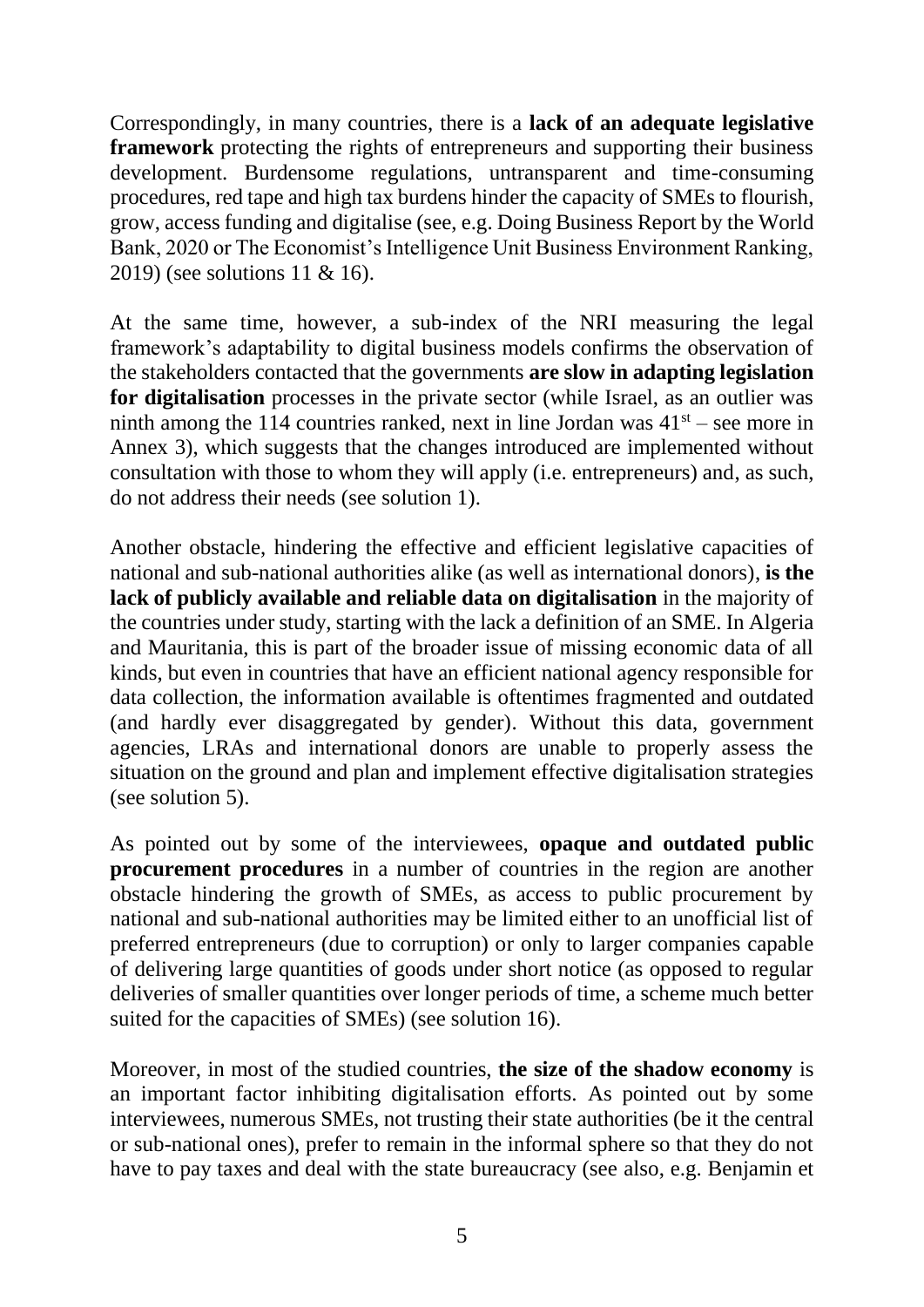al., 2014, p.15-19; Gatti et al., 2014). As a consequence, they do not want to go online in any way in order to remain outside of the state's supervision (see solution 4).

Those SMEs that might wish to digitalise, oftentimes face **difficulties accesssing funds** (outlined as the main obstacle for entrepreneurs by 42% of those interviewed in the Arab world [WEF, 2018]) due to unfavourable terms of bank credit for SMEs, the rigidity of the banking sector, a lack of diversified financial instruments, high loan collaterals and the risk aversions of investors unwilling to invest money in countries perceived as politically unstable, having a bad business climate and lacking a stable legal environment (UNESCWA, 2017; IMF, 2019). In Israel, in turn, funding is concentrated in high-technology sectors only, and banks offer unfavourable credit terms to SMEs (OECD, 2016) (see solutions 12, 13 & 14).

While **international donors**, including the EU, contribute to the development and digitalisation of local SMEs, it is essential that foreign support is well structured to contribute to the long-term resilience of firms. Otherwise, as a Tunisian source argued, young enterprises risk becoming too reliant on external economic assistance. At the same time, an interviewee from Jordan confirms that current foreign support, also from the EU, often lacks a long-term strategy, replicating other initiatives and failing to address specific local needs over the short term (see solutions  $9 < 10$ .

Furthermore, whereas the European Commission has been adapting the European SME Index to Mediterranean MENA countries based on the European Small Business Act (see OECD/EU/ETF, 2014 and 2018), there is a need to update the policy framework on SMEs at the level of the Union for the Mediterranean (UfM) so that SME digitalisation in the Maghreb and Mashreq countries becomes a clear priority for EU institutions. In this regard, the last UfM Ministerial Conferences addressing the digital economy and industrial cooperation were held in  $2014^3$ , six years ago, showing the absence of action at the policy making level in a landscape that is extremely dynamic and evolutive. Updating the policy umbrella should help revamp cooperation between the EU and Maghreb and Mashreq countries to involve more stakeholders from the countries in the region (e.g. through digital innovation hubs) in Euro-Mediterranean initiatives and programmes.

 $\overline{a}$ 

<sup>3</sup> For the UfM Ministerial Conference on the digital economy, see: [https://ufmsecretariat.org/union-for-the](https://ufmsecretariat.org/union-for-the-mediterranean-ufm-ministers-in-charge-of-the-digital-economy-launch-new-digital-cooperation-initiatives)[mediterranean-ufm-ministers-in-charge-of-the-digital-economy-launch-new-digital-cooperation-initiatives/](https://ufmsecretariat.org/union-for-the-mediterranean-ufm-ministers-in-charge-of-the-digital-economy-launch-new-digital-cooperation-initiatives) and for the UfM Ministerial Conference on industrial cooperation, see: [https://ufmsecretariat.org/union-for-the](https://ufmsecretariat.org/union-for-the-mediterranean-ufm-ministerial-meeting-on-industrial-cooperation-takes-place-in-brussels/)[mediterranean-ufm-ministerial-meeting-on-industrial-cooperation-takes-place-in-brussels/.](https://ufmsecretariat.org/union-for-the-mediterranean-ufm-ministerial-meeting-on-industrial-cooperation-takes-place-in-brussels/)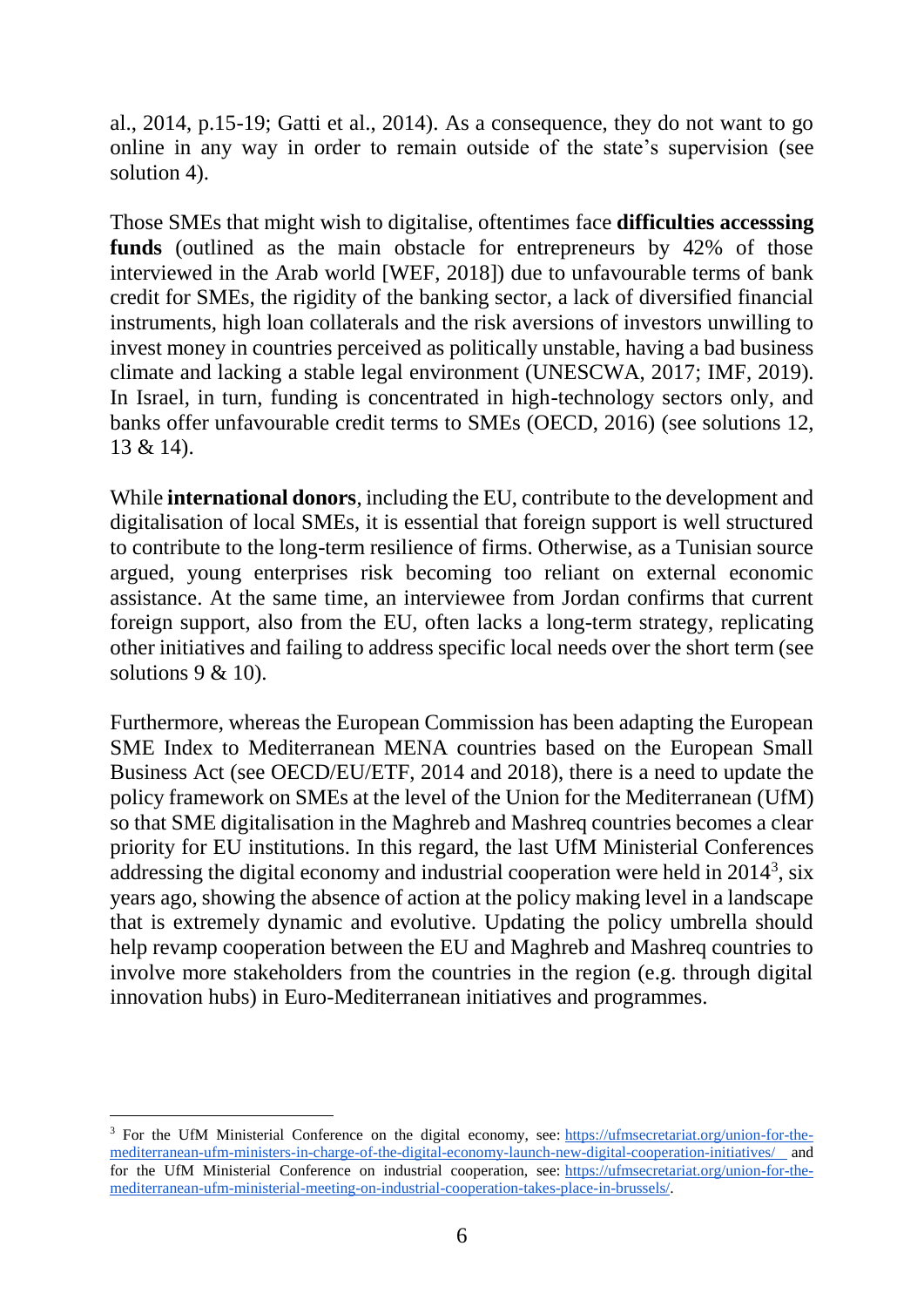### <span id="page-16-0"></span>**1.2 Human capital formation**

Despite the recent progress made by the LRAs and national institutions in the educational and vocational training sectors, the region still experiences a high level of unemployment among young skilled graduates. In Tunisia, for instance, out of the growing number of Information and Communications Technology (ICT) female and male graduates, many are forced to look for jobs abroad in light of the competitive job market and still slow-growing domestic private sector, leading to **brain drain** (World Bank, 2019, pg. 30; Sold, 2018). At the same time, the quality of education remains low throughout the region and the skillsets that graduates are equipped with are not applicable in the private sector (de Lima et al., 2016) (see solutions 6 & 18).

This mismatch between the demand and supply of the local skilled workforce could also be at least partly attributed to a lack of partnerships between universities, research centres and the private sector. As interviewees from Mauritania and Tunisia pointed out, few universities enable their students to conduct internships within start-ups or SMEs. Furthermore, the entrepreneurial potential of women is underutilised throughout the region (in the Arab world, for instance, only 14% of SMEs are owned by females, compared to one in three in the world on average [IMF, 2019] ) (see solutions 7, 8  $\&$  18).

Outside of the ICT sector, the **owners and staff of more traditional SMEs often do not understand the importance of digitalisation, failing to capitalise on the opportunities it offers.** According to a number of interviewees, it is not uncommon for local SMEs to lack a digital strategy, a vision of how to profit from digitalisation. In other words, new firms are often created without a well-thoughtthrough digital business plan that could easily allow them to increase profit by asserting their presence and visibility in the web and open new market opportunities (see solution 7 & 17).

### <span id="page-16-1"></span>**1.3 Infrastructure and use of digital innovation**

Although the situation on the ground is improving, **internet connection** in the Mediterranean countries studied **remains relatively expensive, slow and/or not always readily available** (ITU, 2019). The situation is slightly different in the Balkan countries, where providers can offer affordable and stable Internet, and connection speeds – with the exception of Albania – are decent, with capacity within the range of 10-30 mBit/s (see solution 19).

Spatial inequalities are marked in ICT connectivity with direct effects on territorial innovation, growth and job creation. Divergences in inter-urban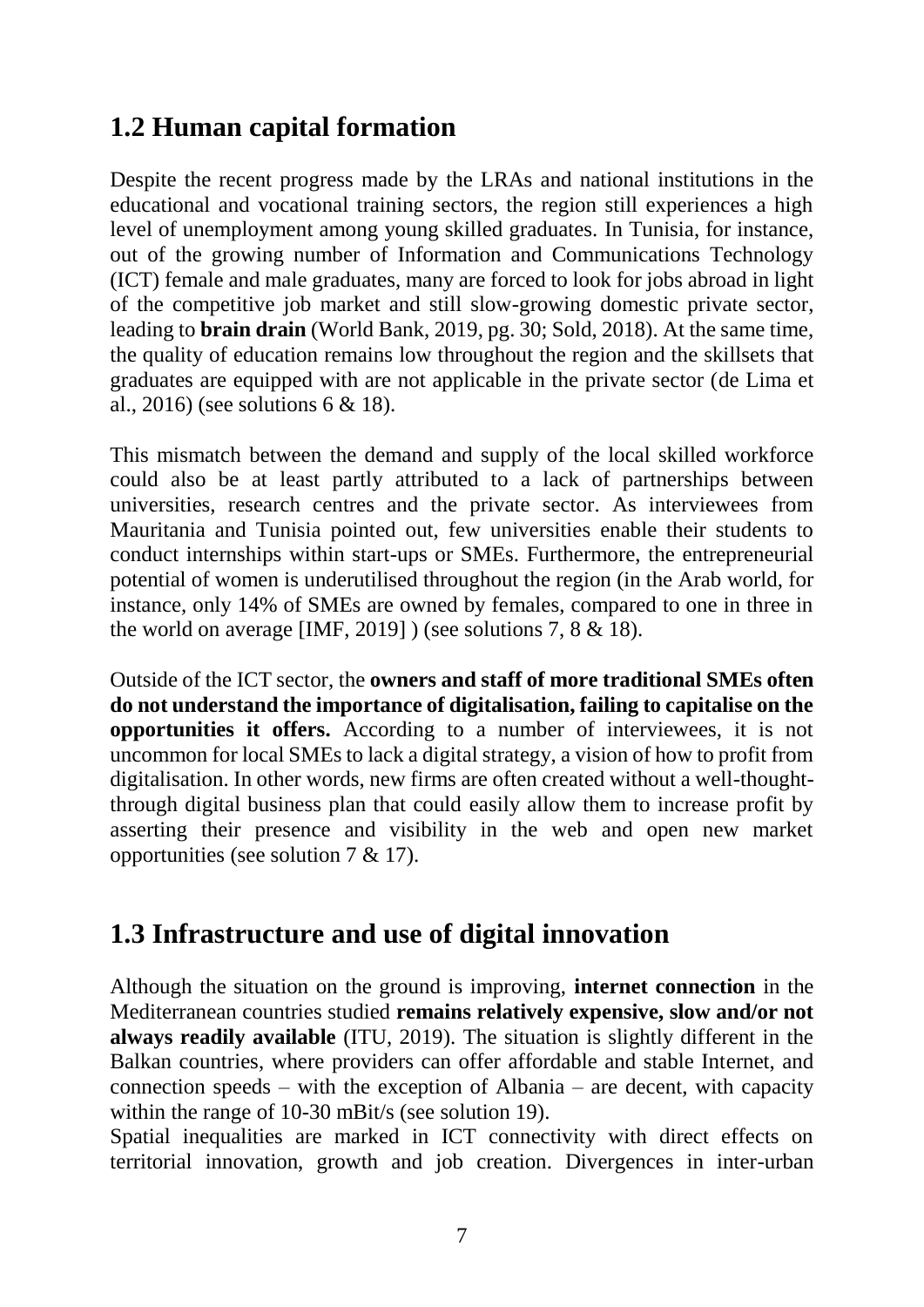connectivity contribute to the concentration and centralisation of growth poles that do not favour harmonious economic development. The measures show that major cities benefit from a better quality of service than secondary ones. This is the case of Morocco, where cities like Rabat and Tangier enjoy better connectivity than others like Meknes or Oujda (World Bank, 2018), even if the population size is similar.

Issues like **digital divide and divergences in inter-urban connectivity** are equally relevant also for smaller countries like Tunisia or Lebanon, where more evenly distributed populations would benefit from further investments in nationwide connectivity projects.

Access to digital services also impact popular access to financial services. This is particularly true for the Arab world, where, as of 2017, only 37% of those aged 15+ possessed bank accounts (compared to 93% in Israel, 68% in Montenegro or 95% in OECD countries on average). As a result, SME owners in Maghreb and Mashreq **do not always feel the need to offer digital payments** (World Bank, 2017 and interviews). With the exception of Israel, cash is still a preferred mode of payment throughout the region (also due to the abovementioned prevalence of the informal economy; a similar situation can be found in BiH and Albania). Related to that are the relatively low numbers of SMEs, especially of a more traditional type, which possess websites or Facebook pages – although this has reportedly significantly changed since the outbreak of the COVID-19 pandemic (see more in Box 3) (see solutions 4, 15  $& 17$ ).

Moreover, there are a **lack of digital platforms connecting potential entrepreneurs both with potential customers and investors**: foreign buyers lack information about SMEs' trustworthiness, while SMEs have very little information about foreign buyer expectations (see, e.g. Robinson et al., 2019; UNCTAD, 2019; World Bank,  $2019b$ <sup>4</sup> (NB in an attempt to fight the consequences of the lockdown caused by the COVID-19 pandemic, Jordan attempted to create an online platform of local SMEs in order to match them with clients – see more in Box 3) (see solution 17).

Additionally, most of the countries under study face the problem of the **scarce adoption of digital applications** related to core business management functions: the share of firms using (functionally important) enterprise resource planning (ERP) and customer relationship management (CRM) software is lower than in several comparable countries (see, e.g. UNESCO, 2017 or Cilasun et al., 2019 for more on Turkey) (see solutions 8 & 18).

 $\overline{a}$ 

<sup>4</sup> For examples from the EU, see e.g. [https://startupeuropeclub.eu](https://startupeuropeclub.eu/) or [https://eustartupservices.eu.](https://eustartupservices.eu/)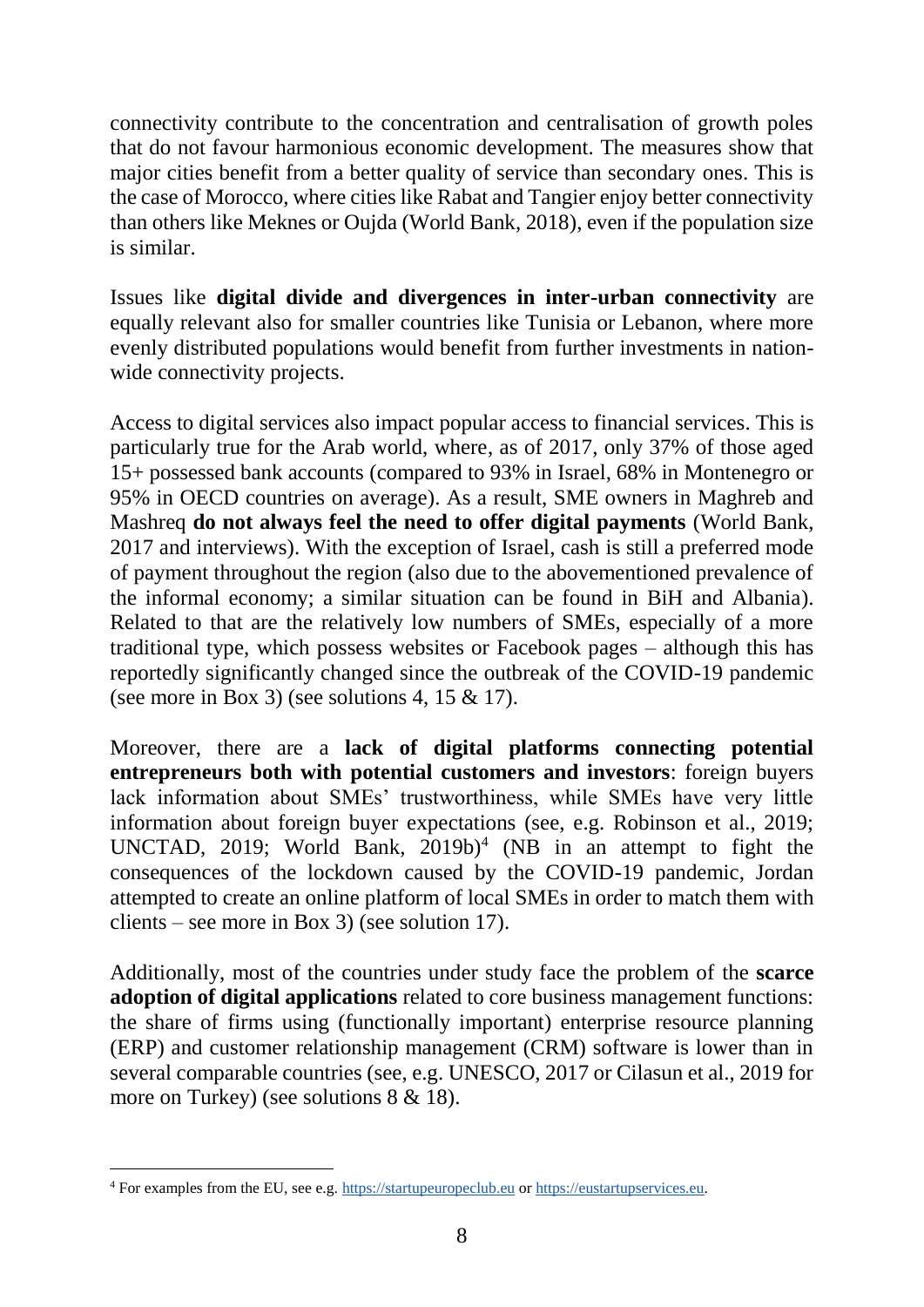<span id="page-18-0"></span>Finally, in many countries across the region, **the research and innovation ecosystems struggle** to fuel the entrepreneurship and SME sector with new ideas and opportunities. As argued by some interviewees, academia is poorly linked with the private sector in Mauritania, Algeria and Tunisia. The latter also suffers from low private sector funding for research and development (R&D), little public incentive to invest in R&D and unfavourable intellectual property policies (World Bank, 2019, pg.12) (see solutions 1, 6, 7 & 18).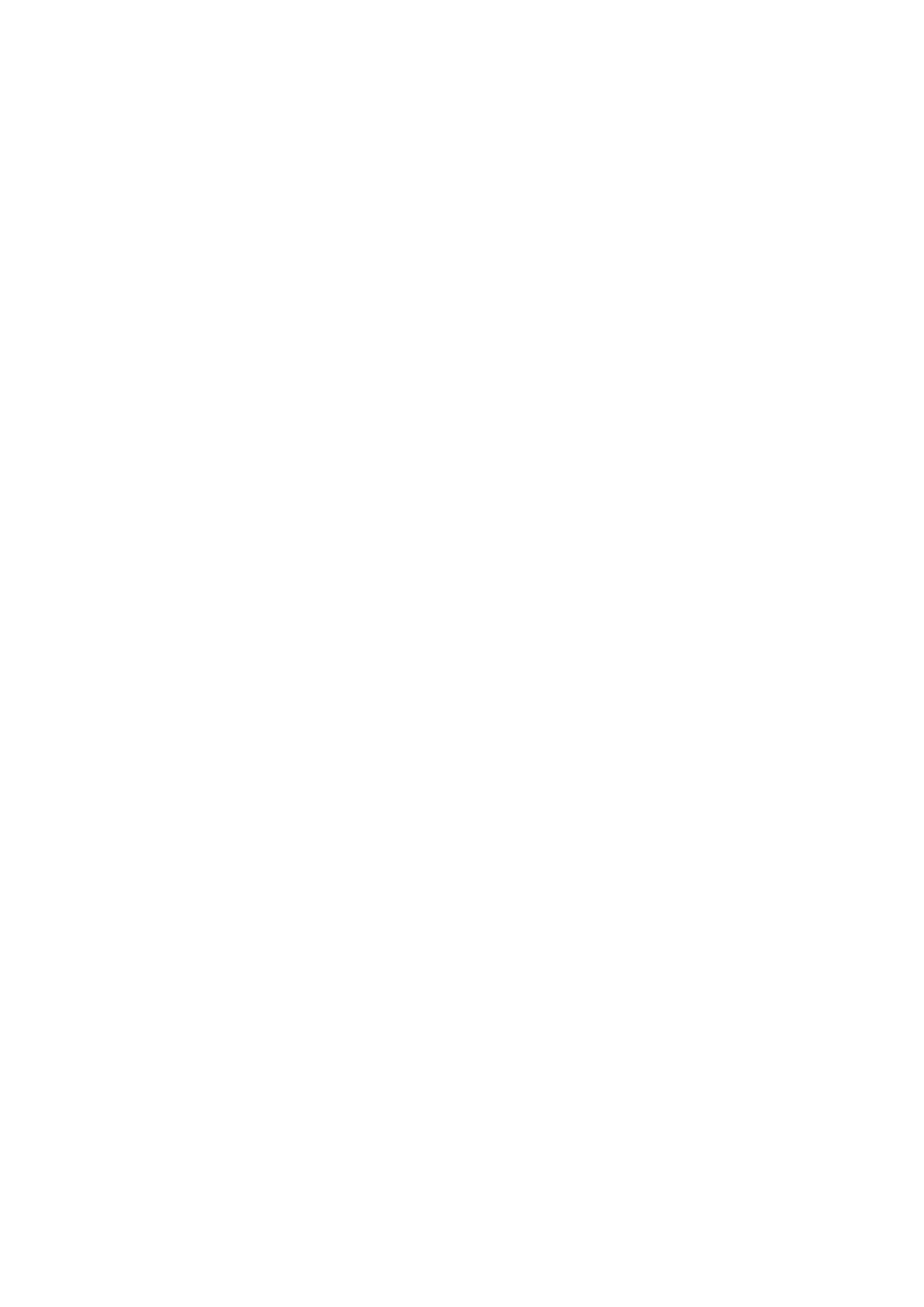## **2. Solutions and policy recommendations**

1. Countries that do not possess **digitalisation plans** or relevant central-level agencies responsible for the enhancement of digitalisation should develop them, with special units dedicated to SMEs. LRAs should be included in both the creation and implementation of digitalisation strategies to the extent possible in each individual country (see, e.g. European Commission, 2016).

2. Authorities should progress with the **introduction of e-government and e-administration services and the digitalisation of public administration**, which would help to simplify and increase the transparency of administrative procedures and facilitate access for the populations residing in remote areas or having mobility problems (see, e.g. Augier & Francois, 2019). Those that do not have prior experience with digitalisation processes could seek guidance from authorities that have already been through the process (e.g. via Twinning programmes<sup>5</sup>) or from international institutions.

3. **LRAs should be empowered by central governments in their own digitalisation processes**, including by providing functional computers and access to the internet as well as by fostering the improvement of the legal ICT environment with regard to e-signatures, privacy and digital security regulations. Representatives of LRAs should be required to attend tailored trainings and pass tests/exams at their end in order to ensure maximum retention. It is important to showcase LRAs the benefits of digitalisation, e.g. how online procedures can ease their work burden while mitigating fears of job loss due to automation or increased labour productivity.

4. **Create incentives for SMEs to digitalise,** e.g. by moving their invoicing online. This could be done by virtue of the creation of tax incentives (lower tax rates for SMEs going digital) or offering grace periods for previously unregistered SMEs that choose to exit the grey economy and go digital. It is also important to ensure that e-services are easy to use and do not require the purchase of expensive equipment or software.

5. LRAs should be included, alongside central governments and their relevant national agencies, in the **creation of more efficient data collection** on the SME landscape, monitoring also for new digitalisation opportunities or local necessities. This should encompass the development of detailed digital economy statistics, upon which policy priorities and targets will be based, with a particular focus on the collection of gender-disaggregated data that could later enable the

 $\overline{a}$ 

<sup>5</sup> [https://ec.europa.eu/neighbourhood-enlargement/tenders/twinning\\_en.](https://ec.europa.eu/neighbourhood-enlargement/tenders/twinning_en)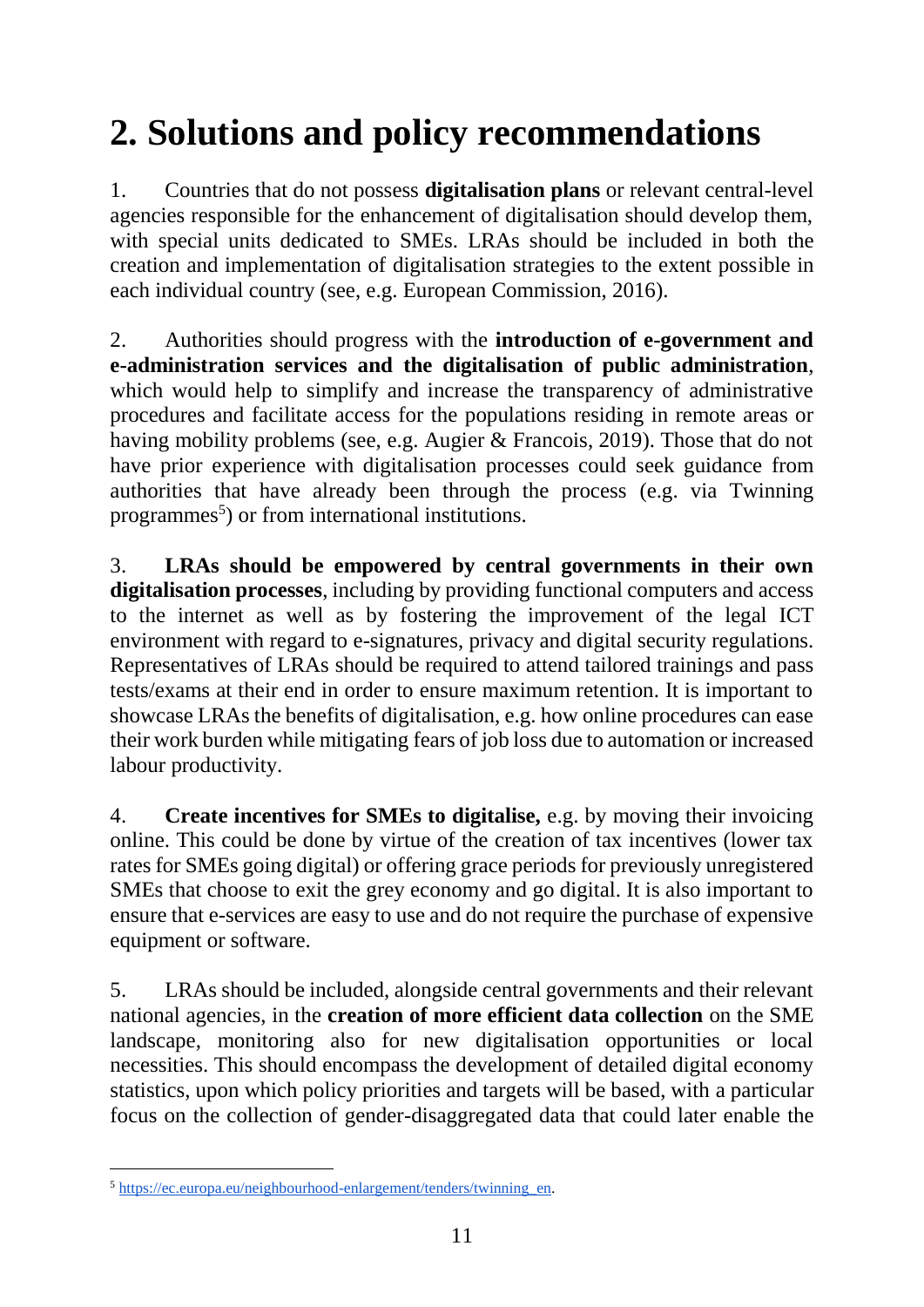design of female economic empowerment strategies. This could be done, e.g. by virtue of commissioning business surveys among local SMEs.

6. **Cooperation over digitalisation should be extended beyond national and sub-national authorities** and include other stakeholders such as civil society, private sector representatives, academia and international institutions. Particular attention should be given to the inclusion of representatives of lagging and underserved regions and the population sections particularly excluded from digitalisation processes in order to battle digital divide.

7. **LRAs and central governments in the countries under research should cooperate with LRAs, SME associations, innovation hubs and NGOs in the EU ARLEM states** which have successfully implemented or are currently implementing strategies in support of the digitalisation of SMEs in their constituencies. One outcome of such cooperation could be, e.g. a database of good examples and testimonies from companies that benefited from digitalisation of their activities. An example of such work is the EU-funded project DigitaliseSMEs $<sup>6</sup>$  which, among others, prepared a series of videos on the benefits</sup> of creating a digital database of clients for company growth and of examples of digital optimisation in manufacturing and services. Tailored training, mentoring and coaching could be provided within such cooperation schemes as well.

8. **Pan-ARLEM database of good practices and lessons learnt could be created under the auspices of the CoR.** A number of interviewees pointed out the force of a good example; both national-level and LRA representatives who were initially reluctant to have sub-national authorities involved in digitalisation (or other) projects were more open upon learning about successful activities involving other LRAs. Related to that is a need to give examples of processes within which LRAs can be involved within existing legislation (see two examples of case studies in Box 1 and Box 2).

9. **International donors** (including the EU) should **carefully tailor the assistance they provide to SMEs and national and sub-national governments to country and region-specific needs**, conducting due diligence in terms of what has already been done by others and promoting and providing training on the methodology of impact assessments of all actions.

 $\overline{a}$ <sup>6</sup> [https://digitalisesme.eu/resources-digitalisesme/.](https://digitalisesme.eu/resources-digitalisesme/)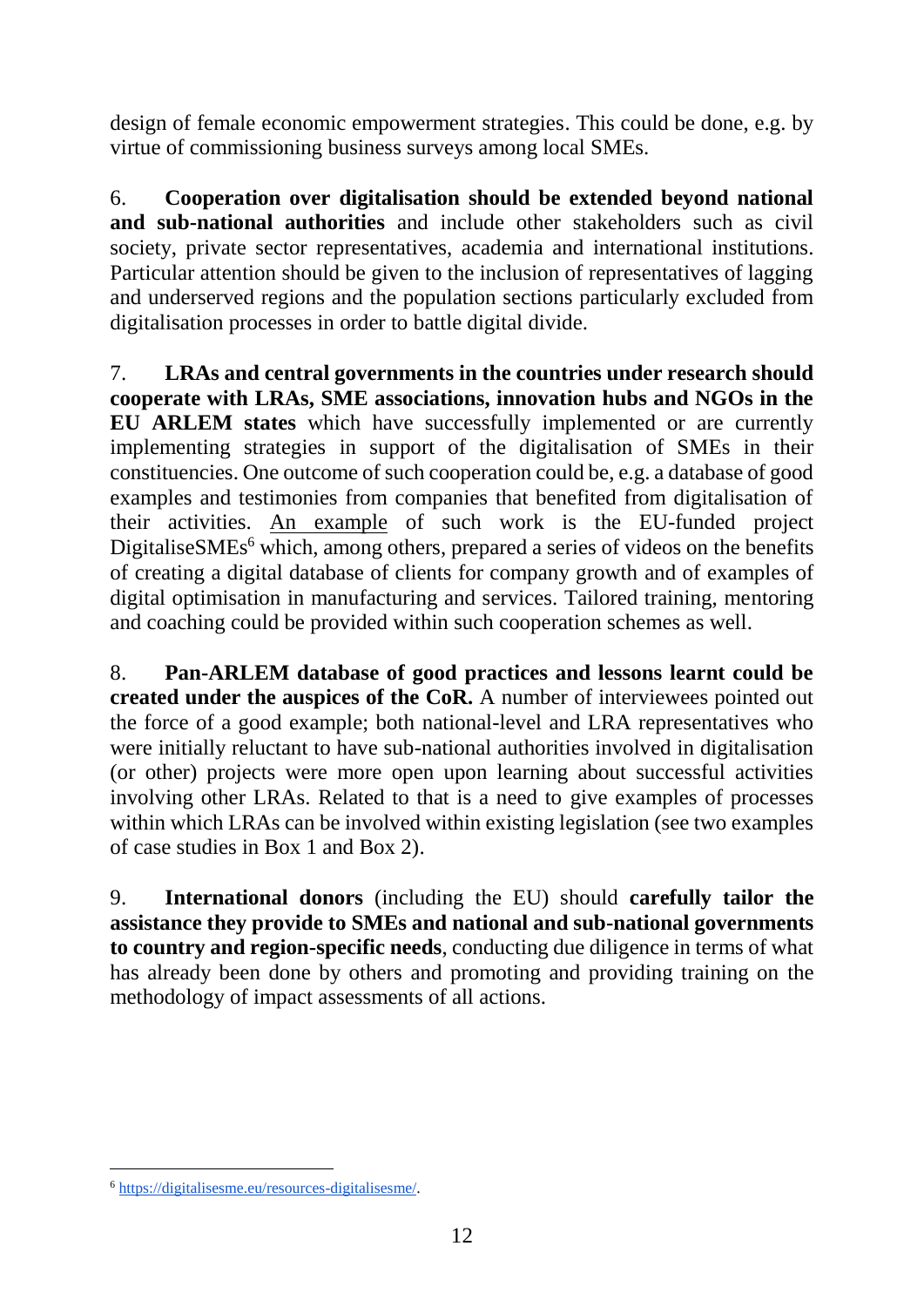### **Box 1. Case study: Digitalization Transformation Center (DDM) for SMEs (Turkey)<sup>7</sup>**

The DDM Project, launched in February 2019, was developed by the Turkish Enterprise and Business Confederation (TÜRKONFED) in cooperation with the Governorship of Istanbul, BANDWITT ('All-in-One Platform for Digital Transformation'), Turkish Isbank (Turkiyes IS Bankasi) and the Istanbul Development Agency.

Since the inception of the DDM, 120 SMEs have been provided with assistance for their digitalisation efforts. The main topics of focus included business processes, computer technologies, processes related to human resources, sales and marketing, production and logistics storage processes. The project has led to the establishment of roadmaps aligned with the SMEs' needs in the above categories. Moreover, the DDM organised twinning activities to remove the gap between technology supply and demand and to promote innovation.

After the eruption of the COVID-19 pandemic, the Digital Transformation Center launched a new initiative, aimed at assisting SMEs throughout Turkey to better manage the crisis with the assistance of various digitalisation tools and techniques. Under the first stage of the project, which commenced in mid-May 2020, SMEs can complete an online evaluation in order to receive a digitalisation scoreboard and generic roadmap. They also obtain free online mentoring and guidance according to their unique needs. The functioning of the project was adjusted for it to serve as an emergency line for SMEs during the COVID-19 and post-crisis periods, and it will be continued on a commercial basis in the following months.

The role of the Governorship of Istanbul in the project has been to provide support in terms of programme design, as well as outreach and communication activities.

10. While working with central governments on digitalisation-related projects, **international donors should promote the inclusion of LRAs**, e.g. by virtue of conducting pilots on governorate or municipality levels in coordination with relevant sub-national authorities. All activities should be first consulted and agreed on with the LRAs in order to create a sense of local ownership and agency. As pointed out by the interviewees, LRAs are more likely to know better than the central governments what the needs of their constituencies are. An example of a project implemented in such a way was within a framework of cooperation

 $\overline{a}$ <sup>7</sup> [http://ddm.org.tr/.](http://ddm.org.tr/)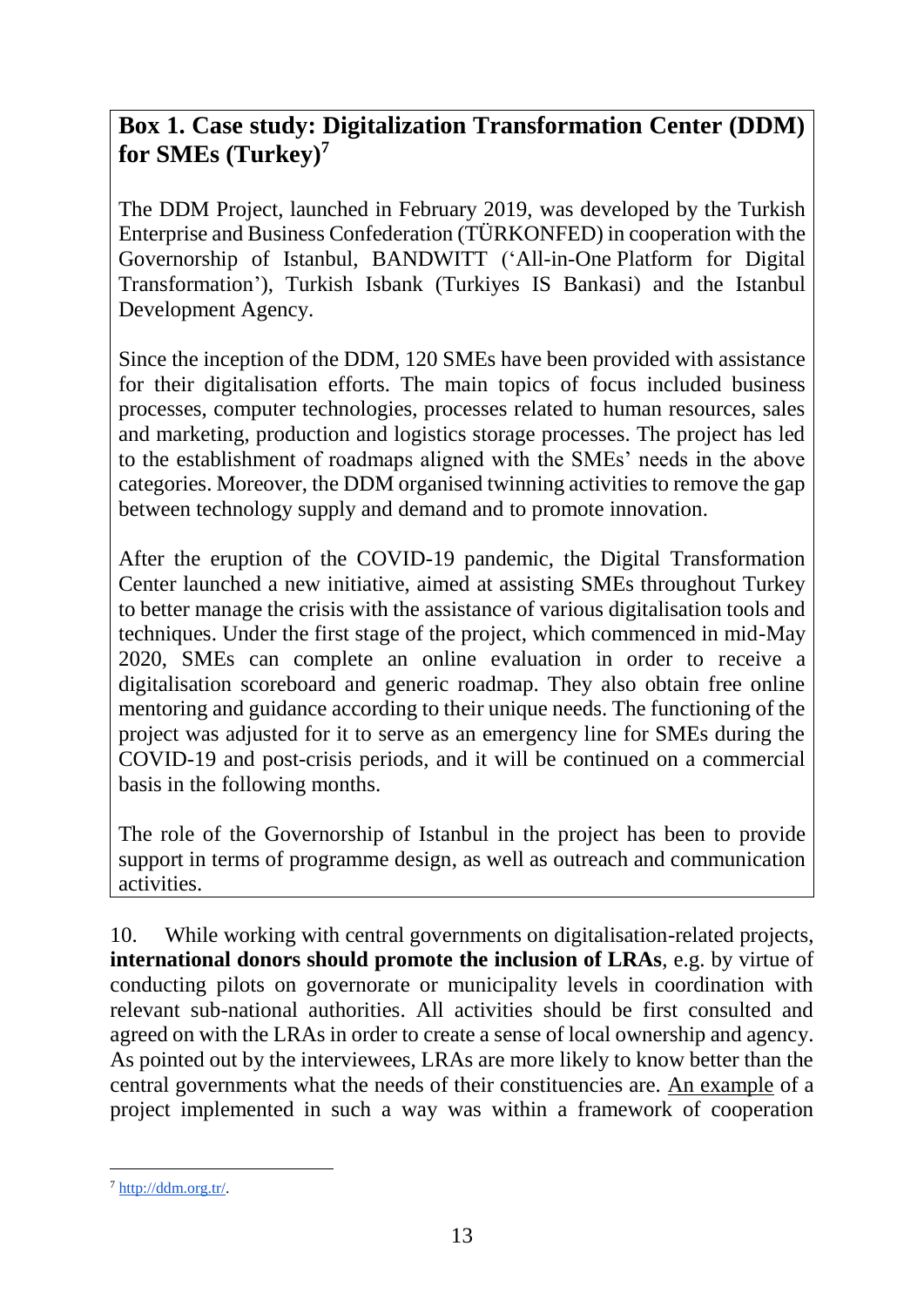between Governorate Councils in Jordan and GPG Associates<sup>8</sup> whereby LRA representatives were assisted in selecting their own perceived comparative advantages and subsequently in developing reports on best strategies for development within the selected fields in an exercise in evidence-based policy making. Another example is the project 'Innovation and digitalization in small and medium enterprises in BiH' implemented by GIZ (Deutsche Gesellschaft für Internationale Zusammenarbeit GmbH) between 2019-2021 in cooperation with the Chamber of Commerce of the Federation of BiH, as well as other local partner institutions.

11. Governments should **facilitate the process of establishing new SMEs**, as well as creating or strengthening adequate **social and regulatory protections for workers engaged in non-standard work practices based on digital technologies**. An example of legislation being formed in the right direction (albeit still in need of improvement to better address the needs of entrepreneurs) are efforts in Jordan, where in 2016 the Ministry of Industry, Trade and Supply, the Companies Control Department and the USAID Jordan Local Enterprise Support Project (LENS) produced guides<sup>9</sup> to registering and licensing small businesses (including one-person businesses) in the country. The beneficiaries of the new legislation include micro-entrepreneurs such as women selling their home-made meals via online platforms (such as Bilforon) or maintenance service providers advertising to clients on dedicated online platforms (such as Aoun Services).

12. Governments should help to **improve access to credit** for young and innovative entrepreneurs (not forgetting about female ones). As an example, central governments could incentivise and/or assist local financial intermediaries to enter Credit Guarantee Schemes or to enhance their credit reporting activities, increasing the risk tolerance of local creditors (see, e.g. Fouejieu & Sydorenko, 2020; Saleem, 2018). Public authorities should particularly encourage the development of the new fintech industry, which is estimated to be 'the biggest growth avenue for SMEs in SEMED countries' (World Bank, 2019, pg.15).

13. **Create digital solutions and matchmaking platforms** to track new ideas and connect entrepreneurs with available financial opportunities (investors or loan providers), business development services (provided by the government, private sector or development partners), mentors and coaches, and other entrepreneurs for peer learning and tracking job opportunities. Digital platforms can provide a gateway not only to financial services but also links to other actors in the ecosystem that provide support to entrepreneurs.

l

<sup>8</sup> [https://www.gpgovernance.net/blog/no-one-knows-everything-about-everything-people-powers-and-practical](https://www.gpgovernance.net/blog/no-one-knows-everything-about-everything-people-powers-and-practical-approaches-to-decentralisation-in-jordan/)[approaches-to-decentralisation-in-jordan/.](https://www.gpgovernance.net/blog/no-one-knows-everything-about-everything-people-powers-and-practical-approaches-to-decentralisation-in-jordan/)

<sup>9</sup> [https://www.startupguidejo.com/en.](https://www.startupguidejo.com/en)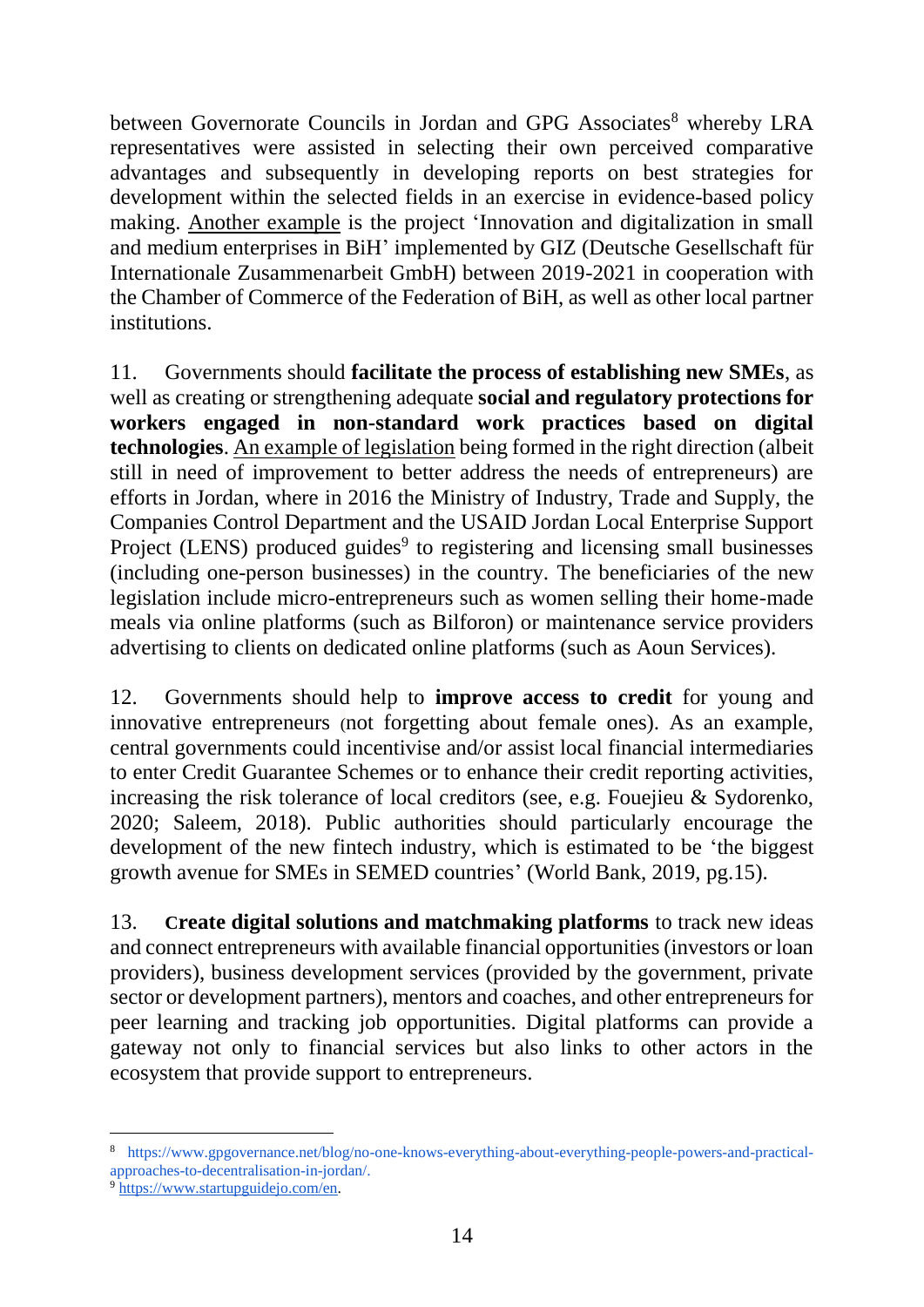### **Box 2. Case study: INTERA Technology Park (BiH)<sup>10</sup>**

INTERA Technology Park is a non-profit and non-governmental organisation founded in Mostar in 2011 with the aim of promoting economic development in the region of Herzegovina. The abbreviated name originated from the official name *Zaklada za INovacijski i TEhnološki RAzvitak* (Foundation for Innovation and Technological Development). The idea to establish the foundation came from the entrepreneurial community of the city of Mostar. The bottom-up initiative arose as a result of the need to enhance technological and innovative projects in the region and improve the quality of workforce in order to make it competitive on the domestic and foreign markets.

Through its activities, INTERA Technology Park seeks to improve the economic situation in the region by assisting SMEs in the realisation of their entrepreneurial potential through the application/integration of ICT knowledge, skills and resources. The park offers office space, equipment, infrastructure, access to finance and investors. Moreover, young and unemployed people are supported by the numerous educational initiatives and extracurricular activities offered by INTERA.

By implementing more than 20 different projects funded by domestic and foreign donors, INTERA Technology Park has gained experience in creating a better business environment for all citizens of Bosnia and Herzegovina. The park is considered as a meeting point for foreign and local companies, an incubator of start-up companies and a booster for local development.

The City of Mostar itself, while a host to a Business Support Service (Business Service Center), currently does not perform the tasks for which it was established. Due to the reduced workload, employees of this service are currently engaged in other jobs. At the same time, however, in 2019, the city participated (as one of the sponsors) for the first time in the organisation of an Innovation Festival, which was a novelty in the region. It was a five-day event consisting of four main components, both competitive and educational: Next Innovation Hackathon, SMART Culture Workshop, Next Thing Conference and Next Startup x BETAPITCH Competition. The organiser of the event was SPARK Business Park, with the support of sponsors including the City of Mostar, the European Fund for Southeast Europe (EFSE), NSoft and Sportradar. Over 250 participants took part in the event. The City of Mostar sponsored awards for the three teams that developed the best software solutions for smart cities.

 $\overline{a}$ <sup>10</sup> [https://www.intera.ba/en.](https://www.intera.ba/en)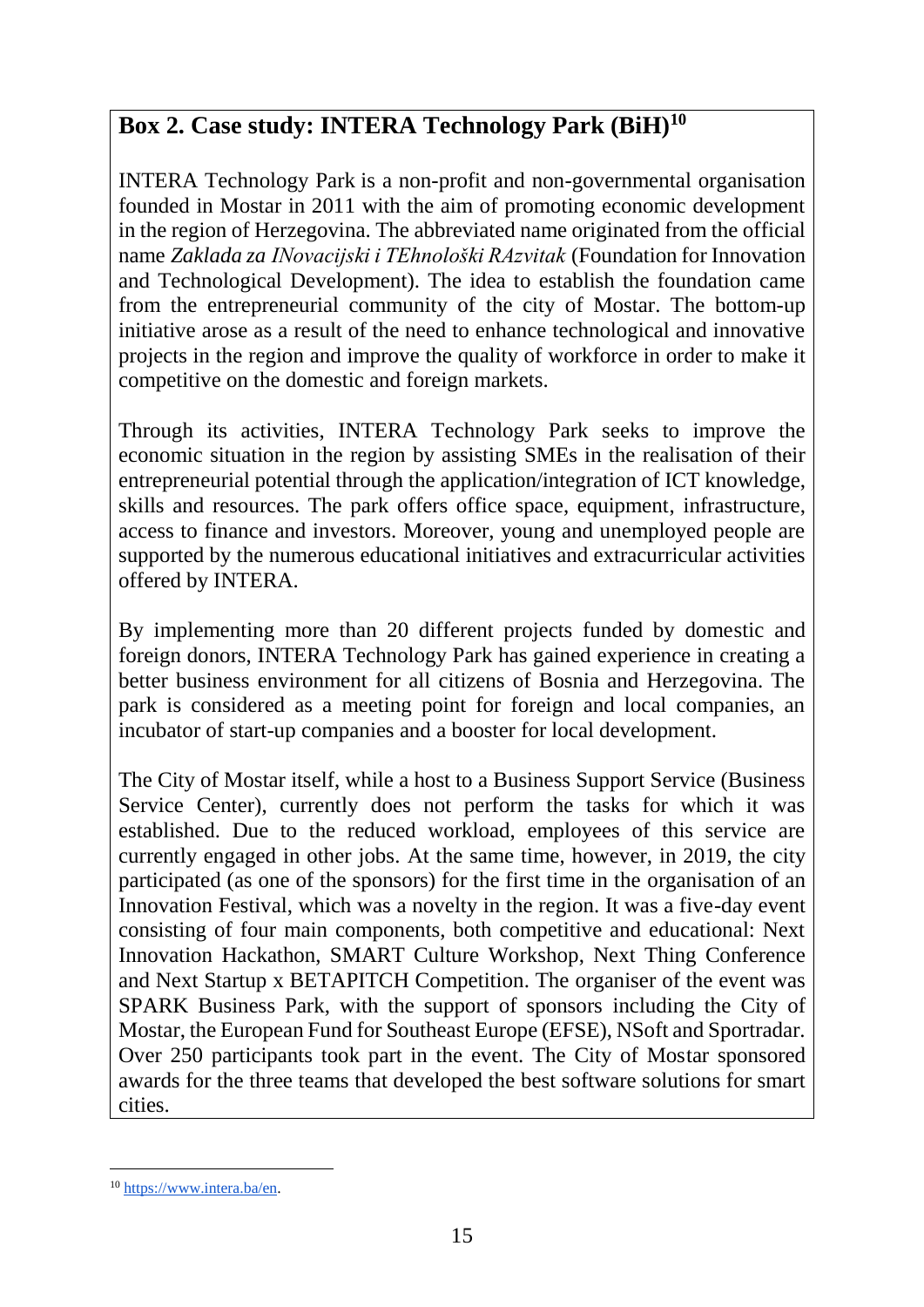14. LRAs can support the digitalisation of SMEs in their constituencies by providing information on funding schemes from the EU or other donors via their local platforms. Dedicated counselling hours could be assigned during which a trained LRA representative could advise entrepreneurs and help them to prepare funding applications. A selection of funding opportunities available to SMEs to assist their digitalisation is provided in Annex 2.

15. **Contribute to/incentivise the development of e-commerce and virtual marketplaces** (VMPs) to open local businesses to wider global markets and reduce transaction and search costs. The emergence of e-commerce platforms has helped SMEs in developing countries to expand their customer base with no need for a storefront presence (Robinson et al., 2019).

16. **Bolster patent protection and effective competition law**, which are needed to protect and reward inventors and to avoid abuse of monopoly situations (see, e.g. Faghih & Zali, 2018). Ensure the transparency and pertinence of the public procurement laws.

17. Push for the **digitalisation of the banking sector** and work towards a more widespread **financial inclusion of the population**, including the sectors residing outside urban areas.

18. Intervene in the **local educational system**: update educational programmes or provide specific training on subjects like communication, critical thinking, customer service, STEM (Science, Technology, Engineering and Mathematics) and coding.

19. **Improve connectivity and access to fast, reliable and affordable broadband** in the country, including in rural areas and other regions and municipalities with a non-existent or slow broadband connection. Moreover, the processes of obtaining licences by new broadband operators should be made less complicated and more transparent; investment in digital infrastructure should also be encouraged (Arabnet, 2019; Augier & Francois, 2019).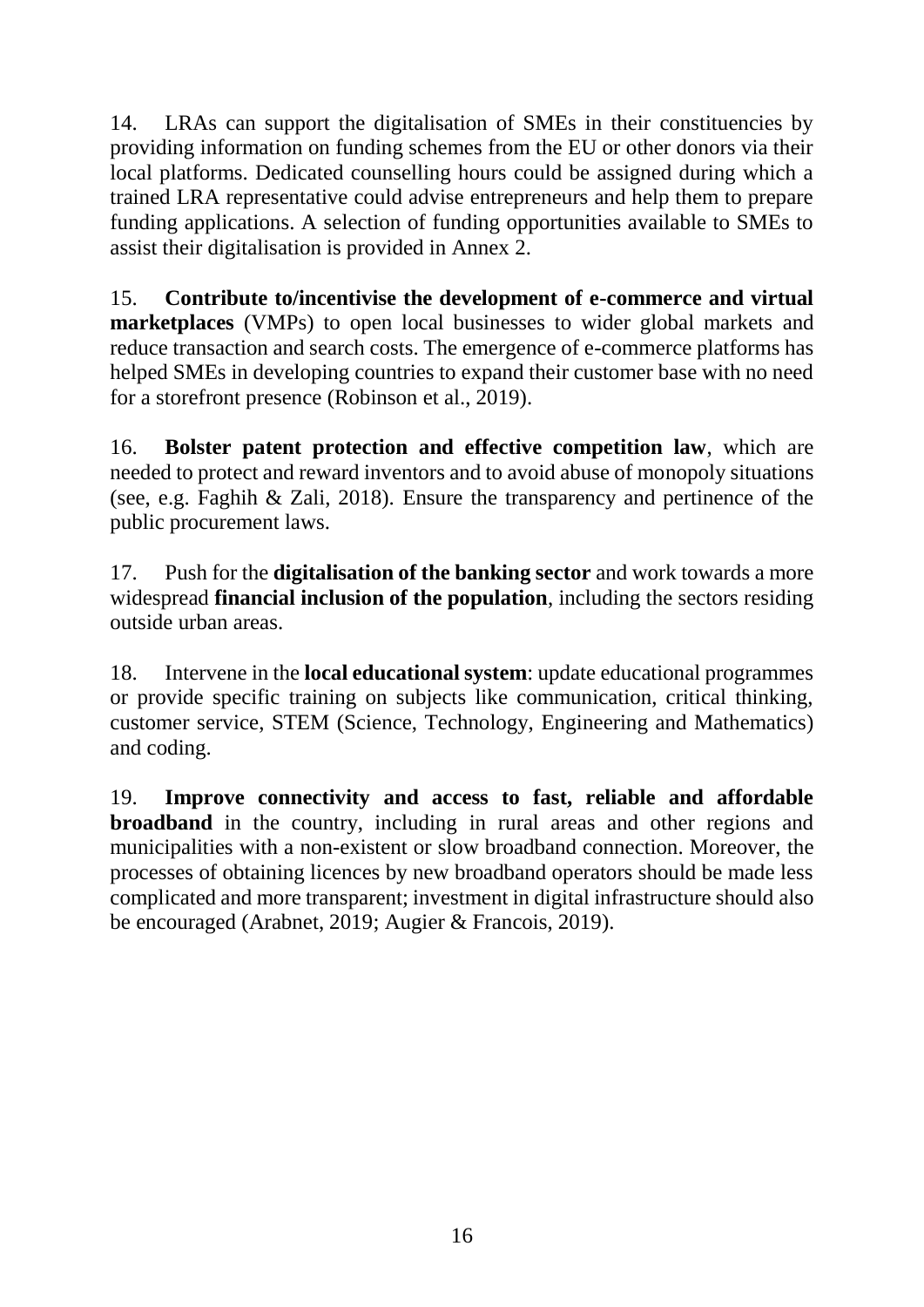### **Box 3. Impact of the COVID-19 pandemic**

The COVID-19 pandemic has forced much of private and public life online (although this was by no means possible for all social strata). While lockdowns imposed around the world and throughout the region of relevance to the study have been temporary, they clearly showcased the advantages of and need for digitalisation. LRAs and SMEs have not been excluded from this realisation. As underlined by the vast majority of the interviewees, the silver lining of the pandemic has been its push towards digital solutions.

Throughout the region, SMEs – including traditional companies like bakeries or corner shops – have begun to *en masse* create Facebook pages (or, less often, simple websites – as a stakeholder from BiH pointed out, this led to increased demand for software and web page developers) to keep their customers informed on opening times, services still offered and takeaway/delivery options. While not every type of business was in a position to carry on their activities, this trend was observed in most of the countries under research.

Both national and sub-national authorities were reportedly able to at least to some extent successfully move their activities online, participating in emeetings with stakeholders and offering e-government services (although it is important to note that the situation varied from country to country). In Tunisia and Morocco, public banks have boosted digital services with the aim to reach the most vulnerable target groups, some micro-enterprises among them. They have also used technology to allocate state subsidies, and thus sustain the productivity (as indicated above, impact assessments of these actions should be conducted in due time in order to check whether the digitalisation of this process has not contributed to selection and exclusion problems).

In Jordan, the government created a system of e-wallets to facilitate online payments (financial accounts that do not require possession of a bank account) – and in order to encourage broader participation during the pandemic, it conditioned receipt of governmental relief to joining the scheme. The latest data show that between March and April 2020, 139,644 new e-wallets were registered, and the value of transactions increased by JOD 45.2 million (JoPACC, 2020). Unfortunately, according to a recent poll by the International Labour Organization and the Jordanian National Commission for Women, over half of Jordanians (58% of males and 57% of females) interviewed had difficulties in creating e-wallet accounts (ILO & JNCW, 2020) (data for individuals, no survey among SMEs owners has been conducted thus far), which highlights the dangers of rapid and enforced (in this case by a pandemic) digitalisation.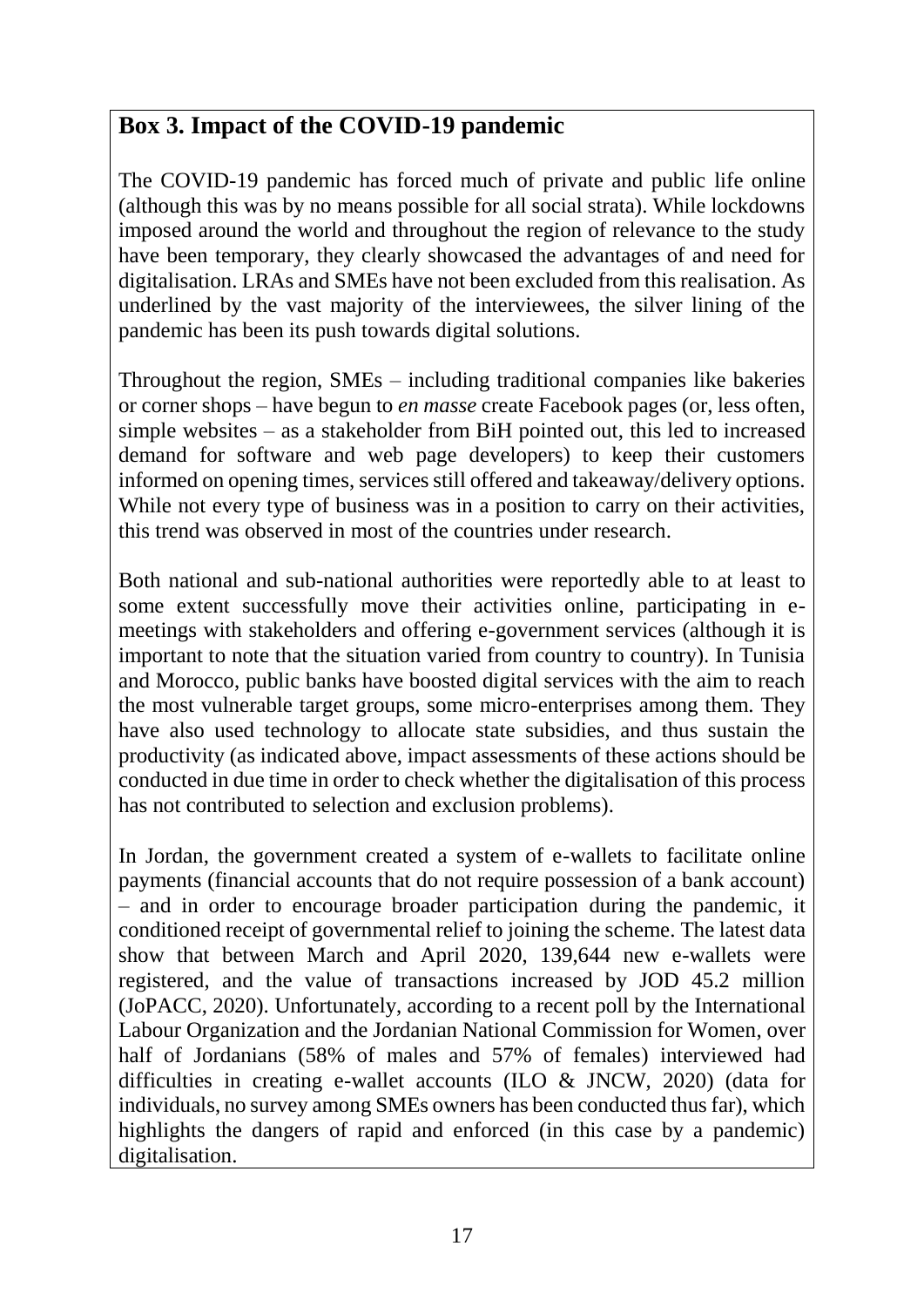The Jordanian government was also behind the creation of online platforms matching local SMEs with clients, as well as an online platform for deliveries, which initially included only drivers already registered with car-hailing companies like Careem, but – as stressed by one interviewee – following protests among traditional yellow taxi drivers included them into the scheme as well.

In Palestine, e-wallets ('Cash-Cabs') were introduced prior to the pandemic by the Palestine Investment Bank (a member of the SME Finance Forum); however, expansion of the scheme has been adversely affected by the pandemicrelated lockdowns, as local regulations require that a client visit a bank branch in person. The Palestine Monetary Authority is currently working with the bank on solutions that would allow for the creation of the e-wallet online (although this process 'is likely to be lengthy'; SME Finance Forum, 2020), highlighting the importance of legislation that does not impede digitalisation processes.

<span id="page-27-0"></span>In Lebanon, as explained by two interviewees, due to the fact that the pandemic exacerbated the effects of the pre-existing economic crisis, less support was available to SMEs as institutions behind the support schemes were suffering themselves financially.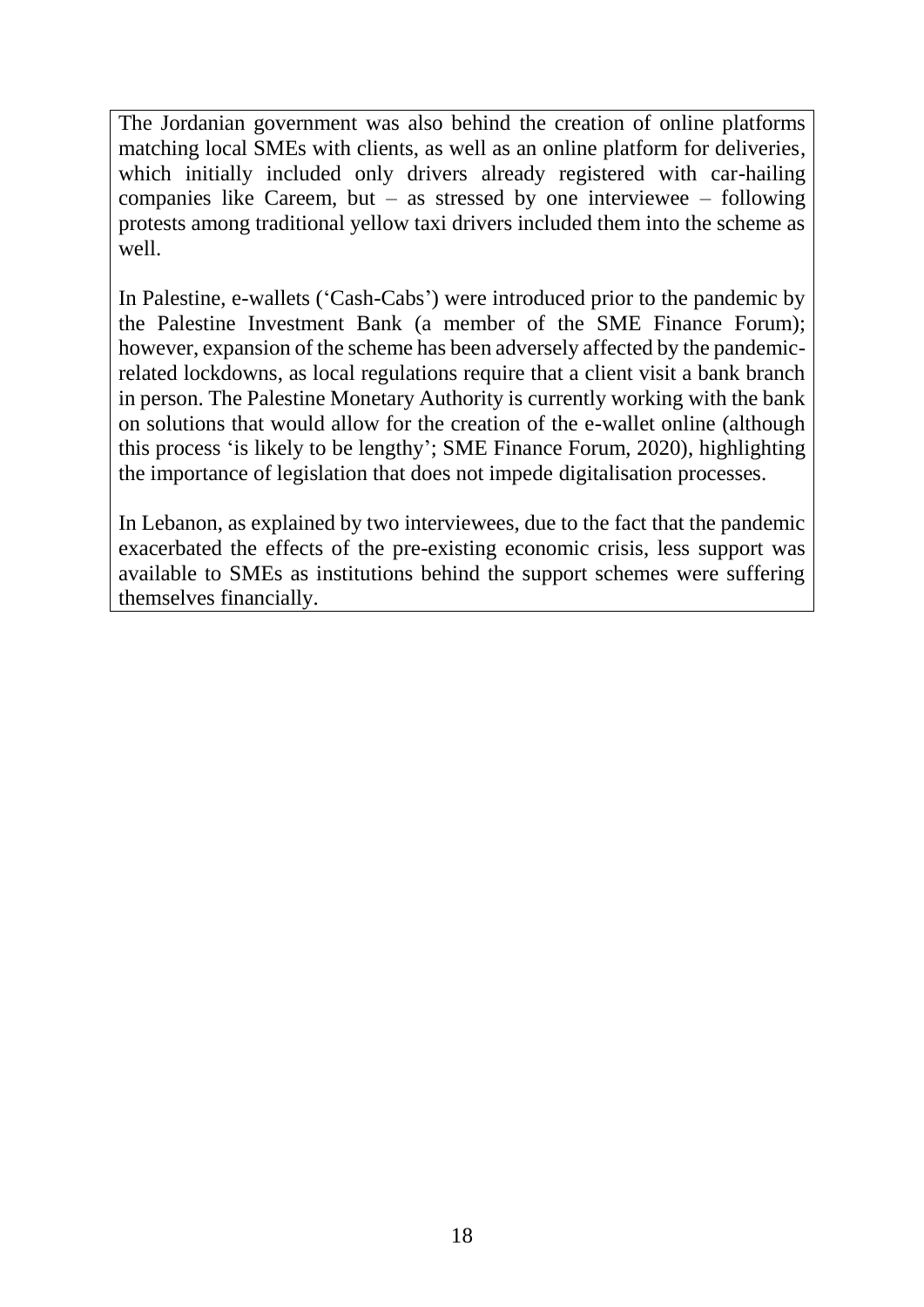## **3. Funding possibilities available to LRAs<sup>11</sup>**

#### **Name of the funding scheme: [The FEMIP Trust Fund](https://www.eib.org/en/projects/regions/med/trust-fund/index.htm)**

Funding body: European Investment Bank (EIB) Geographical scope: Mediterranean Region

Description and other relevant info: The Facility for Euro-Mediterranean Investment and Partnership (FEMIP) brings together under one roof the whole range of instruments implemented by the European Investment Bank in support of economic development in the Mediterranean partner countries. Whether for public or private project promoters, the FEMIP can co-finance up to 50% of the total cost via individual loans. Priority is given to projects aiming at expanding the private sector and creating a business-friendly environment. Project promoters can apply for both financial and technical assistance. Specific instructions on the application procedure are available on the dedicated page (link provided below). Links: [Application procedure](https://www.eib.org/en/projects/regions/med/funding/index.htm) and [informative brochure](https://www.eib.org/attachments/country/femip_instruments_en.pdf)

#### **Name of the funding scheme: [Neighbourhood Investment Facility](https://ec.europa.eu/neighbourhood-enlargement/neighbourhood/neighbourhood-wide/neighbourhood-investment-platform_en#:~:text=Officially%20launched%20in%202008%20as,ENP)%20in%20sectors%20such%20as)**

Funding body: European Commission Geographical scope: Mediterranean Region

Description and other relevant info: Officially launched in May 2008, the Neighbourhood Investment Facility is an innovative financial instrument of the European Neighbourhood Policy (ENP), whose primary objective is to finance with a mix of grants and loans key infrastructure projects in the transport, energy, social and environment sectors, as well as to support private sector development (in particular SMEs) in the Neighbourhood Region. Grants and loans are available to both private and public actors, provided that it is financed by an eligible European Finance Institution.

#### **Name of the funding scheme: [ENI CBC MED](http://www.enicbcmed.eu/about-us/cooperation-area)**

Funding body: European Union Investment Instrument Geographical scope: The Programme area comprises 14 countries which includes 112 territories

Description and other relevant info: The programme engages in multiple activities aimed at fostering more inclusive cooperation in the Mediterranean. 'SMEs and business development' is one of the main thematic areas. Calls for both private

 $\overline{a}$  $11$  Funding schemes' descriptions are directly quoted from the original sources indicated in the links.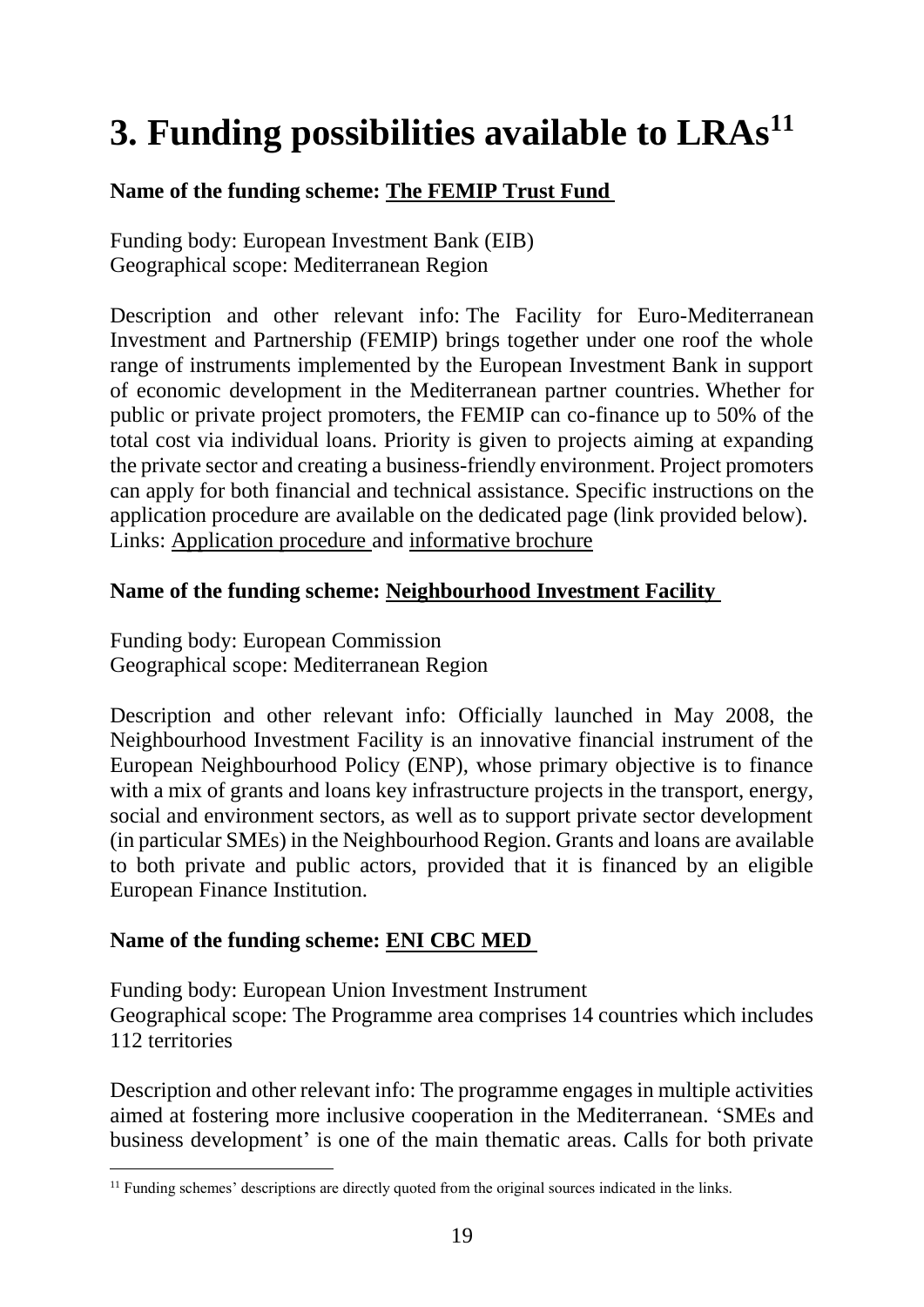and public organisations are posted periodically and are of three main types: Strategic, Standard and Capitalisation. The Programme contributes up to a maximum of 90% of the total eligible budget costs of the projects, while a cofinancing of a minimum of 10% must be provided at the project level. The Programme does not foresee any pre-allocation of funds by country, meaning that projects are selected only on the basis of their quality.

#### **Name of the funding scheme: [MENA-OECD Initiative on Governance and](https://www.oecd.org/mena/governance/)  [Competitiveness for Development](https://www.oecd.org/mena/governance/)**

#### Funding body: OECD

Geographical scope: Algeria, Bahrain, Djibouti, Egypt, Iraq, Jordan, Kuwait, Lebanon, Libya, Mauritania, Morocco, Oman, Palestinian Authority, Qatar, Saudi Arabia, Syria, Tunisia, United Arab Emirates and Yemen

Description and other relevant info: This initiative provides a know-how exchange platform between the Organisation for Economic Co-operation and Development (OECD) and the Middle East and North Africa (MENA) countries to stimulate sustainable and inclusive growth across the region. The MENA-OECD Governance Programme component offers support to LRAs in becoming 'transparent, accountable, and accessible' and empowering them for the benefit of their local communities. The programme currently manages the Middle East and North Africa Transition Fund, which directs funding to designated national ministries.

Link: [Middle East and North Africa Transition Fund](https://www.menatransitionfund.org/).

#### **Name of the funding scheme: [Canada Fund for Local](https://www.international.gc.ca/world-monde/funding-financement/cfli-fcil/index.aspx?lang=eng) Initiatives (CFLI)**

Funding body: Government of Canada

Geographical scope: Algeria, Jordan, Lebanon, Morocco, Mauritania, Palestine, Turkey and Bosnia and Herzegovina

Description and other relevant info: The fund provides small-scale funding (about USD 25,000 on average) to support local initiatives and innovative projects focused on, *inter alia*, economic growth and women's empowerment. While the majority of the projects are attributed to local civil society organisations, LRAs are eligible to apply for funding if they cooperate with local civil society organisations in the implementation of the projects.

#### **Name of the funding scheme: [Municipal Development and Lending Fund](https://www.mdlf.org.ps/default.aspx?LangID=en)**

Funding body: Palestinian Government Geographical scope: Palestine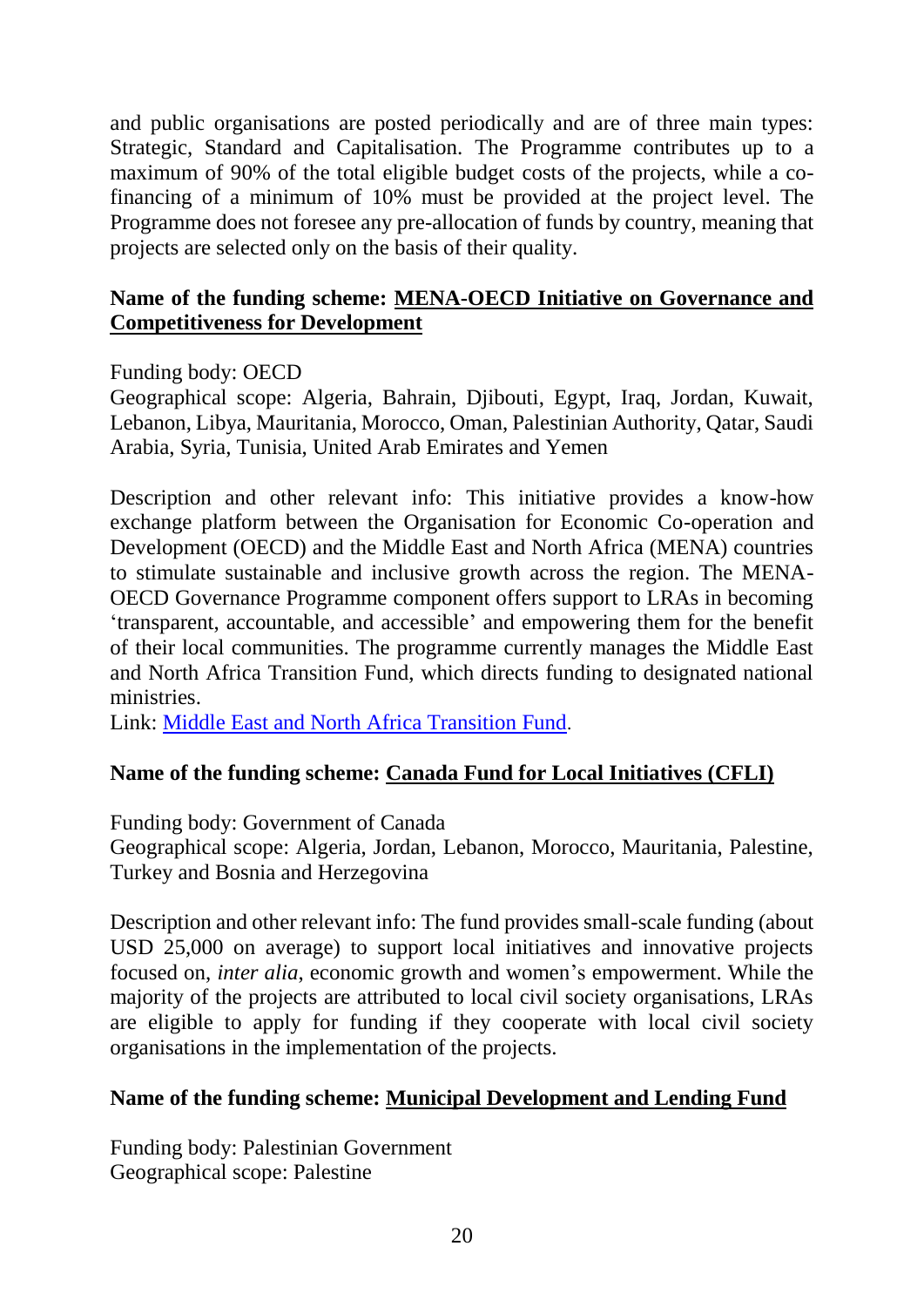Description and other relevant info: The fund aims to promote empowerment of the Palestinian LRAs via grants and loans dedicated to, among others, the implementation of the LRAs projects, local services and infrastructure improvement, local and regional cooperation, innovation, and local economic development.

#### **Name of the funding scheme: [Municipal Performance Program](http://documents.worldbank.org/curated/en/571161547760729179/Concept-Stage-Program-Information-Document-PID-Municipal-Performance-Program-P168147)**

Funding body: The World Bank Geographical scope: Morocco

Description and other relevant info: The project is aligned with the dedicated Government programme and provides support to the municipalities in the selected regions (i.e. Tanger-Tétouan-Al Hoceima, l'Oriental, Fès-Meknès, Rabat-Salé-Kénitra, Béni-Mellal-Khénifra, Casablanca-Settat, Marrakech-Safi, Draâ-Tafilalet and Souss-Massa). Target areas include improvement of the institutional performance, business environment and investment capacities of LRAs, local infrastructure development and capacity building of LRAs, and improvement of local services and strengthening of inter-municipal cooperation. The programme is implemented via technical assistance to LRAs as well as targeted investments and grant-based transfers to selected municipalities. Therefore, while LRAs could not apply for the fund from the World Bank directly, they could benefit from grants and financial assistance provided nationally throughout the project's implementation period from 2019 to 2023.

#### **Name of the funding scheme: [National Multi-City Regional](http://upfi-med.eib.org/en/projects/national-multi-city-regional-and-local-development-programme-phase-2/) and Local [Development Programme](http://upfi-med.eib.org/en/projects/national-multi-city-regional-and-local-development-programme-phase-2/)**

Funding body: Urban Projects Finance Initiative Geographical scope: Jordan

Description and other relevant info: The project aims to strengthen the technical and financial capacities of Jordanian municipalities. The main pillars include improvement of local infrastructure, services, implementation and management of local investment programmes and local economic development projects, in particular those aimed at women. While the list of the targeted municipalities has already been identified at the first stage of the project (Jerash, Ajloun, Madaba, Salt, Kerak, Irbid, Zarqa and Um-Rassas), the financing and implementation of the dedicated local projects will occur over the next few years.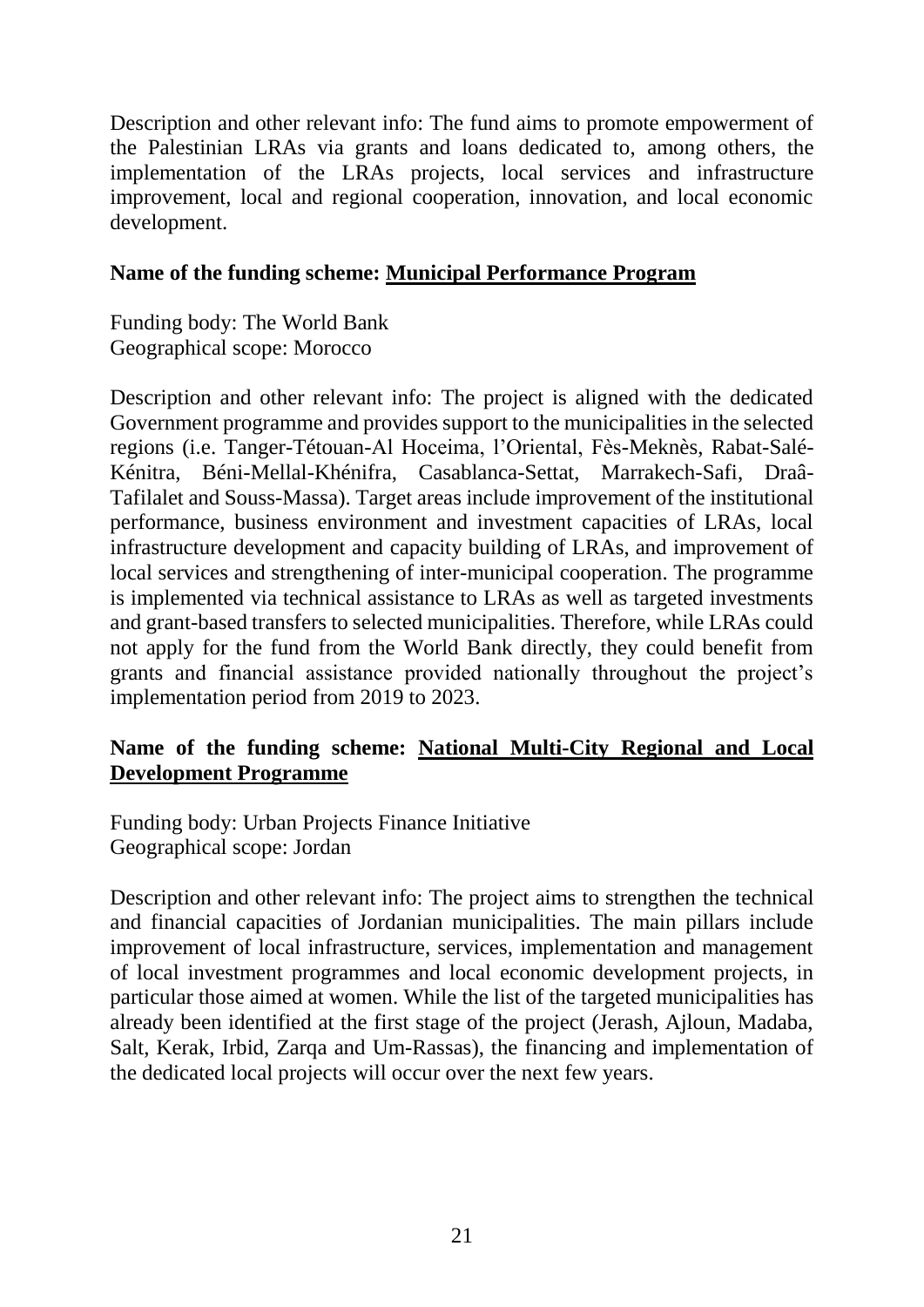#### **Name of the funding scheme: [Upper Egypt Local Development Program](https://projects.worldbank.org/en/projects-operations/project-detail/P157395?lang=en&tab=overview)[for-Results Project](https://projects.worldbank.org/en/projects-operations/project-detail/P157395?lang=en&tab=overview)**

Funding body: The World Bank (International Bank for Reconstruction and Development) Geographical scope: Egypt

Description and other relevant info: The project is aligned with the relevant government programme and is to be implemented in two governorates (Qena and Sohag). It aims to strengthen local infrastructure and improve local service provision and the business environment. The focus areas, therefore, include the improved competitiveness of economic sectors and subnational capacity-building reforms, which would support local digitalisation and the development of ICT platforms for business. The project is set to run until the end of 2021 and LRAs are expected to benefit from 30% of the total funding within the project (USD 500 million). Hence, while there is no possibility to apply for funding from the World Bank directly, LRAs could benefit from the ongoing project to finance local initiatives.

#### **Name of the funding scheme: [Economic Governance for Growth](https://open.undp.org/projects/00113375)**

Funding body: Government of Norway, Government of Bosnia and Herzegovina, United Nations Children's Fund Geographical scope: Bosnia and Herzegovina

Description and other relevant info: The project covers LRAs and educational and private institutions in three cantons (Posavina, Zenica-Doboj and Tuzla or Sarajevo) and 10 local government units (Banja Luka, Doboj, Gradačac, Gradiška, Mostar, Modriča, Orašje, Prijedor, Sarajevo and Tuzla). The priority areas of action include enhancing SME competitiveness and the business environment throughout digitalisation and entrepreneurship support schemes; establishing and expanding entrepreneurship, innovation and LRA networks; identifying and addressing institutional blocking points to entrepreneurship; and developing digital and entrepreneurial skills among youth. In addition, one action pillar includes incentive grants to the top three performing LRAs to co-fund local economic infrastructure projects. Thus, as the project is at the implementation stage, LRAs could not apply to join. The selected LRAs, however, could benefit from financial and technical assistance to improve the local business environment and support SMEs and entrepreneurship throughout the project lifeline – until the end of 2021.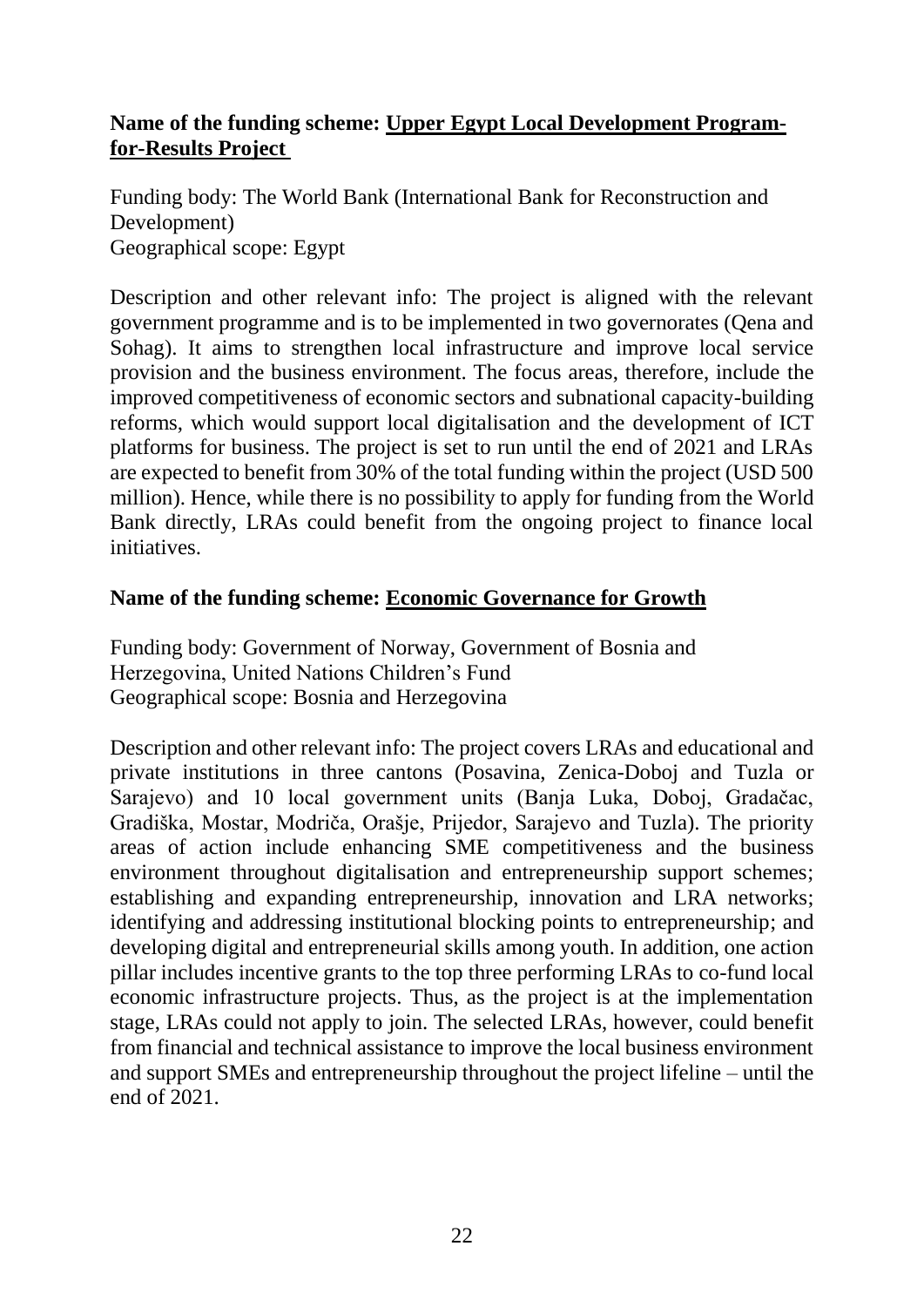## <span id="page-32-0"></span>**4. Annotated and commented bibliography**

**Cilasun, Seyit; Gönenç, Rauf; Utku Özmen, Mustafa; Zahid Samancıoǧlu, Mehmed; Yilmaz, Fatih; Ziemann, Volker.** *[Upgrading Business](https://doi.org/10.1787/537fc88b-en)  [Investment in Turkey](https://doi.org/10.1787/537fc88b-en)*, OECD Economics Department Working Papers, No. 1532, OECD Publishing, Paris, 2019.

The study focuses on business investment as one of the main factors underlying capital formations and contributing to social well-being. The report attempts to analyse the entire spectrum of the private sector, providing data for large formal corporations, skilled start-ups, medium-sized family businesses and small firms with high levels of informality. Relevant recommendations are also discussed ranging from best management practices, building up of equity capital, wider access to alternative and innovative forms of long-term financing, and more inclusive transition towards a digital economy.

Geographic Scope: Turkey

#### **Dean, David**. *[Accelerating the Digital Economy in the Middle East, North Africa](https://www.icann.org/en/system/files/files/accelerating-digital-economy-report-09oct17-en.pdf)  [and Turkey,](https://www.icann.org/en/system/files/files/accelerating-digital-economy-report-09oct17-en.pdf)* ICANN, 2017.

The report assesses the current degree of and future opportunities for digitalisation in the Middle East and North Africa region and Turkey. While arguing for a palpable increase in the use of digital technologies within the region, the study identifies multiple obstacles to the ongoing process of digital transformation. Recommendations for local authorities concern investments for more affordable and wide-spread connectivity, the creation of Digital Government services to increase transparency, and the improvement of the current business environment by reshaping regulations and providing training for digital skills.

Geographic Scope: Algeria, Egypt, Jordan, Lebanon, Morocco, Palestine, Tunisia, Turkey

**Strategic Policy Forum on Digital Entrepreneurship.** *[Blueprint for Cities and](https://ec.europa.eu/growth/content/blueprint-cities-and-regions-launch-pads-digital-transformation-0_en)  [Regions as Launch Pads for Digital Transformation](https://ec.europa.eu/growth/content/blueprint-cities-and-regions-launch-pads-digital-transformation-0_en)*, Recommendations of the Strategic Policy Forum on Digital Entrepreneurship, 2016.

The blueprint discusses the avenues for LRAs to support and drive digital transformation. Building on the context-specific local case studies and best practices from EU LRAs, the paper identifies key dimensions for LRA actions to boost the digitalisation of cities and businesses, in particular SMEs. These include, *inter alia*, local investments in digital infrastructure, skills formation and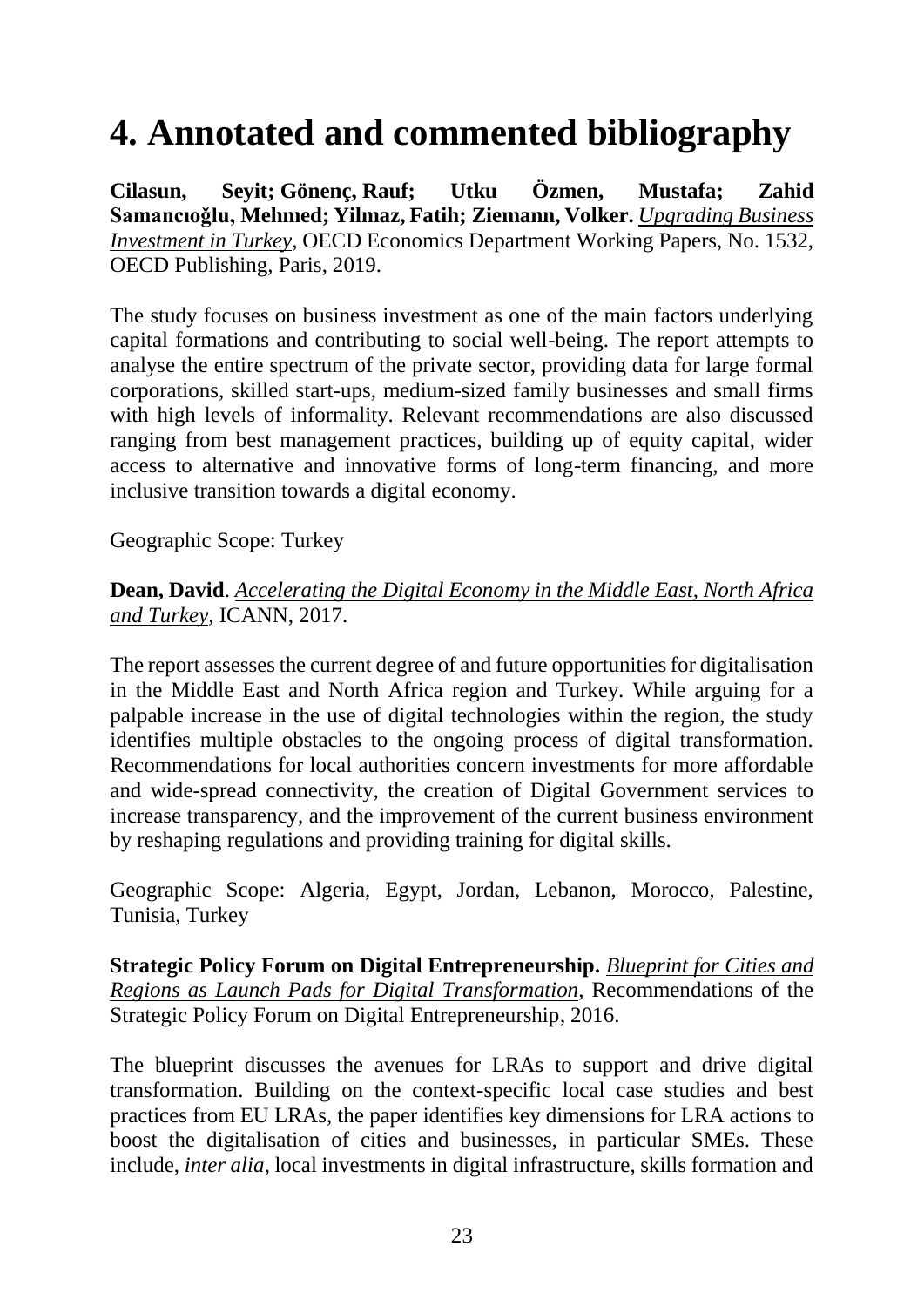attraction, development of the local digital strategy and ecosystem, improvement of local access to digital technologies and open data platforms. Along these dimensions, the blueprint offers practical guidance and recommendations to both public and private local stakeholders and aims to enable LRAs to design tailored digital transformation roadmaps.

Geographic Scope: Morocco, Algeria, Tunisia, Mauritania, Turkey, Egypt, Israel, Jordan, Lebanon, Palestine, Albania, Bosnia and Herzegovina, Montenegro

**Lengerli, Erol; Ertüzün, E. Fuat; Yücel, Gülin; Önhon, Ömür.** *[Dijital](http://turkonfed.org/detay/1950/dijital-anadolu-2-sektor-bazli-dijital-donusum-yol-haritasi/)  [Anadolu 2. Sektör Bazlı Dijital Dönüşüm Yol Haritası](http://turkonfed.org/detay/1950/dijital-anadolu-2-sektor-bazli-dijital-donusum-yol-haritasi/)* [Digital Anatolia 2. Sector Based Digital Transformation Roadmap], İstanbul: Türk Girişim ve İş Dünyası Konfederasyonu ve Sektörel Dernekler Federasyonu (TÜRKONFED), 2018.

This report is a continuation of the *Dijital Anadolu. Dönüşüm için Yeni Dünya Kuralları ve Çözümler* (2018) publication prepared jointly by TÜRKONFED and SEDEFED as part of the Digital Anadolu project. Its main aim is to unleash the digital transformation potential of Turkey by, among others, developing policy recommendations for LRAs and national authorities. In line with this, the report benefits from surveys and workshops with local stakeholders to evaluate and compare the state of digitalisation throughout selected sectors and regions (e.g. Bursa, İzmir, Antalya). The indicators and indices developed within the project are used in the report to discuss relevant digitalisation gaps and blocking points as well as to feed into policy recommendations.

Geographic Scope: Turkey

**International Trade Center.** *[Business Ecosystems for the Digital Age 2018](http://www.intracen.org/uploadedFiles/intracenorg/Content/Publications/SMECO2018.pdf)*, Geneva, September 2018.

The report focuses on the recent technological innovations that have dramatically changed the way SMEs operate. New technologies such as machine learning, 3D printers and wireless Internet broaden horizons for SMEs and provide access to global markets even for local companies. The publication analyses changes that have an impact on the modern business ecosystem and shows how IT tools can be tailored to the needs of SMEs.

Geographic Scope: Bosnia and Herzegovina, Montenegro, Morocco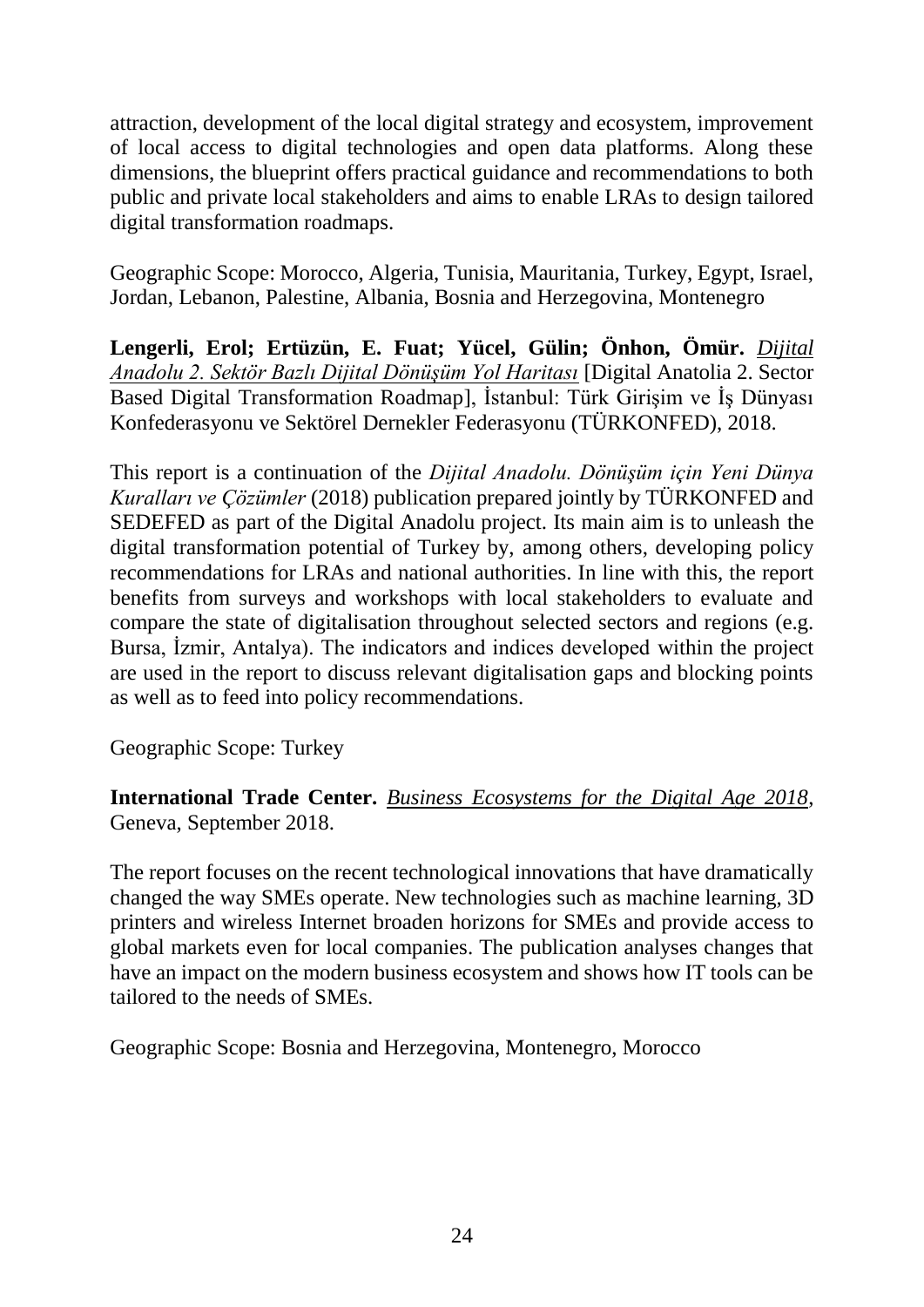**OECD.** *[SME and Entrepreneurship Policy in Israel 2016, OECD Studies on](https://doi.org/10.1787/9789264262324-en)  [SMEs and Entrepreneurship](https://doi.org/10.1787/9789264262324-en)*, OECD Publishing, Paris, 2016.

The report provides a thorough analysis of the Israeli SME sector and evaluates the performance of national and local authorities in stimulating its innovation and digitalisation. According to the report, the main weaknesses of the Israeli SME digitalisation supporting framework include lack of skills supply, less favourable terms of bank credit for SMEs, high concentration of funding availability in hightechnology sectors only, and 'spatially blind' SME and digitalisation support policies which further deepen the core-periphery divide. At the same time, many bottlenecks are exacerbated when Arab-led SMEs are considered. The recommendations with regard to local authorities include the creation of local clusters, LRA partnerships and best practices sharing, and the greater involvement of LRAs into national SME digitalisation strategies to reduce the spatial divide.

Geographic Scope: Israel

#### **OECD/EU/ETF.** *[The Mediterranean Middle East and North Africa 2018:](https://www.oecd-ilibrary.org/docserver/9789264304161-en.pdf?expires=1591797141&id=id&accname=guest&checksum=A9D102F4EAF2B903FF2B35E21E0C796E)  [Interim Assessment of Key SME Reforms](https://www.oecd-ilibrary.org/docserver/9789264304161-en.pdf?expires=1591797141&id=id&accname=guest&checksum=A9D102F4EAF2B903FF2B35E21E0C796E)*, SME Policy Index, OECD Publishing, 2018.

The report (1) presents a comprehensive evaluation of the SMEs' environment and challenges in the selected countries; (2) provides an assessment of the policies, reforms and achievements in the development of SMEs along five pillars, including business environment, access to finance and human capital development; (3) discusses avenues and recommendations for further policy action at the national and LRA levels. While not targeting digitalisation in particular, the report provides substantial insights on the bottlenecks faced by the SMEs, which, *inter alia*, undermine their digital transformation potential and efforts. In addition, the evaluation of the successes and failures of previous reforms could feed into the insightful and efficient conceptualisation of further local policy actions.

Geographic Scope: Algeria, Egypt, Israel, Jordan, Lebanon, Morocco, Palestine, Tunisia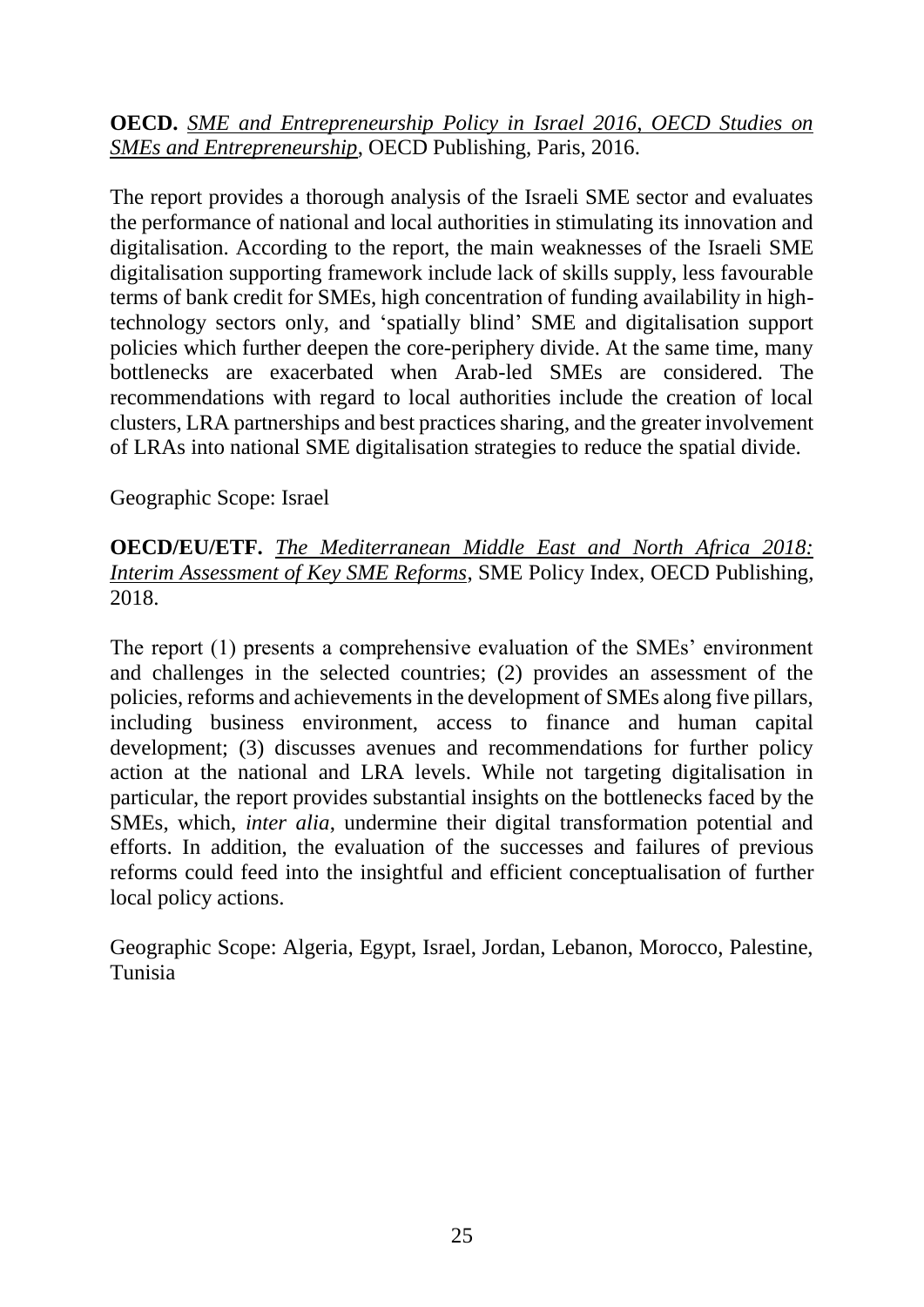**Robinson, Danielle Simone; Ait Ali Slimane, Meriem; Mohindra, Komal; Datta, Namita.** *[The Virtual Market Place: Connecting Women-Owned Small and](http://documents.worldbank.org/curated/en/300431583135784038/The-Virtual-Market-Place-Connecting-Women-Owned-Small-and-Medium-Sized-Enterprises-to-E-Commerce-Platforms-in-Middle-East-and-North-Africa-Region)  Medium Sized Enterprises [to E-Commerce Platforms in the Middle East and](http://documents.worldbank.org/curated/en/300431583135784038/The-Virtual-Market-Place-Connecting-Women-Owned-Small-and-Medium-Sized-Enterprises-to-E-Commerce-Platforms-in-Middle-East-and-North-Africa-Region)  [North Africa Region](http://documents.worldbank.org/curated/en/300431583135784038/The-Virtual-Market-Place-Connecting-Women-Owned-Small-and-Medium-Sized-Enterprises-to-E-Commerce-Platforms-in-Middle-East-and-North-Africa-Region)*, Washington D.C.: World Bank Group, 2019.

The document is built as a Knowledge Brief for the World Bank's project 'E-Commerce for Women-Led SMEs'. It provides useful insights into the constraints faced by several women-managed and/or -owned medium-sized firms in different countries of the region. The report highlights the importance of e-commerce platforms to increase the business volume of local SMEs, providing access to wider markets. In addition, it discusses useful strategies to boost access to financial resources and develop digital capacities and skills.

Geographic Scope: Algeria, Egypt, Jordan, Lebanon, Morocco, Tunisia

#### **UNCTAD.** *[Digital Economy Report 2019. Value Creation and Capture:](https://unctad.org/en/pages/PublicationWebflyer.aspx?publicationid=2466)  [Implications for Developing Countries,](https://unctad.org/en/pages/PublicationWebflyer.aspx?publicationid=2466) Geneva, United Nations, 2019.*

The report focuses on the opportunities and challenges brought about by digital transformation in the developing countries context. With regard to the digitalisation of companies and SMEs, in particular, it argues that policies should target local and regional digital goods and markets. The greatest potential for LRAs and national authorities, therefore, lies in the development of locally tailored ecosystems and products which are difficult to be replicated, yet carry significant interest for local value chains. In addition, the report underlines the importance of investments in tacit entrepreneurship and digital skills formation throughout mentorship and networking, especially with regard to women-led companies.

Geographic Scope: Egypt, Israel, Morocco, Turkey, Bosnia and Herzegovina, Montenegro

#### **World Bank.** *Egypt - [Catalyzing Entrepreneurship for Job Creation Project,](http://documents.worldbank.org/curated/en/904711555812046075/Egypt-Catalyzing-Entrepreneurship-for-Job-Creation-Project)*  Washington D.C.: World Bank Group, 2018.

The paper describes the structure and objectives of a World Bank Group project supporting entrepreneurship, the private sector and job creation. From the project's areas of intervention, it is possible to discern some key obstacles faced by innovative start-ups like lack of risk capital and human resources with appropriate skills and technical expertise. The paper concludes with multiple recommendations around digitalisation strategies and ideas for robust monitoring frameworks.

Geographic Scope: Egypt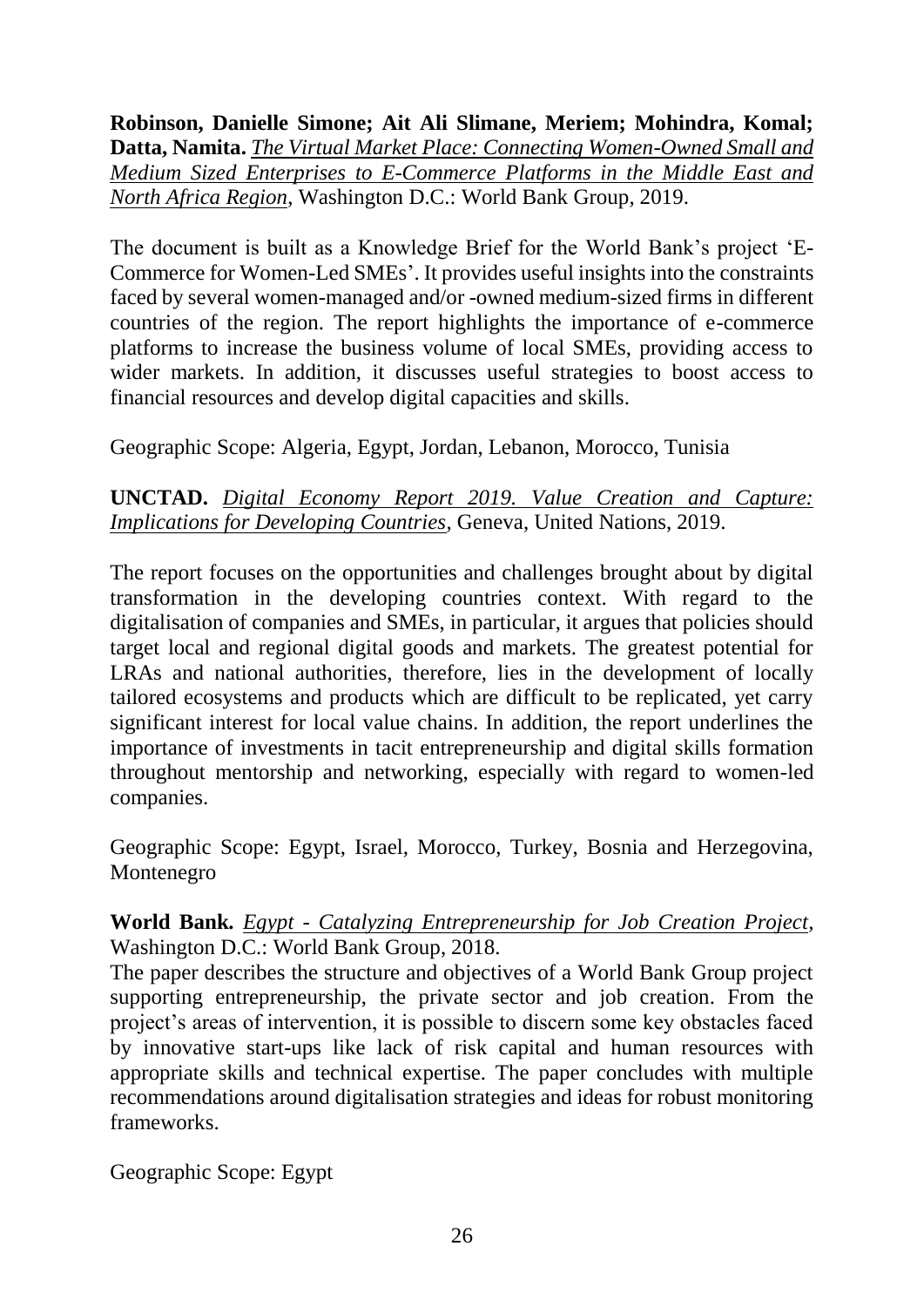**World Bank.** *Morocco - [Financial Inclusion Digital Economy Development](http://documents.worldbank.org/curated/en/930571550977295030/Morocco-Financial-Inclusion-Digital-Economy-Development-Policy-Financing-Project)  [Policy Financing Project,](http://documents.worldbank.org/curated/en/930571550977295030/Morocco-Financial-Inclusion-Digital-Economy-Development-Policy-Financing-Project)* Washington D.C.: World Bank Group, 2019.

The report assesses the structure and objectives of a World Bank Group loan to the Government of Morocco aimed at fostering financial inclusion and digital economy policy financing. The loan targets some priority areas, shedding light on the current obstacles faced by the central government in the promotion of the digital transformation. Despite the recent progress and national initiatives undertaken, the Moroccan growth model is fiscally dangerous and has yet to prove concrete productivity growth. The report identifies three main areas of action: increasing access to credit by diversifying financial instruments and sources; supporting the development of digital platforms and infrastructure; and enhancing support for digital entrepreneurs.

Geographic Scope: Morocco

### **Databases**

#### **Banco Bilbao Vizcaya Argentaria (BBVA)**. *DiGiX: The Digitization Index,* 2017.

The index summarises main institutional and behavioural factors which define countries' ability to fully benefit from ICT and is structured around six dimensions (i.e. infrastructure, households' and enterprises' adoption, costs, regulation and contents).

#### **Euler Hermes**. *[Enabling Digitalization Index \(EDI\)](https://www.eulerhermes.com/content/dam/onemarketing/ehndbx/eulerhermes_com/en_gl/erd/insightsimport/pdf/measuring-digitagility-the-enabling-digitalization-index-report-mar18.pdf)*, 2018.

The EDI measures counties' potential and ability to support the digitalisation of businesses. Specifically, the index focuses on the conditions for digitalisation, rather than current state of technology adoption of companies per se. The countries, therefore, are scored along five dimensions: regulation, knowledge, connectivity, infrastructure, and size.

**Euro-Mediterranean Network for Economic Studies (EMNES)**. *[Survey on](https://emnes.org/news/msmes-digital-engagement-in-the-mena-region-a-survey-by-emea-emnes/)  [SMEs Digital Engagement in the MENA Region \(upcoming\).](https://emnes.org/news/msmes-digital-engagement-in-the-mena-region-a-survey-by-emea-emnes/)*

The survey aims to evaluate the level of digitalisation and digital engagement of SMEs in the North and South Mediterranean. In addition, it aims to discuss key barriers and potential avenues to greater SME digitalisation. The survey will remain open until 30 June 2020.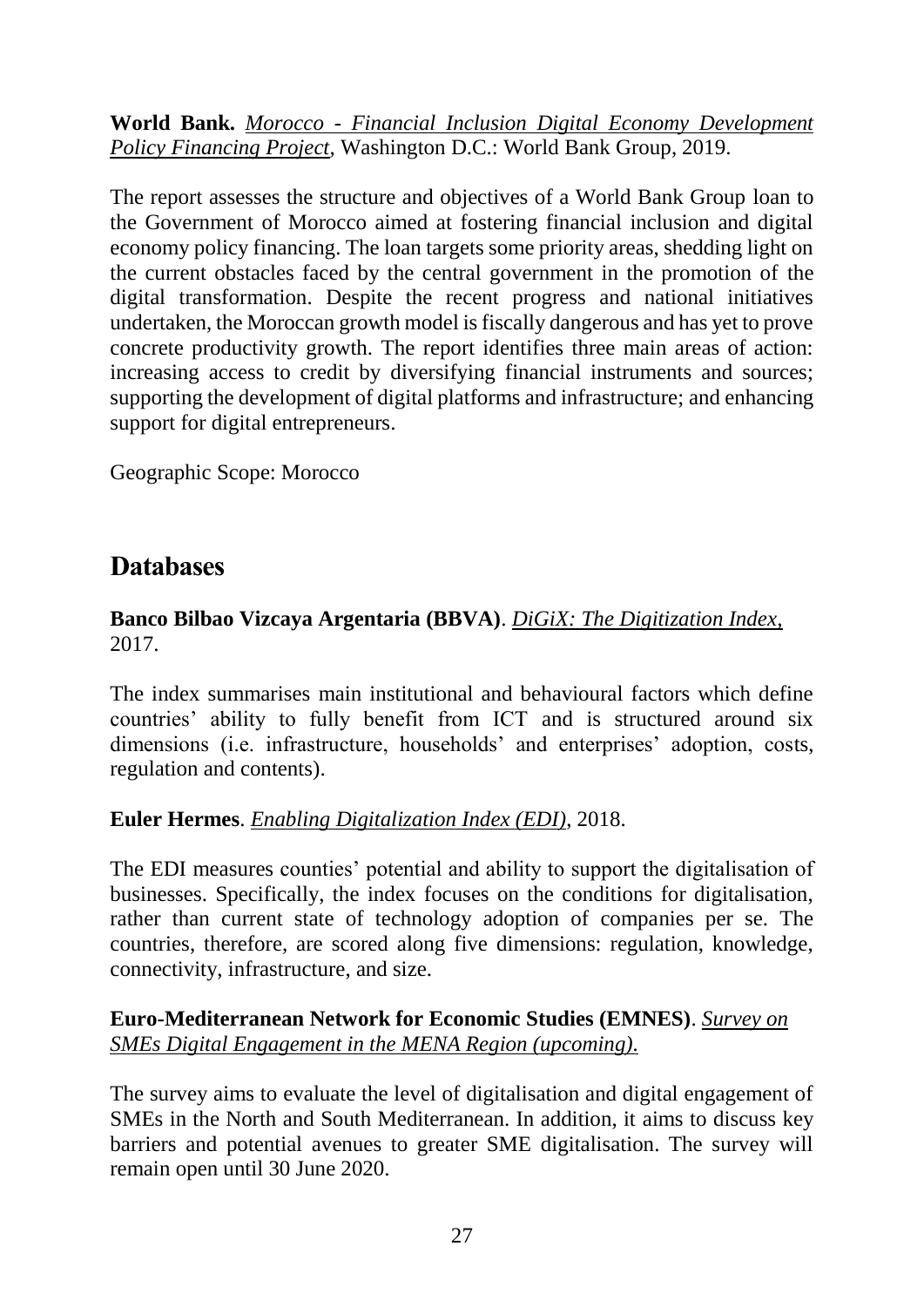#### **IMD World Competitiveness Center.** *[World Digital Competitiveness Ranking.](https://www.imd.org/wcc/world-competitiveness-center-rankings/world-digital-competitiveness-rankings-2019/)*

The ranking is based on both national and international statistics as well as survey data from targeted countries. It provides an assessment of countries' digital competitiveness along three pillars: (1) knowledge; (2) technology; and (3) future readiness. The technology pillar, in particular, evaluates national regulatory, financial and technological frameworks with regard to digitalisation. Geographic Scope: Israel, Jordan.

#### **Portulans Institute and WITSA.** *[Networked Readiness Index](https://networkreadinessindex.org/)*, 2019.

The Index provides a country-level comprehensive benchmark on the availability and use of ICT by key stakeholders (i.e. individuals, businesses and governments). One of the four pillars is dedicated to technology and evaluates, among others, the availability and quality of ICT infrastructure. In addition, a sub-section of the 'People' pillar provides data on technology use by businesses (no data available for Palestine).

#### **FEMISE**. *[The Next Society. MED Innovation Scoreboard.](https://www.thenextsociety.co/i-data)*

The scoreboard consists of 78 indicators which provide information on different aspects of innovativeness of the Mediterranean countries, e.g. the percent of firms having their own website, the percent of firms using e-mail to interact with clients/suppliers and the number of internet users.

#### **World Bank.** *[Enterprise Survey.](https://www.enterprisesurveys.org/)*

<span id="page-37-0"></span>The survey provides data on companies' performance along 12 pillars, including infrastructure, finance and main obstacles, which can be disaggregated by company size, location and sector. The individual country profiles also provide data on the use of technology for business activities (no data available for Algeria or Palestine).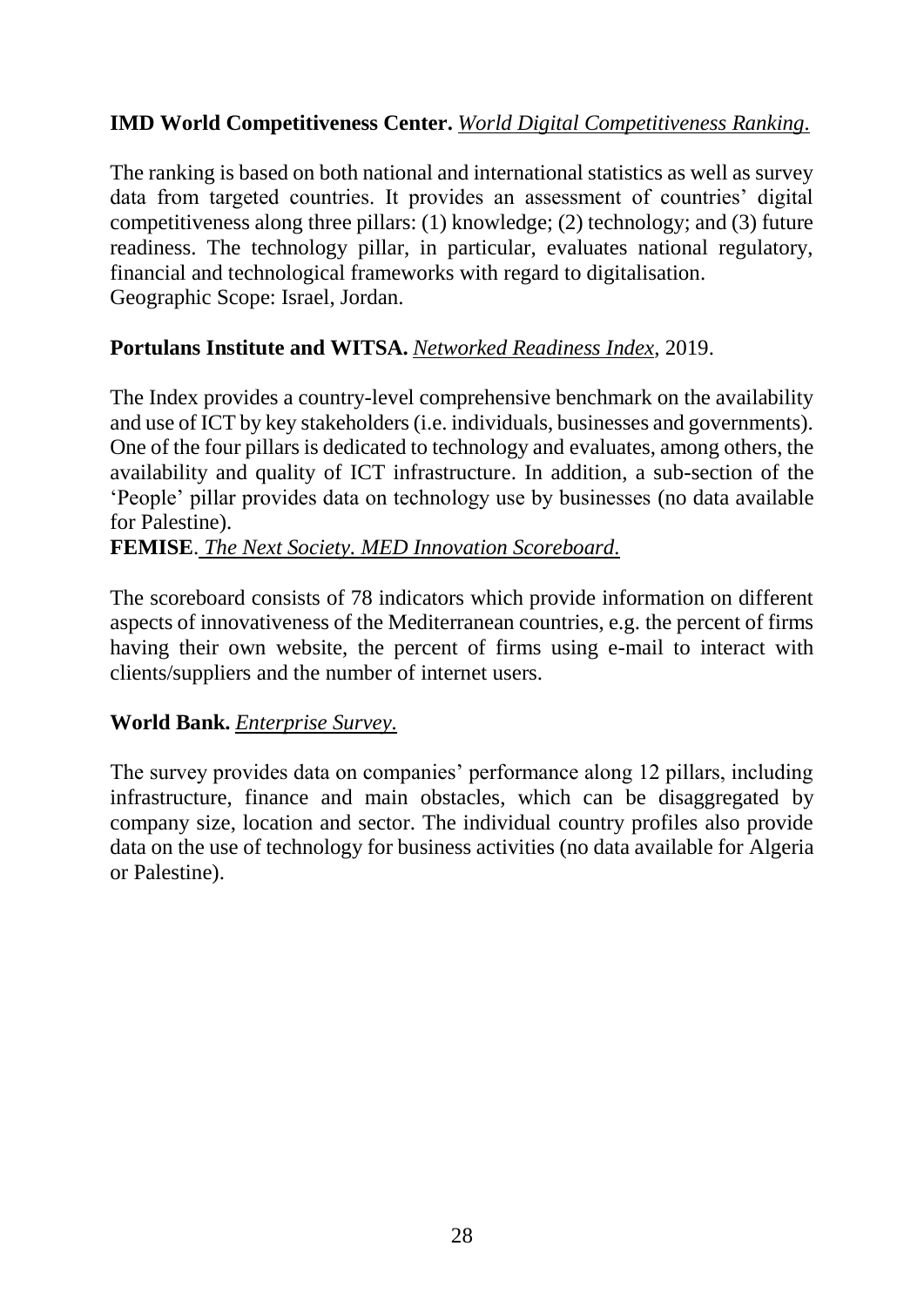## **Annex 1 References**

Al-Bakri, Anas. *An Overview of Information and Communication Technology (ICT) in Jordan: Review the Literature of Usage, Benefits and Barriers*. International Journal of Internet and Distributed Systems, Vol. 1 No. 2, 2013. Available at: [https://www.scirp.org/pdf/IJIDS\\_2013051609532077.pdf.](https://www.scirp.org/pdf/IJIDS_2013051609532077.pdf)

Al-Lahawyeh, Sattam; Altarawneh, Haroon; Alamro, Sameer. *The Internet and Small Medium-Sized Enterprises (SMES) in Jordan*. World Academy of Science, Engineering and Technology. 62, 2010. Available at:

[https://www.semanticscholar.org/paper/The-Internet-and-Small-Medium-Sized-](https://www.semanticscholar.org/paper/The-Internet-and-Small-Medium-Sized-Enterprises-in-Allahawiah-Altarawneh/80383bc7a17383ef10c2277257b1c196ba40d434)[Enterprises-in-Allahawiah-](https://www.semanticscholar.org/paper/The-Internet-and-Small-Medium-Sized-Enterprises-in-Allahawiah-Altarawneh/80383bc7a17383ef10c2277257b1c196ba40d434)

[Altarawneh/80383bc7a17383ef10c2277257b1c196ba40d434.](https://www.semanticscholar.org/paper/The-Internet-and-Small-Medium-Sized-Enterprises-in-Allahawiah-Altarawneh/80383bc7a17383ef10c2277257b1c196ba40d434)

Angel-Urdinola, Diego F.; Bodor, Andras; Gatti, Roberta V.; Silva, Joana C. G. *Striving for better jobs: the challenge of informality in the Middle East and North Africa* (English). Directions in development; human development. Washington, DC: World Bank Group, 2014. Available at:

[http://documents.worldbank.org/curated/en/445141468275941540/Striving-for](http://documents.worldbank.org/curated/en/445141468275941540/Striving-for-better-jobs-the-challenge-of-informality-in-the-Middle-East-and-North-Africa)[better-jobs-the-challenge-of-informality-in-the-Middle-East-and-North-Africa.](http://documents.worldbank.org/curated/en/445141468275941540/Striving-for-better-jobs-the-challenge-of-informality-in-the-Middle-East-and-North-Africa)

Arabnet. *The State of Digital Investments in MENA from 2013 to 2018*. 2019. Available at:

[https://www.arabnet.me/english/editorials/entrepreneurship/investment/the](https://www.arabnet.me/english/editorials/entrepreneurship/investment/the-state-of-digital-investments-in-mena-from-2013-to-2018)[state-of-digital-investments-in-mena-from-2013-to-2018.](https://www.arabnet.me/english/editorials/entrepreneurship/investment/the-state-of-digital-investments-in-mena-from-2013-to-2018)

Augier, Patricia; Francois, Charlotte. *The Digital Economy in Mediterranean Countries: Socioeconomic Challenges and Convergence Potential*. IEMed Mediterranean Yearbook 2019, 2019. Available at:

[https://www.iemed.org/observatori/arees-danalisi/arxius-](https://www.iemed.org/observatori/arees-danalisi/arxius-adjunts/anuari/med.2019/Digital_EConomy_mediterranean_Countries_Patricia_Augier_Charlotre_Francois_IEMed_MedYearbook2019.pdf)

[adjunts/anuari/med.2019/Digital\\_EConomy\\_mediterranean\\_Countries\\_Patricia\\_](https://www.iemed.org/observatori/arees-danalisi/arxius-adjunts/anuari/med.2019/Digital_EConomy_mediterranean_Countries_Patricia_Augier_Charlotre_Francois_IEMed_MedYearbook2019.pdf) [Augier\\_Charlotre\\_Francois\\_IEMed\\_MedYearbook2019.pdf.](https://www.iemed.org/observatori/arees-danalisi/arxius-adjunts/anuari/med.2019/Digital_EConomy_mediterranean_Countries_Patricia_Augier_Charlotre_Francois_IEMed_MedYearbook2019.pdf)

Ayadi, Rym; Shaba, Mais. Digital Financial Inclusion: A pillar of Resistance amidst COVID-19 in the Mediterranean and Africa. Euro-Mediterranean Economist Association, 2020. Available at:

[https://euromed-economists.org/download/digital-financial-inclusion-a-pillar-of](https://euromed-economists.org/download/digital-financial-inclusion-a-pillar-of-resilience-amidst-covid-19-in-the-mediterranean-and-africa/)[resilience-amidst-covid-19-in-the-mediterranean-and-africa/](https://euromed-economists.org/download/digital-financial-inclusion-a-pillar-of-resilience-amidst-covid-19-in-the-mediterranean-and-africa/) .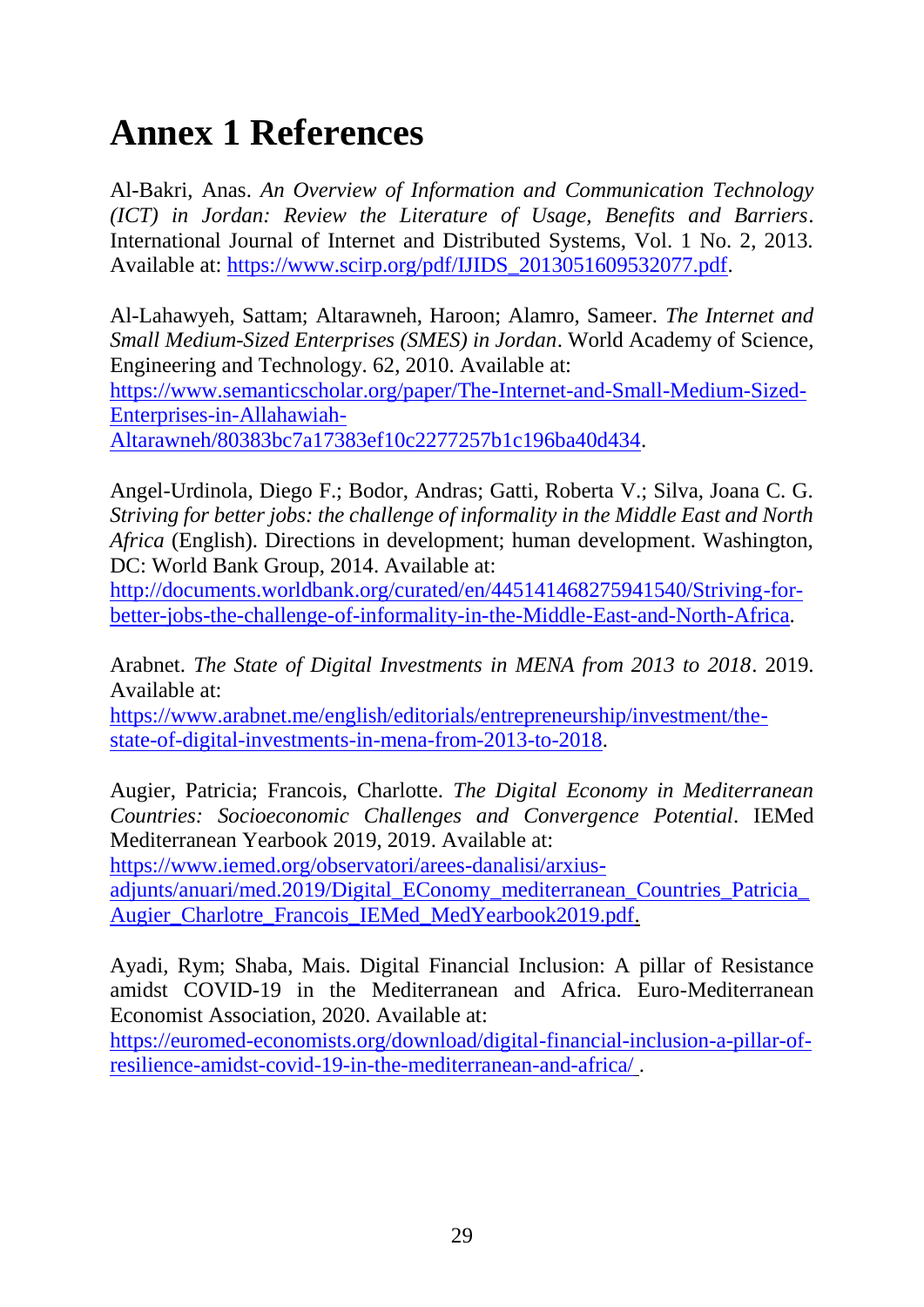Ayadi, Rym; Sessa, Emanuele; El Said, Hala Helmy; Ahmed, Rana Hosni; Alshyab, Nooh; Sandri, Serena; Al Sheikh, Fuad; Sidmou, Mohamed Larbi; Rami, Jad Allah; Mouelhi, Rim Ben Ayed; Ferchichi, Monia Ghazali. *Micro, Small and Medium Sized Enterprises Development in Egypt, Jordan, Morocco & Tunisia: Structure, Obstacles and Policies*[,](https://www.econostrum.info/tags/Euro-mediterranean+network+for+economic+studies/) Euro-Mediterranean network for economic studies, 2017. Available at:

[https://www.econostrum.info/attachment/1031481/.](https://www.econostrum.info/attachment/1031481/)

Barbić Tajana et al. *The Impact of Digital Transformation on the Western Balkans – Tackling the Challenges towards Political Stability and Economic Prosperity,*  digital WB6+, 2018. Available at: [https://wb6digital.files.wordpress.com/2018/01/wb6-study.pdf.](https://wb6digital.files.wordpress.com/2018/01/wb6-study.pdf)

Benjamin, Nancy; Beegle, Kathleen; Recanatini, Francesca; Santini, Massimiliano. *Informal Economy and the World Bank*. Policy Research Working Paper; No. 6888. World Bank, Washington, D.C., 2014. Available at: [https://openknowledge.worldbank.org/handle/10986/18799.](https://openknowledge.worldbank.org/handle/10986/18799)

Bieber, Florian. *The Impact of Digital Transformation on the Western Balkan – Tackling the Challenges towards Political Stability and Economic Prosperity*, digital WB6+, 2018. Available at[:](https://www.eizg.hr/userdocsimages/vijesti/vijesti_dogadaji/dt_studija/wb6-policy-paper.pdf)

[https://www.eizg.hr/userdocsimages/vijesti/vijesti\\_dogadaji/dt\\_studija/wb6](https://www.eizg.hr/userdocsimages/vijesti/vijesti_dogadaji/dt_studija/wb6-policy-paper.pdf) [policy-paper.pdf.](https://www.eizg.hr/userdocsimages/vijesti/vijesti_dogadaji/dt_studija/wb6-policy-paper.pdf)

*Building the Future of SMEs in the Western Balkans,* WB EDIF Success Series, June 2019. Available at[:](https://www.eif.org/eib.org/attachments/thematic/wb-edif-building-the-future-of-smes-in-the-western-balkans.pdf) [https://www.eif.org/eib.org/attachments/thematic/wb](https://www.eif.org/eib.org/attachments/thematic/wb-edif-building-the-future-of-smes-in-the-western-balkans.pdf)[edif-building-the-future-of-smes-in-the-western-balkans.pdf.](https://www.eif.org/eib.org/attachments/thematic/wb-edif-building-the-future-of-smes-in-the-western-balkans.pdf)

Camara, Noelia; Tuesta, David. *DiGiX: The Digitization Index*, Banco Bilbao Vizcaya Argentaria, Working Paper No. 17/03, 2017. Available at: [https://www.bbvaresearch.com/en/publicaciones/digix-the-digitization-index/.](https://www.bbvaresearch.com/en/publicaciones/digix-the-digitization-index/)

Cilasun, Seyit; Gönenç, Rauf; Utku Özmen, Mustafa; Zahid Samancıoǧlu, Mehmed; Yilmaz, Fatih; Ziemann, Volker. *Upgrading business investment in Turkey*, OECD Economics Department Working Papers, No. 1532, OECD Publishing, Paris, 2019. Available at: [https://www.oecd](https://www.oecd-ilibrary.org/economics/upgrading-business-investment-in-turkey_537fc88b-en)[ilibrary.org/economics/upgrading-business-investment-in-turkey\\_537fc88b-en.](https://www.oecd-ilibrary.org/economics/upgrading-business-investment-in-turkey_537fc88b-en)

Curraj, Erjon. *Business Digitalisation of SMEs in Albania*, European University of Tirana, 2018. Available at:

[http://uet.edu.al/new/wp-content/uploads/2019/01/Erjon-Curraj.pdf.](http://uet.edu.al/new/wp-content/uploads/2019/01/Erjon-Curraj.pdf)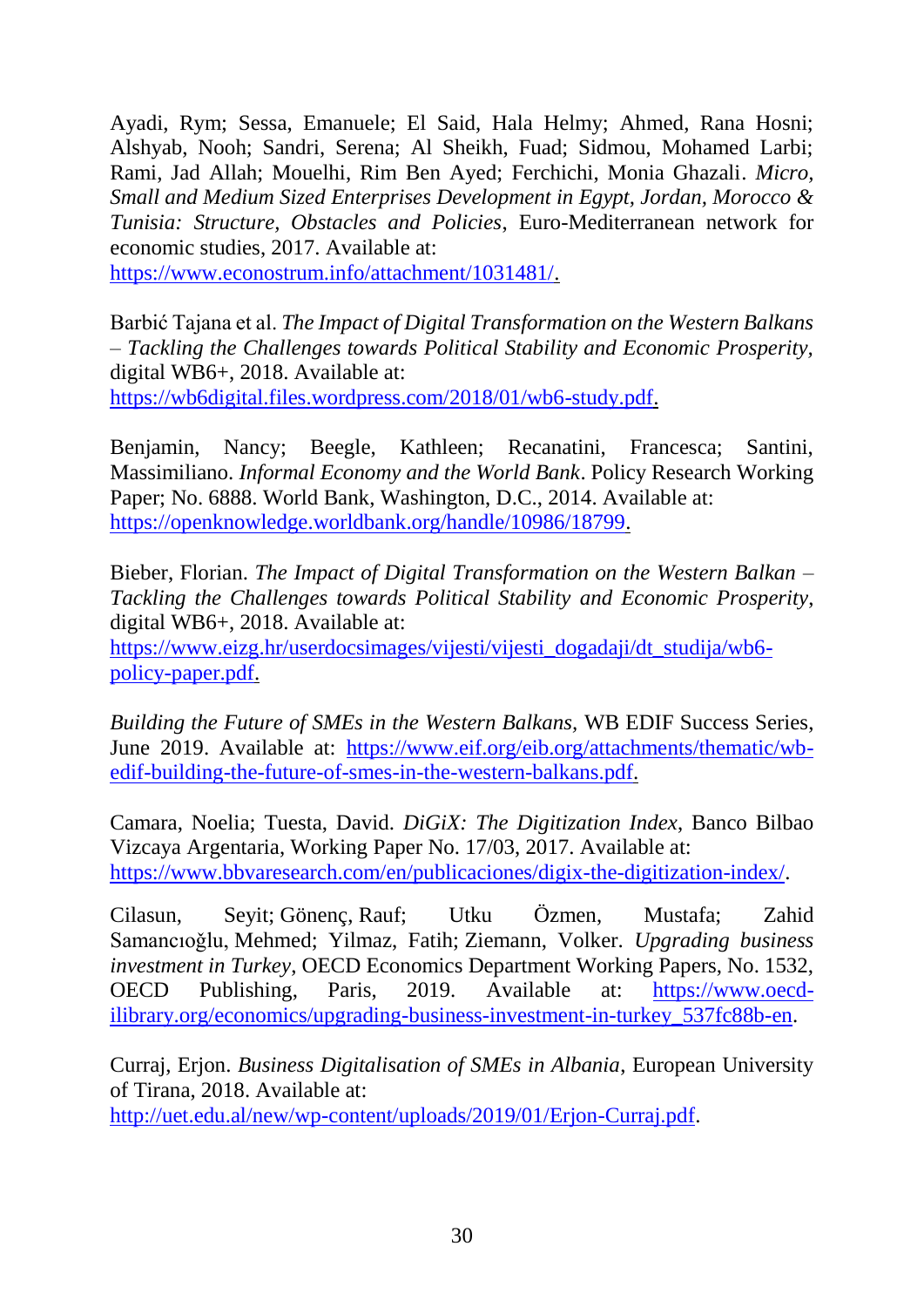Dean, David. *Accelerating the digital economy in the Middle East, North Africa and Turkey,* ICANN, 2017. Available at:

[https://www.icann.org/en/system/files/files/accelerating-digital-economy-report-](https://www.icann.org/en/system/files/files/accelerating-digital-economy-report-09oct17-en.pdf)[09oct17-en.pdf.](https://www.icann.org/en/system/files/files/accelerating-digital-economy-report-09oct17-en.pdf)

DigitaliseSME. Available at: [https://digitalisesme.eu/resources-digitalisesme/.](https://digitalisesme.eu/resources-digitalisesme/)

Digitalization Transformation Center (DDM). Available at: [http://ddm.org.tr.](http://ddm.org.tr/)

*Division of Powers*, Committee of the Regions, 2016. Available at: [https://portal.cor.europa.eu/divisionpowers/Pages/default.aspx.](https://portal.cor.europa.eu/divisionpowers/Pages/default.aspx)

El-Shenawi, Nagwa. *Digital Economy. How Are Developing Countries Performing? The Case of Egypt.* MCIT, 2017. Available at[:](https://diodeweb.files.wordpress.com/2017/11/egypt-digital-economy-actions.pdf) [https://diodeweb.files.wordpress.com/2017/11/egypt-digital-economy](https://diodeweb.files.wordpress.com/2017/11/egypt-digital-economy-actions.pdf)[actions.pdf.](https://diodeweb.files.wordpress.com/2017/11/egypt-digital-economy-actions.pdf)

Euler Hermes. *Measuring Digitality. The Enabling Digitalization Index (EDI): Which Countries are Digital Friendly?* Economic Research, 2018. Available at: [https://www.eulerhermes.com/content/dam/onemarketing/ehndbx/eulerhermes\\_c](https://www.eulerhermes.com/content/dam/onemarketing/ehndbx/eulerhermes_com/en_gl/erd/insightsimport/pdf/measuring-digitagility-the-enabling-digitalization-index-report-mar18.pdf) [om/en\\_gl/erd/insightsimport/pdf/measuring-digitagility-the-enabling](https://www.eulerhermes.com/content/dam/onemarketing/ehndbx/eulerhermes_com/en_gl/erd/insightsimport/pdf/measuring-digitagility-the-enabling-digitalization-index-report-mar18.pdf)[digitalization-index-report-mar18.pdf.](https://www.eulerhermes.com/content/dam/onemarketing/ehndbx/eulerhermes_com/en_gl/erd/insightsimport/pdf/measuring-digitagility-the-enabling-digitalization-index-report-mar18.pdf)

2018. Euro-Mediterranean Network for Economic Studies (EMNES). *Survey on SMEs digital engagement in the MENA Region (upcoming).* Available at: [https://emnes.org/news/SMEs-digital-engagement-in-the-mena-region-a-survey](https://emnes.org/news/SMEs-digital-engagement-in-the-mena-region-a-survey-by-emea-emnes/)[by-emea-emnes/.](https://emnes.org/news/SMEs-digital-engagement-in-the-mena-region-a-survey-by-emea-emnes/)

European Commission. *Commission Implementing Decision on a Multi-country Action Programme for Western Balkans Guarantee for the years 2019-2020*, 2019. Available at:

[https://www.gtai.de/resource/blob/178396/9e34114922071376235ea11948245c](https://www.gtai.de/resource/blob/178396/9e34114922071376235ea11948245c40/pro201911125007-data.pdf) [40/pro201911125007-data.pdf.](https://www.gtai.de/resource/blob/178396/9e34114922071376235ea11948245c40/pro201911125007-data.pdf)

EU Startup Services. Available at: [https://eustartupservices.eu.](https://eustartupservices.eu/)

Faghih, Nezameddin; Zali, Mohammad Reza. *Entrepreneurship Ecosystem in the Middle East and North Africa (MENA) Dynamics in Trends, Policy and Business Environment*, 2018. Available at: [https://www.springer.com/gp/book/9783319759128.](https://www.springer.com/gp/book/9783319759128)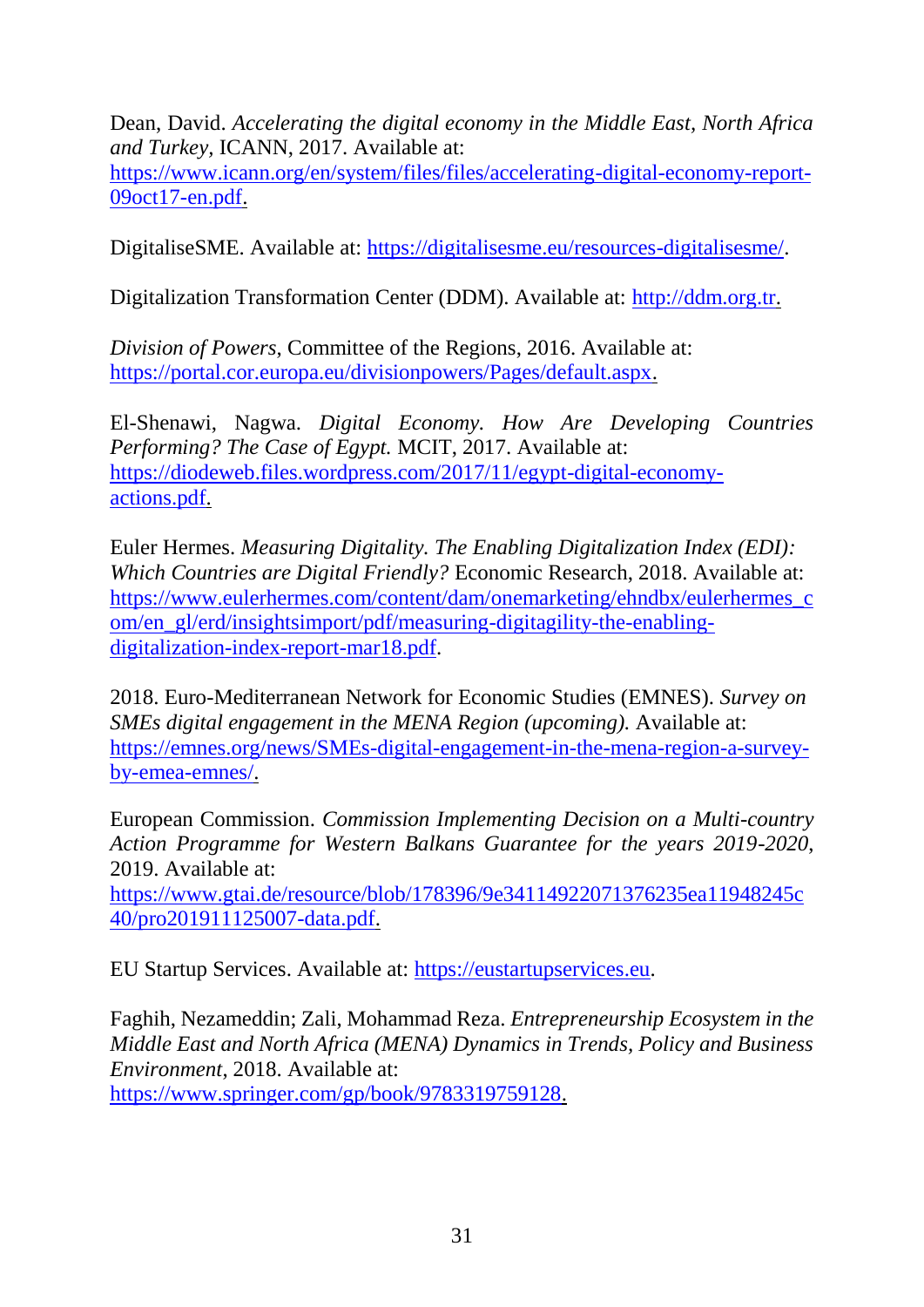Fouejieu, Armand; Ndoye, Anta; Sydorenko, Tetyana. *Unlocking Access to Finance for SMEs: A Cross-Country Analysis*, IMF Working Paper, 2020. Available at:

[https://www.imf.org/en/Publications/WP/Issues/2020/03/13/Unlocking-Access](https://www.imf.org/en/Publications/WP/Issues/2020/03/13/Unlocking-Access-to-Finance-for-SMEs-A-Cross-Country-Analysis-49243)[to-Finance-for-SMEs-A-Cross-Country-Analysis-49243.](https://www.imf.org/en/Publications/WP/Issues/2020/03/13/Unlocking-Access-to-Finance-for-SMEs-A-Cross-Country-Analysis-49243)

Herzallah, Fadi; Mukhtar, Muriati. *E-Commerce Adoption Factors Among Palestinian SMEs: A Descriptive Study*. Journal of Islamic and Human Advanced Research, 6. 1-07, 2016. Available at: [https://scholar.ptuk.edu.ps/handle/123456789/195.](https://scholar.ptuk.edu.ps/handle/123456789/195)

IMD World Competitiveness Center. *World Digital Competitiveness Ranking*, 2019. Available at: [https://www.imd.org/wcc/world-competitiveness-center](https://www.imd.org/wcc/world-competitiveness-center-rankings/world-digital-competitiveness-rankings-2019/#:~:text=Press%20Release,%2C%20Sweden%2C%20Denmark%20and%20Switzerland)[rankings/world-digital-competitiveness-rankings-](https://www.imd.org/wcc/world-competitiveness-center-rankings/world-digital-competitiveness-rankings-2019/#:~:text=Press%20Release,%2C%20Sweden%2C%20Denmark%20and%20Switzerland)[2019/#:~:text=Press%20Release,%2C%20Sweden%2C%20Denmark%20and%](https://www.imd.org/wcc/world-competitiveness-center-rankings/world-digital-competitiveness-rankings-2019/#:~:text=Press%20Release,%2C%20Sweden%2C%20Denmark%20and%20Switzerland) [20Switzerland.](https://www.imd.org/wcc/world-competitiveness-center-rankings/world-digital-competitiveness-rankings-2019/#:~:text=Press%20Release,%2C%20Sweden%2C%20Denmark%20and%20Switzerland)

International Monetary Fund (IMF). Enhancing the Role of SMEs in the Arab World—Some Key Considerations, 2019. Available at: [https://www.imf.org/~/media/Files/Publications/PP/2019/PPEA2019040.ashx.](https://www.imf.org/~/media/Files/Publications/PP/2019/PPEA2019040.ashx)

INTERA Technology Park. Available at:<https://www.intera.ba/en>

International Labour Organization & Jordanian National Commission for Women. *Difficulties in obtaining e-wallet financial accounts could jeopardize worker's wages*2020. Available at: [https://www.ilo.org/beirut/media](https://www.ilo.org/beirut/media-centre/news/WCMS_745948/lang--en/index.htm)[centre/news/WCMS\\_745948/lang--en/index.htm.](https://www.ilo.org/beirut/media-centre/news/WCMS_745948/lang--en/index.htm)

International Telecommunication Union. *Measuring digital development. ICT Price Trends. 2019.* 2020. Available at: [https://www.itu.int/en/ITU-](https://www.itu.int/en/ITU-D/Statistics/Documents/publications/prices2019/ITU_ICTpriceTrends_2019.pdf)[D/Statistics/Documents/publications/prices2019/ITU\\_ICTpriceTrends\\_2019.pdf](https://www.itu.int/en/ITU-D/Statistics/Documents/publications/prices2019/ITU_ICTpriceTrends_2019.pdf)

International Trade Center. *Business Ecosystems for the Digital Age 2018*, Geneva, 2018. Available at:

[http://www.intracen.org/uploadedFiles/intracenorg/Content/Publications/SMEC](http://www.intracen.org/uploadedFiles/intracenorg/Content/Publications/SMECO2018.pdf) [O2018.pdf.](http://www.intracen.org/uploadedFiles/intracenorg/Content/Publications/SMECO2018.pdf)

Jordan Payments & Clearing Company (JoPACC). Main page, 2020. Available at: [http://www.jopacc.com/.](http://www.jopacc.com/)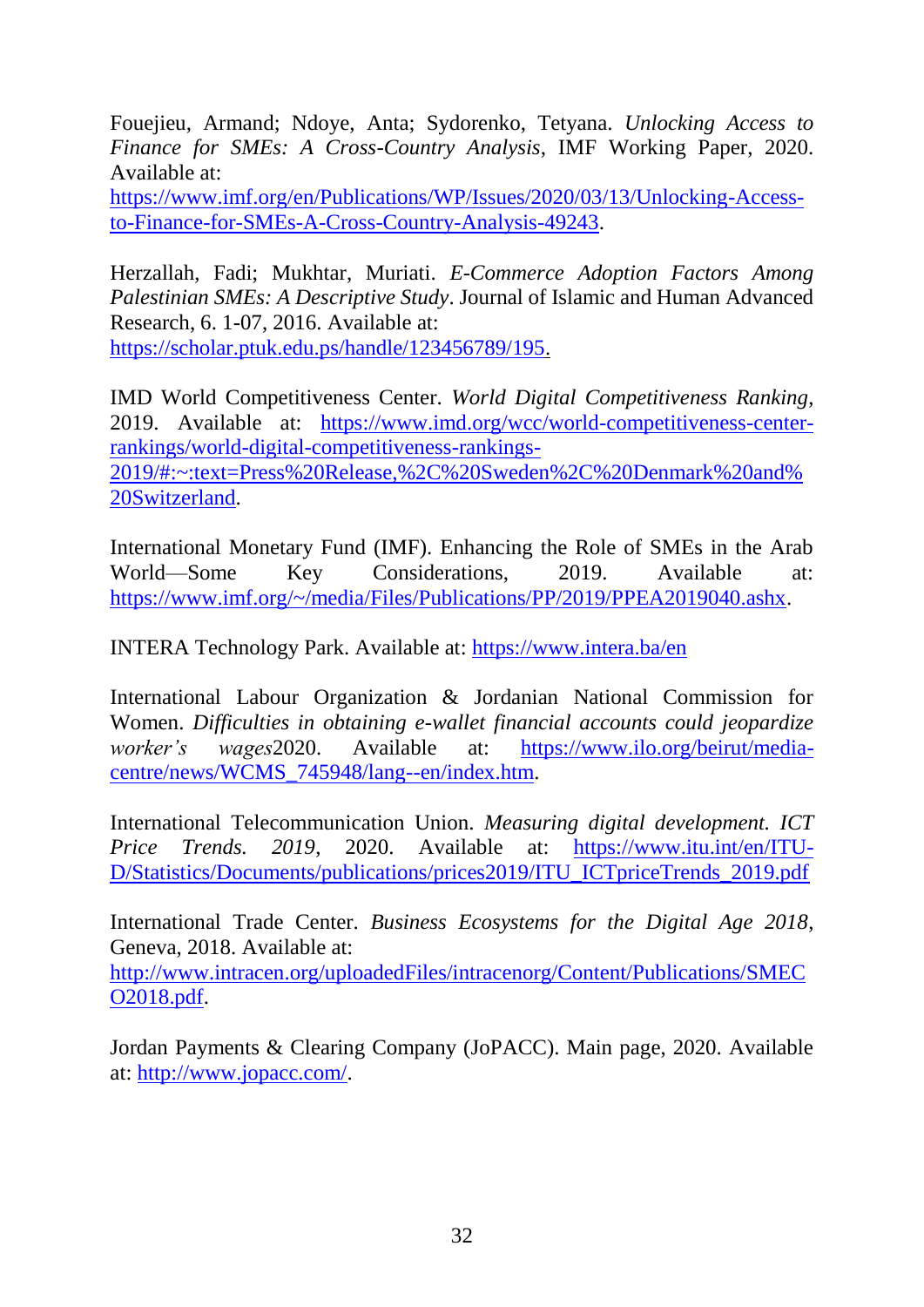Lengerli, Erol; Ertüzün, E. Fuat; Yücel, Gülin; Önhon, Ömür. *Dijital Anadolu 2. Sektör Bazlı Dijital Dönüşüm Yol Harita*sı, İstanbul: Türk Girişim ve İş Dünyası Konfederasyonu ve Sektörel Dernekler Federasyonu (TÜRKONFED), 2018. Available at:

[http://turkonfed.org/detay/1950/dijital-anadolu-2-sektor-bazli-dijital-donusum](http://turkonfed.org/detay/1950/dijital-anadolu-2-sektor-bazli-dijital-donusum-yol-haritasi/)[yol-haritasi/.](http://turkonfed.org/detay/1950/dijital-anadolu-2-sektor-bazli-dijital-donusum-yol-haritasi/)

de Lima, Pedro; Revoltella, Debora; Rodriguez Meza, Jorge Luis; Schweiger, Helena. *What's Holding Back the Private Sector in MENA? Lessons from the Enterprise Survey*, 2016. Available at:

[http://documents.worldbank.org/curated/en/170531469775655994/Whats](http://documents.worldbank.org/curated/en/170531469775655994/Whats-holding-back-the-private-sector-in-MENA-lessons-from-the-enterprise-survey)[holding-back-the-private-sector-in-MENA-lessons-from-the-enterprise-survey.](http://documents.worldbank.org/curated/en/170531469775655994/Whats-holding-back-the-private-sector-in-MENA-lessons-from-the-enterprise-survey)

Medica, Mirna and Bergdahl, Mattias. *Digital Agenda for the Western Balkans,* WBIF, 2019. Available at:

[https://www.wbif.eu/storage/app/media/Library/9.Sectors/6.DigitalInfrastructure](https://www.wbif.eu/storage/app/media/Library/9.Sectors/6.DigitalInfrastructure/2019-Digital-Agenda-for-the-Western-Balkans.pdf) [/2019-Digital-Agenda-for-the-Western-Balkans.pdf.](https://www.wbif.eu/storage/app/media/Library/9.Sectors/6.DigitalInfrastructure/2019-Digital-Agenda-for-the-Western-Balkans.pdf)

Mostafa, Safa. *How to measure the digital transformation in the Arab countries,* Arab Development Portal, 2019. Available at: [https://www.arabdevelopmentportal.com/blog/how-measure-digital](https://www.arabdevelopmentportal.com/blog/how-measure-digital-transformation-arab-countries)[transformation-arab-countries.](https://www.arabdevelopmentportal.com/blog/how-measure-digital-transformation-arab-countries)

*'No-one knows everything about everything': People, powers and practical approaches to decentralisation in Jordan*, Global Partners Governance, February 2019. Available at: [https://www.gpgovernance.net/blog/no-one-knows](https://www.gpgovernance.net/blog/no-one-knows-everything-about-everything-people-powers-and-practical-approaches-to-decentralisation-in-jordan/)[everything-about-everything-people-powers-and-practical-approaches-to](https://www.gpgovernance.net/blog/no-one-knows-everything-about-everything-people-powers-and-practical-approaches-to-decentralisation-in-jordan/)[decentralisation-in-jordan/.](https://www.gpgovernance.net/blog/no-one-knows-everything-about-everything-people-powers-and-practical-approaches-to-decentralisation-in-jordan/)

PwC*. ICT Sector study Macedonia, Albania, Kosovo,* 2018. Available at[:](https://www.netherlandsworldwide.nl/binaries/en-nederlandwereldwijd/documents/publications/2019/04/10/ict-wb/20180704+-+PwC+ICT+sector+study_DRAFT+MAK.pdf) [https://www.netherlandsworldwide.nl/binaries/en](https://www.netherlandsworldwide.nl/binaries/en-nederlandwereldwijd/documents/publications/2019/04/10/ict-wb/20180704+-+PwC+ICT+sector+study_DRAFT+MAK.pdf)[nederlandwereldwijd/documents/publications/2019/04/10/ict-wb/20180704+-](https://www.netherlandsworldwide.nl/binaries/en-nederlandwereldwijd/documents/publications/2019/04/10/ict-wb/20180704+-+PwC+ICT+sector+study_DRAFT+MAK.pdf) [+PwC+ICT+sector+study\\_DRAFT+MAK.pdf.](https://www.netherlandsworldwide.nl/binaries/en-nederlandwereldwijd/documents/publications/2019/04/10/ict-wb/20180704+-+PwC+ICT+sector+study_DRAFT+MAK.pdf)

OECD. *SME and Entrepreneurship Policy in Israel 2016, OECD Studies on SMEs and Entrepreneurship*, OECD Publishing, Paris, 2016. Available at: [https://www.oecd-ilibrary.org/industry-and-services/sme-and-entrepreneurship](https://www.oecd-ilibrary.org/industry-and-services/sme-and-entrepreneurship-policy-in-israel-2016_9789264262324-en)[policy-in-israel-2016\\_9789264262324-en.](https://www.oecd-ilibrary.org/industry-and-services/sme-and-entrepreneurship-policy-in-israel-2016_9789264262324-en)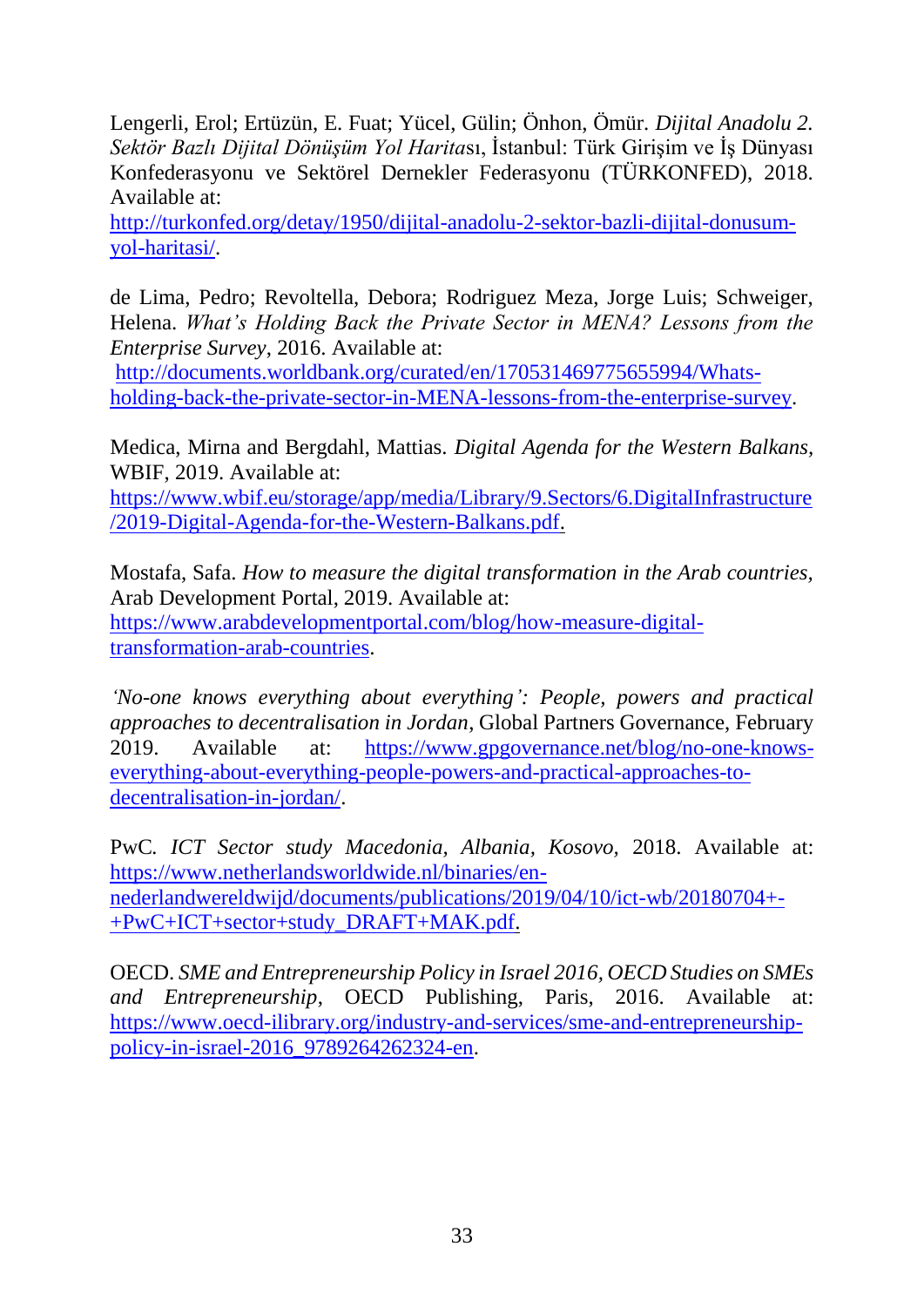OECD/EU/ETF. *SME Policy Index: The Mediterranean Middle East and North Africa 2014: Implementation of the Small Business Act for Europe*, OECD Publishing, 2014. Available at: [https://www.oecd.org/publications/sme-policy](https://www.oecd.org/publications/sme-policy-index-the-mediterranean-middle-east-and-north-africa-2014-9789264218413-en.htm)[index-the-mediterranean-middle-east-and-north-africa-2014-9789264218413](https://www.oecd.org/publications/sme-policy-index-the-mediterranean-middle-east-and-north-africa-2014-9789264218413-en.htm) [en.htm.](https://www.oecd.org/publications/sme-policy-index-the-mediterranean-middle-east-and-north-africa-2014-9789264218413-en.htm)

OECD/EU/ETF. *The Mediterranean Middle East and North Africa 2018: Interim Assessment of Key SME Reforms*, SME Policy Index, OECD Publishing, 2018. Available at: [https://www.oecd-ilibrary.org/development/the-mediterranean](https://www.oecd-ilibrary.org/development/the-mediterranean-middle-east-and-north-africa-2018_9789264304161-en;jsessionid=EakzrKCSIuzzm1CEYzTye4FY.ip-10-240-5-25)[middle-east-and-north-africa-2018\\_9789264304161](https://www.oecd-ilibrary.org/development/the-mediterranean-middle-east-and-north-africa-2018_9789264304161-en;jsessionid=EakzrKCSIuzzm1CEYzTye4FY.ip-10-240-5-25) [en;jsessionid=EakzrKCSIuzzm1CEYzTye4FY.ip-10-240-5-25.](https://www.oecd-ilibrary.org/development/the-mediterranean-middle-east-and-north-africa-2018_9789264304161-en;jsessionid=EakzrKCSIuzzm1CEYzTye4FY.ip-10-240-5-25)

OECD/ETF/EU/EBRD*. SME Policy Index: Western Balkans and Turkey 2019: Assessing the Implementation of the Small Business Act for Europe*, SME Policy Index, OECD Publishing, Paris, 2019. Available at[:](https://doi.org/10.1787/g2g9fa9a-en) <https://doi.org/10.1787/g2g9fa9a-en>

Portulans Institute and WITSA. *Network Readiness Index (NRI)*, Washington D.C., USA, 2019. Available at: [https://networkreadinessindex.org.](https://networkreadinessindex.org/)

Rizk, Nagla. *E-Readiness Assessment of Small and Medium Enterprises in Egypt: A Micro Study*, 2004. Available at[:](http://meea.sites.luc.edu/volume6/Rizk.pdf?origin=publication_detail) [http://meea.sites.luc.edu/volume6/Rizk.pdf?origin=publication\\_detail.](http://meea.sites.luc.edu/volume6/Rizk.pdf?origin=publication_detail)

Robinson, Danielle Simone; Ait Ali Slimane, Meriem; Mohindra, Komal; Datta, Namita. *The Virtual Market Place: Connecting Women-Owned Small and Medium Sized Enterprises to E-Commerce Platforms in Middle East and North Africa Region* (English). Solutions for Youth Employment. Washington, D.C.: World Bank Group, 2019. Available at:

[http://documents.worldbank.org/curated/en/300431583135784038/The-Virtual-](http://documents.worldbank.org/curated/en/300431583135784038/The-Virtual-Market-Place-Connecting-Women-Owned-Small-and-Medium-Sized-Enterprises-to-E-Commerce-Platforms-in-Middle-East-and-North-Africa-Region)[Market-Place-Connecting-Women-Owned-Small-and-Medium-Sized-](http://documents.worldbank.org/curated/en/300431583135784038/The-Virtual-Market-Place-Connecting-Women-Owned-Small-and-Medium-Sized-Enterprises-to-E-Commerce-Platforms-in-Middle-East-and-North-Africa-Region)[Enterprises-to-E-Commerce-Platforms-in-Middle-East-and-North-Africa-](http://documents.worldbank.org/curated/en/300431583135784038/The-Virtual-Market-Place-Connecting-Women-Owned-Small-and-Medium-Sized-Enterprises-to-E-Commerce-Platforms-in-Middle-East-and-North-Africa-Region)[Region.](http://documents.worldbank.org/curated/en/300431583135784038/The-Virtual-Market-Place-Connecting-Women-Owned-Small-and-Medium-Sized-Enterprises-to-E-Commerce-Platforms-in-Middle-East-and-North-Africa-Region)

Saleem, Qamar. *Overcoming Constraints to SME Development in MENA Countries and Enhancing Access to Finance*, International Finance Corporation, 2018, Available at:

[https://www.ifc.org/wps/wcm/connect/09012193-bbca-4d8b-8b3f-](https://www.ifc.org/wps/wcm/connect/09012193-bbca-4d8b-8b3f-2322eda6d9de/IFC+Report_Final.pdf?MOD=AJPERES&CVID=jXA.xEV)[2322eda6d9de/IFC+Report\\_Final.pdf?MOD=AJPERES&CVID=jXA.xEV.](https://www.ifc.org/wps/wcm/connect/09012193-bbca-4d8b-8b3f-2322eda6d9de/IFC+Report_Final.pdf?MOD=AJPERES&CVID=jXA.xEV)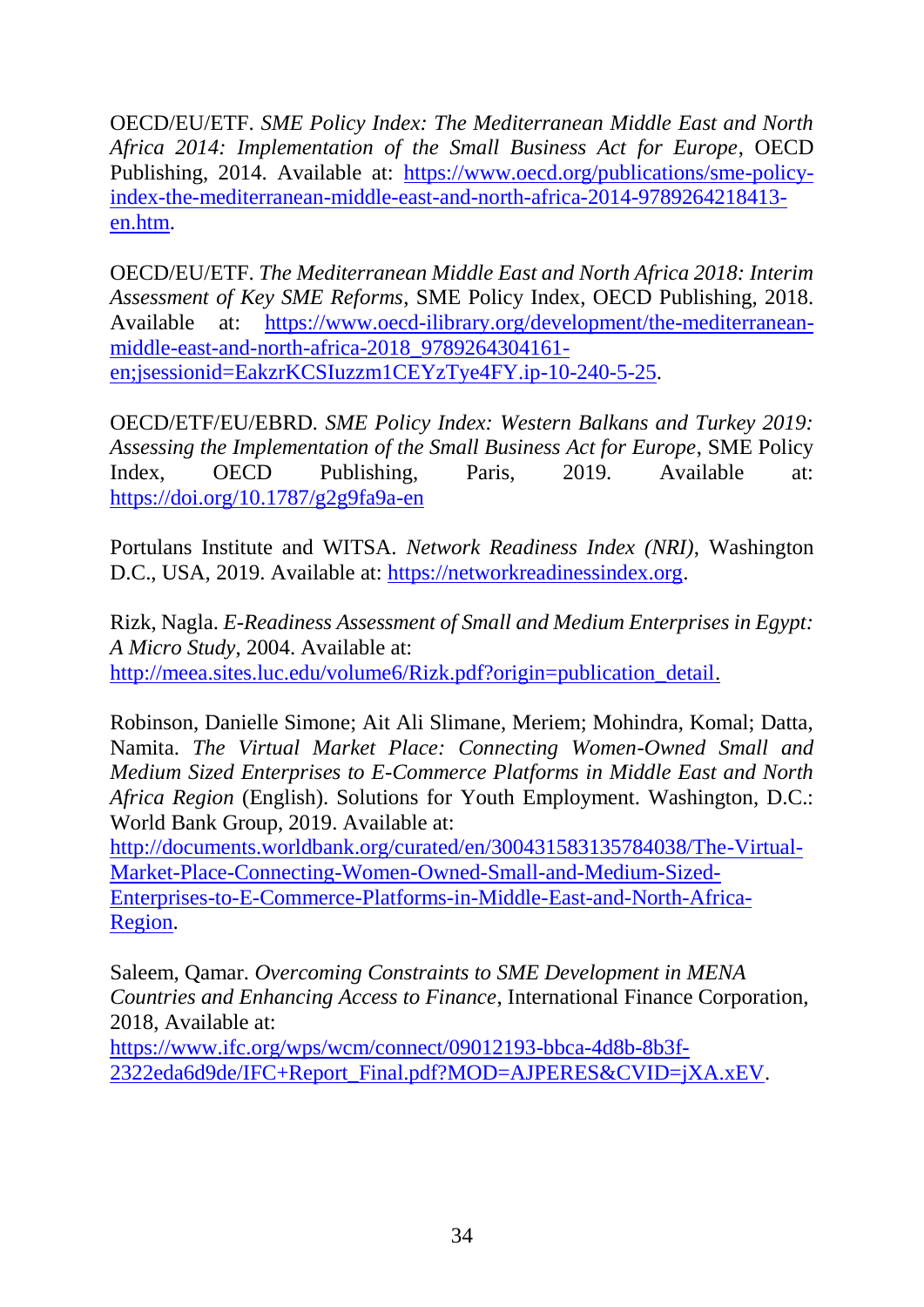*SKILLS+ Promoting knowledge capacity in ICT among SME to engage in growth and innovation*. Joint Study. 2017. Available at: [https://www.interregeurope.eu/fileadmin/user\\_upload/tx\\_tevprojects/library/file](https://www.interregeurope.eu/fileadmin/user_upload/tx_tevprojects/library/file_1519645299.pdf) [\\_1519645299.pdf.](https://www.interregeurope.eu/fileadmin/user_upload/tx_tevprojects/library/file_1519645299.pdf)

*SME Finance Forum 2020*. Available at: [https://www.smefinanceforum.org/post/expansion-of-digital-transactions](https://www.smefinanceforum.org/post/expansion-of-digital-transactions-through-e-wallets-and-covid-19-pandemic)[through-e-wallets-and-covid-19-pandemic.](https://www.smefinanceforum.org/post/expansion-of-digital-transactions-through-e-wallets-and-covid-19-pandemic)

Sold, Katrin. *The Tunisian Start-Up Act,* Carnegie Endowment for Peace, 26 June 2018. Available at: [https://carnegieendowment.org/sada/76685.](https://carnegieendowment.org/sada/76685)

Solutions for Development Consulting Co. *Palestinian ICT Sector 2.0: Technology Sector Development Report and Recommendations Relevant to Regional and Global Market Opportunities,* 2013. Available at: [http://techpresident.com/files/MC-](http://techpresident.com/files/MC-PITA_Palestinian_ICT_Sector_2_0_Report%20(5).pdf)[PITA\\_Palestinian\\_ICT\\_Sector\\_2\\_0\\_Report%20\(5\).pdf.](http://techpresident.com/files/MC-PITA_Palestinian_ICT_Sector_2_0_Report%20(5).pdf)

Startup Europe Club. Available at: [https://startupeuropeclub.eu.](https://startupeuropeclub.eu/)

*Startup Guide*. Available at: [https://www.startupguidejo.com/en.](https://www.startupguidejo.com/en)

Strategic Policy Forum on Digital Entrepreneurship. *Blueprint for cities and regions as launch pads for digital transformation*. Recommendations of the Strategic Policy Forum on Digital Entrepreneurship, European Commission, 2016. Available at: [https://ec.europa.eu/growth/content/blueprint-cities-and](https://ec.europa.eu/growth/content/blueprint-cities-and-regions-launch-pads-digital-transformation-0_en)[regions-launch-pads-digital-transformation-0\\_en.](https://ec.europa.eu/growth/content/blueprint-cities-and-regions-launch-pads-digital-transformation-0_en)

The Economist Intelligence Unit. *Business Environment Rankings - Which Country is Best to Do Business in?* 2014. Available at: [https://www.iberglobal.com/files/business\\_climate\\_eiu.pdf.](https://www.iberglobal.com/files/business_climate_eiu.pdf)

FEMISE*. The Next Society. MED innovation scoreboard.* Available at: [https://www.thenextsociety.co/i-data.](https://www.thenextsociety.co/i-data)

*Twinning*. European Commission. Available at: [https://ec.europa.eu/neighbourhood-enlargement/tenders/twinning\\_en.](https://ec.europa.eu/neighbourhood-enlargement/tenders/twinning_en)

*UfM Ministerial Meeting on Industrial Cooperation: Adoption of the 2014-2015 Euro-Mediterranean Industrial Cooperation Work Programme*, UfM, February 2014. Available at: [https://ufmsecretariat.org/union-for-the-mediterranean-ufm](https://ufmsecretariat.org/union-for-the-mediterranean-ufm-ministerial-meeting-on-industrial-cooperation-takes-place-in-brussels/)[ministerial-meeting-on-industrial-cooperation-takes-place-in-brussels/.](https://ufmsecretariat.org/union-for-the-mediterranean-ufm-ministerial-meeting-on-industrial-cooperation-takes-place-in-brussels/)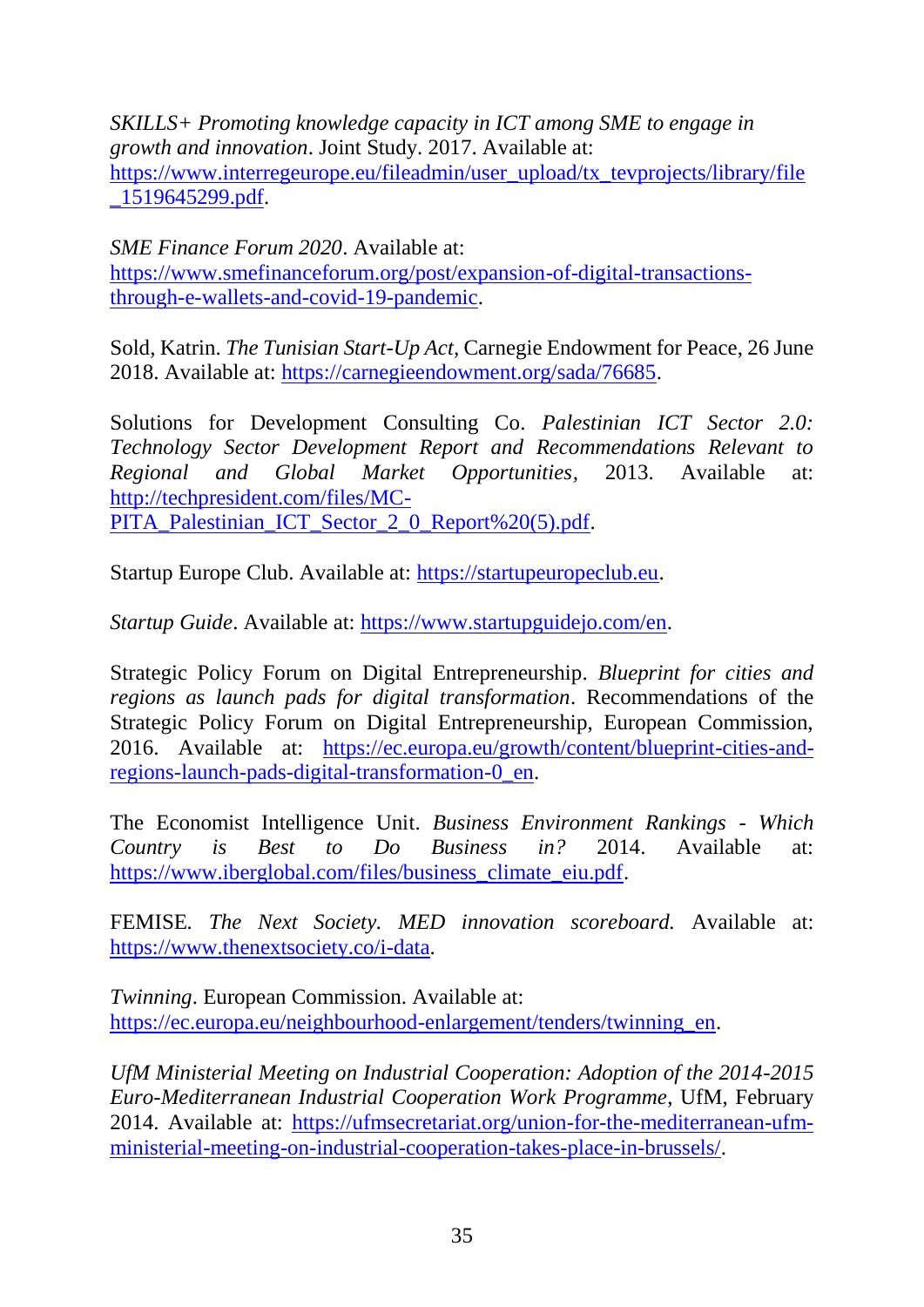UNCTAD. *Digital Economy Report 2019. Value Creation and Capture: Implications for Developing Countries,* Geneva, United Nations, 2019. Available at: [https://unctad.org/en/pages/PublicationWebflyer.aspx?publicationid=2466.](https://unctad.org/en/pages/PublicationWebflyer.aspx?publicationid=2466)

UNCTAD. *Making Digital Platforms Work for Development*. Policy Brief No. 73. Geneva, Switzerland, 2019. Available at: [https://unctad.org/en/PublicationsLibrary/presspb2019d2\\_en.pdf.](https://unctad.org/en/PublicationsLibrary/presspb2019d2_en.pdf)

UNESCWA. *Perspective on the Digital Economy in the Arab Region*: UN Library, 2017. Available at: [https://digitallibrary.un.org/record/3797261.](https://digitallibrary.un.org/record/3797261)

*Union for the Mediterranean (UfM) Ministers in charge of the Digital Economy launch new digital cooperation initiatives*, UfM, September 2014. Available at: [https://ufmsecretariat.org/union-for-the-mediterranean-ufm-ministers-in-charge](https://ufmsecretariat.org/union-for-the-mediterranean-ufm-ministers-in-charge-of-the-digital-economy-launch-new-digital-cooperation-initiatives/)[of-the-digital-economy-launch-new-digital-cooperation-initiatives/.](https://ufmsecretariat.org/union-for-the-mediterranean-ufm-ministers-in-charge-of-the-digital-economy-launch-new-digital-cooperation-initiatives/)

Vinš, Dario; Imamović, Senka; Bajšanski-Agić, Vesna. *Economic Stability Issues in the Western Balkans - Policy Brief No. 2*, European Fund for the Balkans and Mozaik Foundation, 2018. Available at: [https://www.balkanfund.org/wp](https://www.balkanfund.org/wp-content/uploads/2018/12/Economic_Stability_Issues.pdf)[content/uploads/2018/12/Economic\\_Stability\\_Issues.pdf.](https://www.balkanfund.org/wp-content/uploads/2018/12/Economic_Stability_Issues.pdf)

World Economic Forum (WEF). Arab World Competitiveness Report 2018. Available at: [http://reports.weforum.org/arab-world-competitiveness](http://reports.weforum.org/arab-world-competitiveness-report2018/?code=wr126&doing_wp_cron=1534314491.6940059661865234375000)[report2018/?code=wr126&doing\\_wp\\_cron=1534314491.694005966186523437](http://reports.weforum.org/arab-world-competitiveness-report2018/?code=wr126&doing_wp_cron=1534314491.6940059661865234375000) [5000](http://reports.weforum.org/arab-world-competitiveness-report2018/?code=wr126&doing_wp_cron=1534314491.6940059661865234375000)

World Bank. *Egypt - Catalyzing Entrepreneurship for Job Creation Project,*  Washington D.C.: World Bank Group, 2018. Available at: [http://documents.worldbank.org/curated/en/904711555812046075/Egypt-](http://documents.worldbank.org/curated/en/904711555812046075/Egypt-Catalyzing-Entrepreneurship-for-Job-Creation-Project)[Catalyzing-Entrepreneurship-for-Job-Creation-Project.](http://documents.worldbank.org/curated/en/904711555812046075/Egypt-Catalyzing-Entrepreneurship-for-Job-Creation-Project)

World Bank. *Enterprise Surveys*. Available at[:https://www.enterprisesurveys.org.](https://www.enterprisesurveys.org/)

World Bank. *Kingdom of Morocco Systematic Country Diagnostic: Governing Towards Efficiency, Equity, Education and Endurance,* Washington D.C.: World Bank Group, 2018. Available at[:](https://openknowledge.worldbank.org/handle/10986/29929) [https://openknowledge.worldbank.org/handle/10986/29929.](https://openknowledge.worldbank.org/handle/10986/29929)

World Bank. *Morocco - Financial Inclusion Digital Economy Development Policy Financing Project,* Washington D.C.: World Bank Group, 2019. Available at: [http://documents.worldbank.org/curated/en/930571550977295030/Morocco-](http://documents.worldbank.org/curated/en/930571550977295030/Morocco-Financial-Inclusion-Digital-Economy-Development-Policy-Financing-Project)[Financial-Inclusion-Digital-Economy-Development-Policy-Financing-Project.](http://documents.worldbank.org/curated/en/930571550977295030/Morocco-Financial-Inclusion-Digital-Economy-Development-Policy-Financing-Project)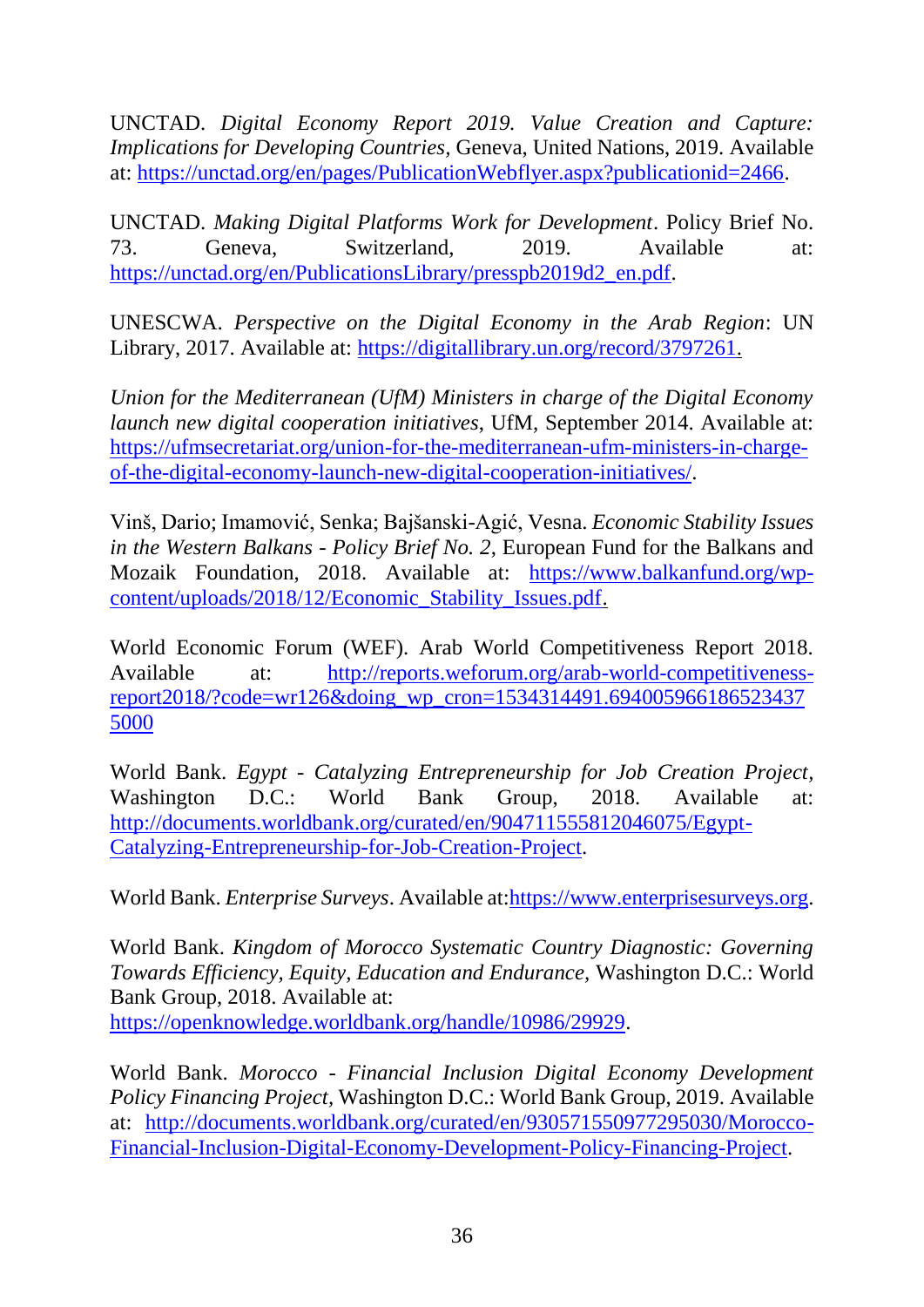World Bank. *The Global Findex Database*. 2017. Available at: [https://globalfindex.worldbank.org/.](https://globalfindex.worldbank.org/)

World Bank. *Tunisia - Innovative Start-ups and Small and Medium Enterprises Project,* Washington D.C.: World Bank Group, 2019. Available at: [http://documents.worldbank.org/curated/en/853221560823315952/Tunisia-](http://documents.worldbank.org/curated/en/853221560823315952/Tunisia-Innovative-Startups-and-Small-and-Medium-Enterprises-Project)[Innovative-Startups-and-Small-and-Medium-Enterprises-Project.](http://documents.worldbank.org/curated/en/853221560823315952/Tunisia-Innovative-Startups-and-Small-and-Medium-Enterprises-Project)

Portulans Institute & WITSA. *World Economic Forum. Networked Readiness Index* 2019. Available at: [https://networkreadinessindex.org.](https://networkreadinessindex.org/)

<span id="page-46-0"></span>Zaied, Abdel Nasser. *Barriers to E-Commerce Adoption in Egyptian SMEs*. International Journal of Information Engineering and Electronic Business. 4. 9- 18, 2012. Available at: [http://www.mecs-press.org/ijieeb/ijieeb-v4-n3/v4n3-](http://www.mecs-press.org/ijieeb/ijieeb-v4-n3/v4n3-2.html) [2.html.](http://www.mecs-press.org/ijieeb/ijieeb-v4-n3/v4n3-2.html)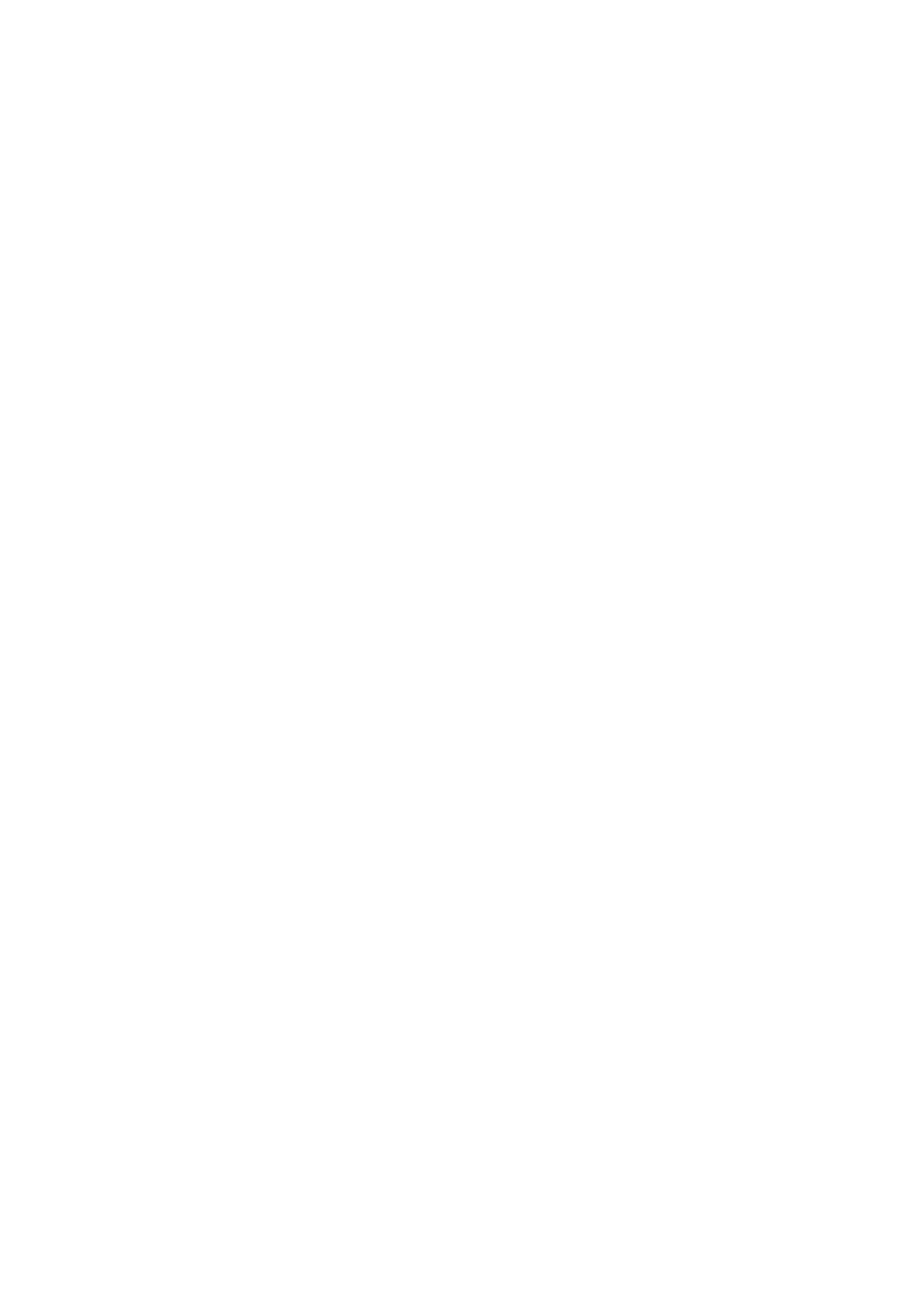## **Annex 2 Funding possibilities available to SMEs and relevant ongoing projects<sup>12</sup>**

#### **Name of the funding scheme: ERI SME Guarantee Facility**

Funding body: European Investment Bank (EIB)

Theme: Increasing access to credit for SMEs

Geographical scope: Mediterranean Region – Lebanon and Jordan, in particular Description and other relevant info: The project consists of a global authorisation to provide SME loan guarantees to local banks and other financial intermediaries under the Economic Resilience Initiative (ERI) – Impact Finance window. Link: [https://www.eib.org/en/projects/pipelines/all/20180748.](https://www.eib.org/en/projects/pipelines/all/20180748)

#### **Name of the funding scheme: ERI Microfinance Facility**

Funding body: European Investment Bank (EIB)

Theme: Increasing access to credit for SMEs

Geographical scope: EU Southern Neighbourhood and Western Balkans

Description and other relevant info: The project consists of a framework envelope under the Economic Resilience Initiative (ERI) Building Block 3b for microfinance of up to EUR 70 million (100% donor funded) to provide mediumterm funding in the form of senior debt in local currency to micro, small and medium-sized enterprises (SMEs) through selected intermediaries in the Southern Neighbourhood and the Western Balkans.

Link: [https://www.eib.org/en/projects/pipelines/all/20180279.](https://www.eib.org/en/projects/pipelines/all/20180279)

#### **Name of the funding scheme: COOPMED II**

Funding body: European Investment Bank (EIB)

Theme: Increasing access to credit for SMEs

Geographical scope: EU Southern Neighbourhood

Description and other relevant info: The project consists of an increase in participation in a debt fund aiming at supporting responsible and environmental investments and financial inclusion in the Mediterranean region through microfinance to be realised under the Risk Capital Facility for Southern Neighbourhood. This project will improve competitiveness and access to finance at favourable conditions for small and medium-sized enterprises (SMEs). Link: [https://www.eib.org/en/projects/pipelines/all/20170952.](https://www.eib.org/en/projects/pipelines/all/20170952)

 $\overline{a}$ <sup>12</sup> Funding schemes' descriptions are directly quoted from the original sources indicated in the links.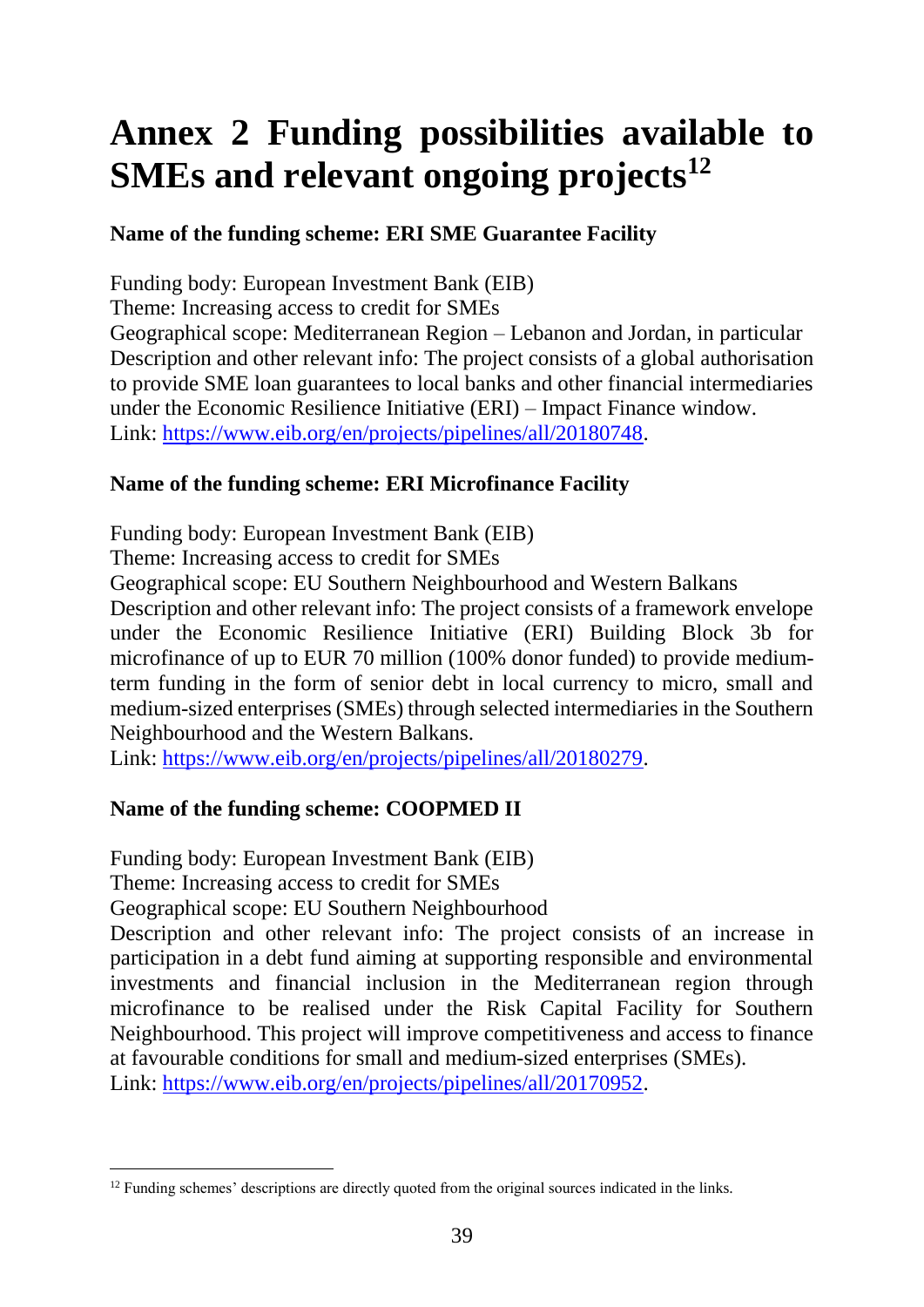#### **Name of the funding scheme: Al Amana Microfinance**

Funding body: European Investment Bank (EIB) Theme: Increasing access to credit for SMEs Geographical scope: Morocco

Description and other relevant info: The EUR 3 million loan operation will finance the portfolio of Al Amana Microcredit, the largest microfinance institution in Morocco, which provides economic and social development solutions focusing on financial inclusion for micro-entrepreneurs. Link: [https://www.eib.org/en/projects/pipelines/all/20170959.](https://www.eib.org/en/projects/pipelines/all/20170959)

#### **Name of the funding scheme: MBIL FINEA**

Funding body: European Investment Bank (EIB)

Theme: Increasing access to credit for SMEs

Geographical scope: Morocco

Description and other relevant info: The project is implemented via an intermediated loan to FINEA with the aim to improve accessibility of funding for Moroccan SMEs. As a result, the latter would benefit from the EIB credit line via Moroccan Financial Intermediaries to be selected by FINEA. Link: [https://www.eib.org/en/projects/pipelines/all/20150478.](https://www.eib.org/en/projects/pipelines/all/20150478)

#### **Name of the funding scheme: MFI Lebanon - VITAS SAL**

Funding body: European Investment Bank (EIB) Theme: Increasing access to credit for SMEs Geographical scope: Lebanon Description and other relevant info: The operation will support the microfinance portfolio of a Lebanese microfinance institution. The aim is to enhance access to finance to final beneficiaries for their micro/small projects. Link: [https://www.eib.org/en/projects/pipelines/all/20190395.](https://www.eib.org/en/projects/pipelines/all/20190395)

#### **Name of the funding scheme: Lebanon Private Sector Resiliency Facility II**

Funding body: European Investment Bank (EIB) Theme: Increasing access to credit for SMEs

Geographical scope: Lebanon

Description and other relevant info: This third Facility is expected to be part of the EIB's Economic Resilience Initiative (ERI). The aim is to mobilise financing for the banking sector in support of sustainable economic growth and social cohesion in the context of the refugee crisis. The facility proposed will provide funding to small and medium-sized enterprises (SMEs) and mid-caps through credit lines to local financial intermediaries.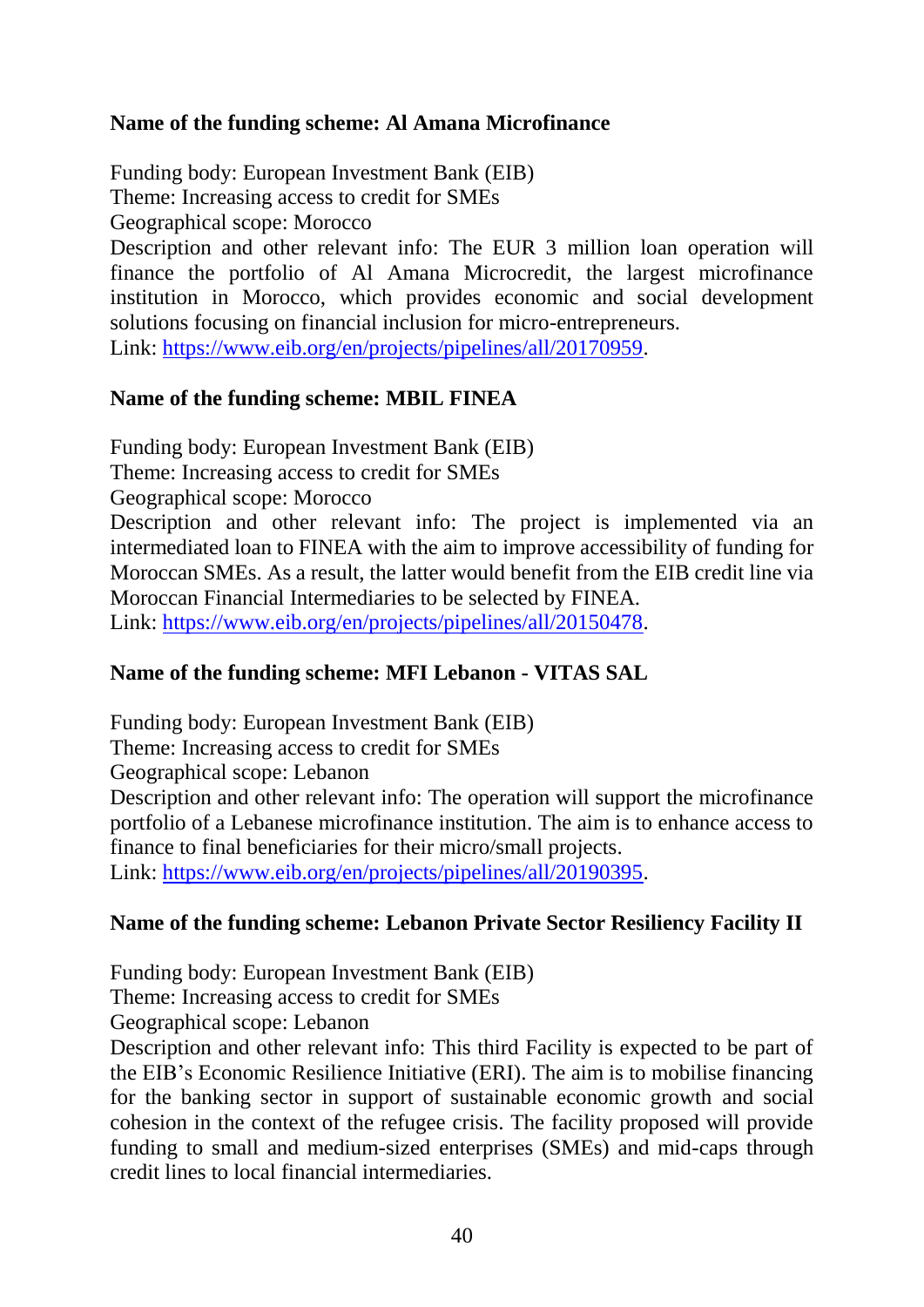Link: [https://www.eib.org/en/projects/pipelines/all/20190434.](https://www.eib.org/en/projects/pipelines/all/20190434)

#### **Name of the funding scheme: Banque Misr Loan for SMEs and MIDCAPS II**

Funding body: European Investment Bank (EIB) Theme: Increasing access to credit for SMEs Geographical scope: Egypt Description and other relevant info: The project will enhance access to finance to small and medium-sized enterprises (SMEs) and mid-caps across Egypt. The operation will further stimulate the inclusive development of the local private sector by improving access to long-term financial resources, with the aim of supporting private sector development through eligible sectors of the Egyptian economy.

Link: [https://www.eib.org/en/projects/pipelines/all/20190203.](https://www.eib.org/en/projects/pipelines/all/20190203)

#### **Name of the funding scheme: NBE Loan for SMEs and MIDCAPS**

Funding body: European Investment Bank (EIB) Theme: Increasing access to credit for SMEs Geographical scope: Egypt Description and other relevant info: The project consists of loans for small and medium-sized enterprises (SMEs) and mid-caps to support small and medium scale projects.

Link: [https://www.eib.org/en/projects/pipelines/all/20170972.](https://www.eib.org/en/projects/pipelines/all/20170972)

#### **Name of the funding scheme: FATEN Palestine Microfinance Loan**

Funding body: European Investment Bank (EIB) Theme: Increasing access to credit for SMEs Geographical scope: Palestine Description and other relevant info: The operation consists of a senior loan of up to USD 10 million to fund the microfinance activities of the Palestinian Company for Credit and Development (FATEN) in Palestine. Link: [https://www.eib.org/en/projects/pipelines/all/20190092.](https://www.eib.org/en/projects/pipelines/all/20190092)

#### **Name of the funding scheme: FINCA Microfinance Co.**

Funding body: European Investment Bank (EIB) Theme: Increasing access to credit for SMEs Geographical scope: Jordan Description and other relevant info: The facility will improve access to finance for Jordanian micro and small enterprises (MSEs) with a special focus on female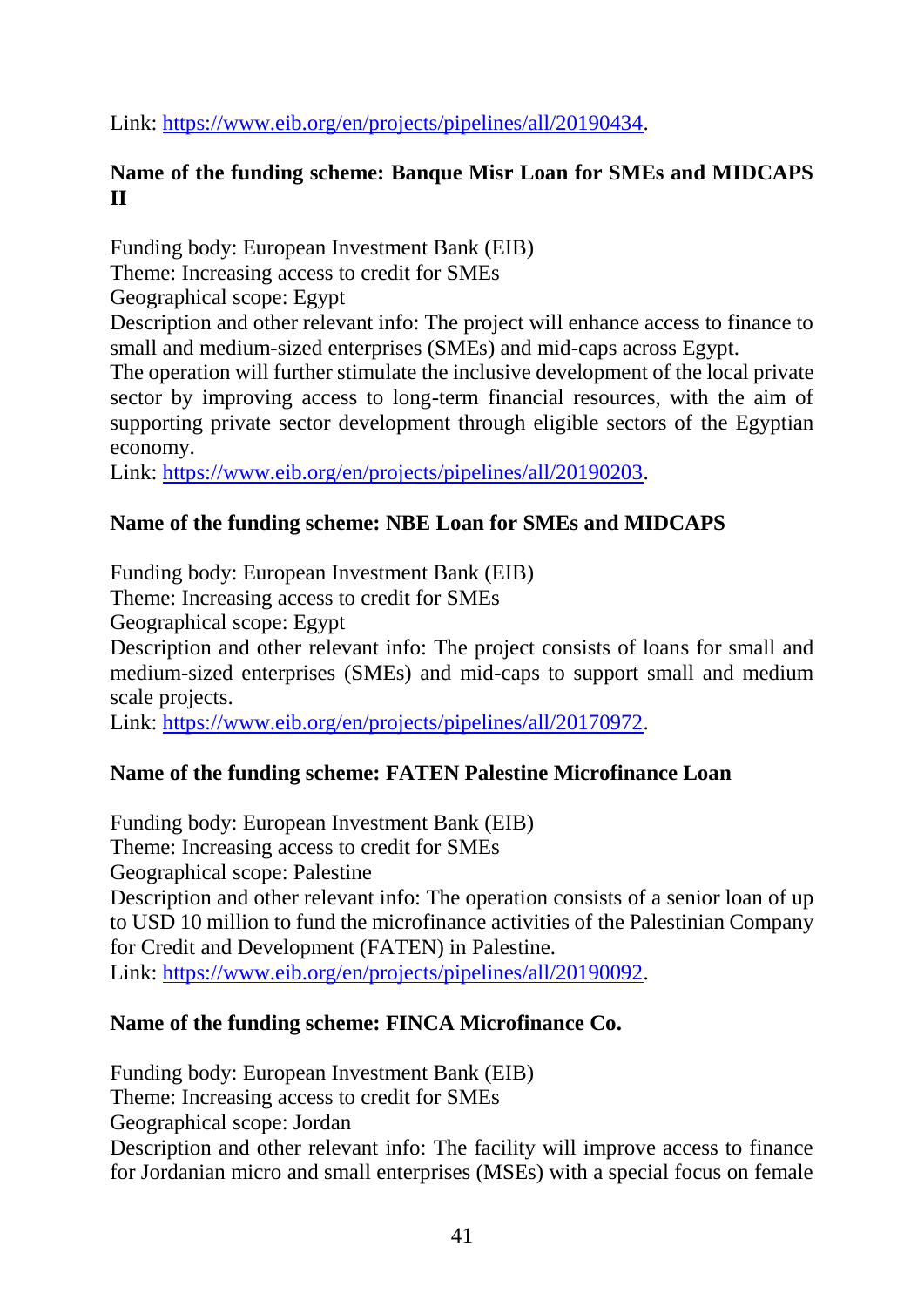entrepreneurs in rural and urban areas as well as young entrepreneurs (under the age of 30). MSEs are defined as businesses with fewer than 10 employees in both urban and rural areas, including self-employed individuals, sole proprietors and micro entrepreneur groups.

Link: [https://www.eib.org/en/projects/pipelines/all/20190089.](https://www.eib.org/en/projects/pipelines/all/20190089)

#### **Name of the funding scheme: Enda Tamweel S.A.**

Funding body: European Investment Bank (EIB)

Theme: Increasing access to credit for SMEs

Geographical scope: Tunisia

Description and other relevant info: The project provides up to EUR 9 million (equivalent in Tunisian Dinars) of financing to Enda Tamweel – a Tunisian microfinance company. The main objective is to facilitate access to finance for local MSEMs, targeting, in particular, vulnerable groups and rural areas. Link: [https://www.eib.org/en/projects/pipelines/all/20180718.](https://www.eib.org/en/projects/pipelines/all/20180718)

#### **Name of the funding scheme: Badia Impact Squared**

Funding body: European Bank for Reconstruction and Development (EBRD) Theme: Equity investment for venture capital

Geographical scope: SEMED Countries

Description and other relevant info: An equity investment of up to USD 10 million in favour of the venture capital fund Badia Impact Squared targeting early stage technology companies in the SEMED region. The project will form part of the Bank's Early-Stage Innovation Facility, a EUR 100 million facility through which the EBRD selectively invests in commercially oriented early-stage venture capital funds.

Link: [https://www.ebrd.com/work-with-us/projects/psd/51388.html.](https://www.ebrd.com/work-with-us/projects/psd/51388.html)

#### **Name of the funding scheme: VCIP II Second Envelope**

Funding body: European Bank for Reconstruction and Development (EBRD) Theme: Investment for early and growth stage technology companies

Geographical scope: Mediterranean and Balkans Countries

Description and other relevant info: The EBRD, through its Venture Capital Investment Programme II (VCIP II, which is a continuation of the EBRD's existing programme, VCIP, and is a dedicated framework facility of EUR 100 million), invests in early and growth stage technology companies via equity and equity-linked instruments (investment size up to EUR 15 million) in the Bank's countries of operation alongside experienced venture capital co-investors. Investments target innovative and high growth small and mediumsized companies largely under-serviced by the limited venture capital community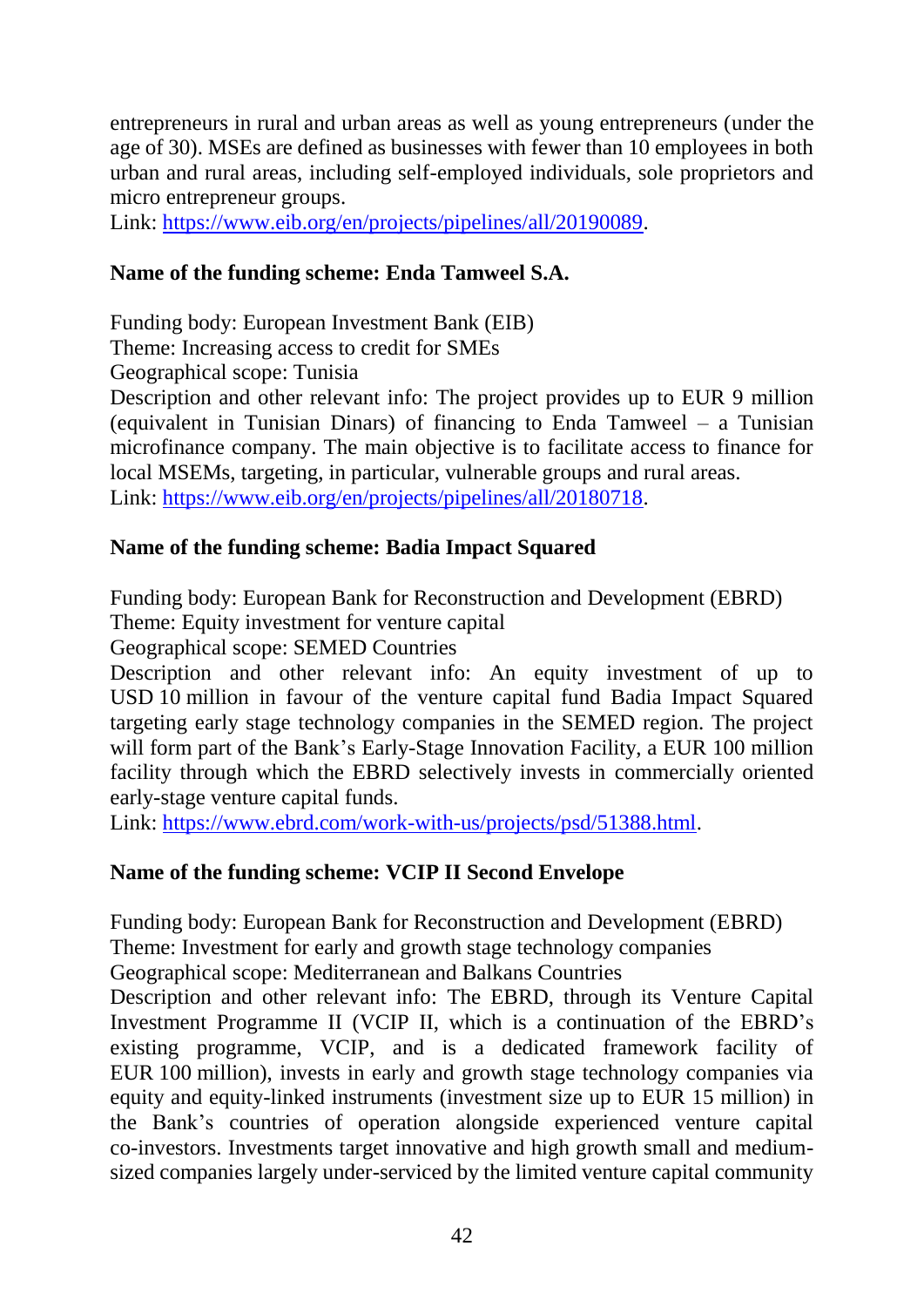to help fill the venture capital equity 'gap' in the market. In order to continue to maintain the investment rate and meet the demand in the ongoing pipeline conversion, additional funds are sought to be allocated over the remainder of the VCIP II investment period.

Link: [https://www.ebrd.com/work-with-us/projects/psd/51558.html.](https://www.ebrd.com/work-with-us/projects/psd/51558.html)

#### **Name of the funding scheme: Earlybird Digital East Fund II**

Funding body: European Bank for Reconstruction and Development (EBRD) Theme: Investments in technology-based early and growth stage micro, small and medium-sized enterprises

Geographical scope: Central and South Eastern Europe, Turkey and Jordan Description and other relevant info: The Fund will make equity and equity-related investments in technology-based early and growth stage micro, small and medium-sized enterprises in Central and South Eastern Europe, Turkey and Jordan, with the objective of achieving long-term capital appreciation. Link: [https://www.ebrd.com/work-with-us/projects/psd/50444.html.](https://www.ebrd.com/work-with-us/projects/psd/50444.html)

#### **Name of the funding scheme: GCF GEFF Regional – Extension**

Funding body: European Bank for Reconstruction and Development (EBRD) Theme: Green economy financing facility for the private sector

Geographical scope: Multiple countries including several from the Mediterranean Description and other relevant info: Provision of up to USD 400 million for an extension of the GCF-GEFF Regional Framework (Project number 50223). The Extension will consist of a further allocation of USD 300 million of the Bank's ordinary resources and up to USD 100 million provided by the Green Climate Fund, to be deployed via the Bank's Green Economy Financing Facilities in Armenia, Egypt, Georgia, Jordan, Moldova, Mongolia, Morocco, Serbia, Tajikistan and Tunisia.

Link: [https://www.ebrd.com/work-with-us/projects/psd/51247.html.](https://www.ebrd.com/work-with-us/projects/psd/51247.html)

#### **Name of the funding scheme: FIF - National Bank of Egypt - Youth in Business Pilot**

Funding body: European Bank for Reconstruction and Development (EBRD)

Theme: Access to finance for start-ups

Geographical scope: Egypt

Description and other relevant info: Provision of a senior unsecured loan to the National Bank of Egypt of up to USD 30 million, under the Egypt Youth in Business programme. The proceeds of the loan will be on-lent to local private enterprises that are led or owned by youth.

Link: [https://www.ebrd.com/work-with-us/projects/psd/51384.html.](https://www.ebrd.com/work-with-us/projects/psd/51384.html)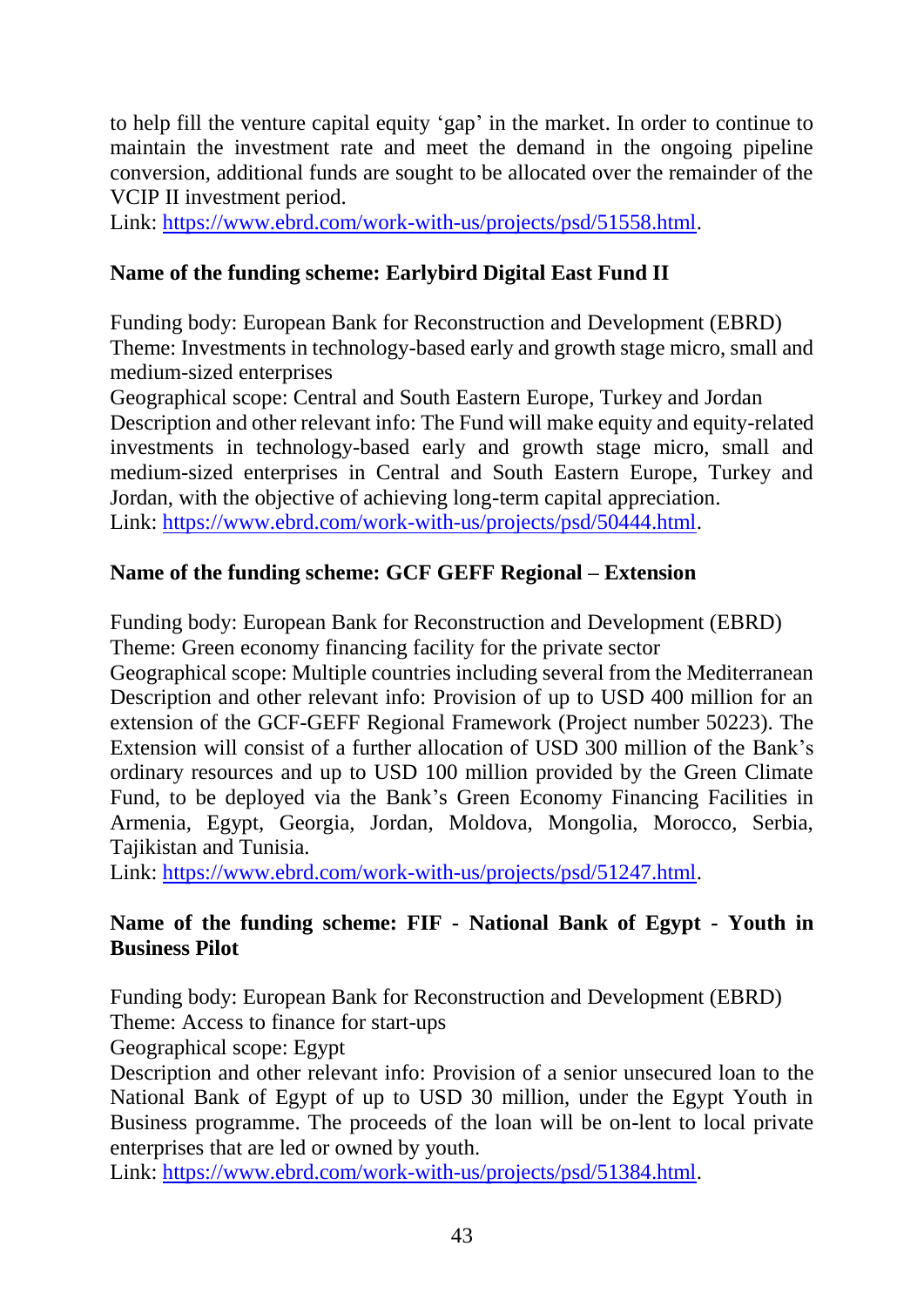#### **Name of the funding scheme: Egypt SEFF**

Funding body: European Bank for Reconstruction and Development (EBRD) Theme: Private sector investment for the sustainable energy sector Geographical scope: Egypt

Description and other relevant info: The EBRD is considering establishing the Egypt Sustainable Energy Financing Facility Framework in the amount of up to EUR 140 million (including co-financing by the European Investment Bank or the Agence Francaise de Developpement). The funds will be made available to participating financial institutions in Egypt for on-lending to eligible private sector sub-borrowers for sustainable energy investments.

Link:<https://www.ebrd.com/work-with-us/projects/psd/egyptseff-nbkegypt.html>

#### **Name of the funding scheme: Bank Al Etihad Subordinated Loan**

Funding body: European Bank for Reconstruction and Development (EBRD) Theme: Access to finance for SMEs

Geographical scope: Jordan

Description and other relevant info: The EBRD has provided a subordinated loan of JOD 21.3 million to Bank Al Etihad to support the bank's growth plans and onlending to private local SMEs.

Link: [https://www.ebrd.com/work-with-us/projects/psd/50814.html.](https://www.ebrd.com/work-with-us/projects/psd/50814.html)

#### **Name of the funding scheme: Green Economy Financing Facility (GEFF)**

Funding body: European Bank for Reconstruction and Development (EBRD) Theme: Finance for green economy projects

Geographical scope: Lebanon

Description and other relevant info: The Green Economy Financing Facility Lebanon will provide financing of up to USD 190 million for on-lending to local commercial banks. The framework will finance energy efficiency, renewable energy and resource efficiency projects in Lebanon.

Link: [https://www.ebrd.com/work-with-us/projects/psd/51381.html.](https://www.ebrd.com/work-with-us/projects/psd/51381.html)

#### **Name of the funding scheme: Credit Libanais - Regional TFP and SME loan**

Funding body: European Bank for Reconstruction and Development (EBRD) Theme: Access to finance for SMEs

Geographical scope: Lebanon

Description and other relevant info: Provision of (i) a TFP limit of USD 50 million to Credit Libanais SAL and (ii) a loan of up to USD 50 million to Credit Libanais SAL to on-lend to micro, small and medium-sized enterprises in Lebanon.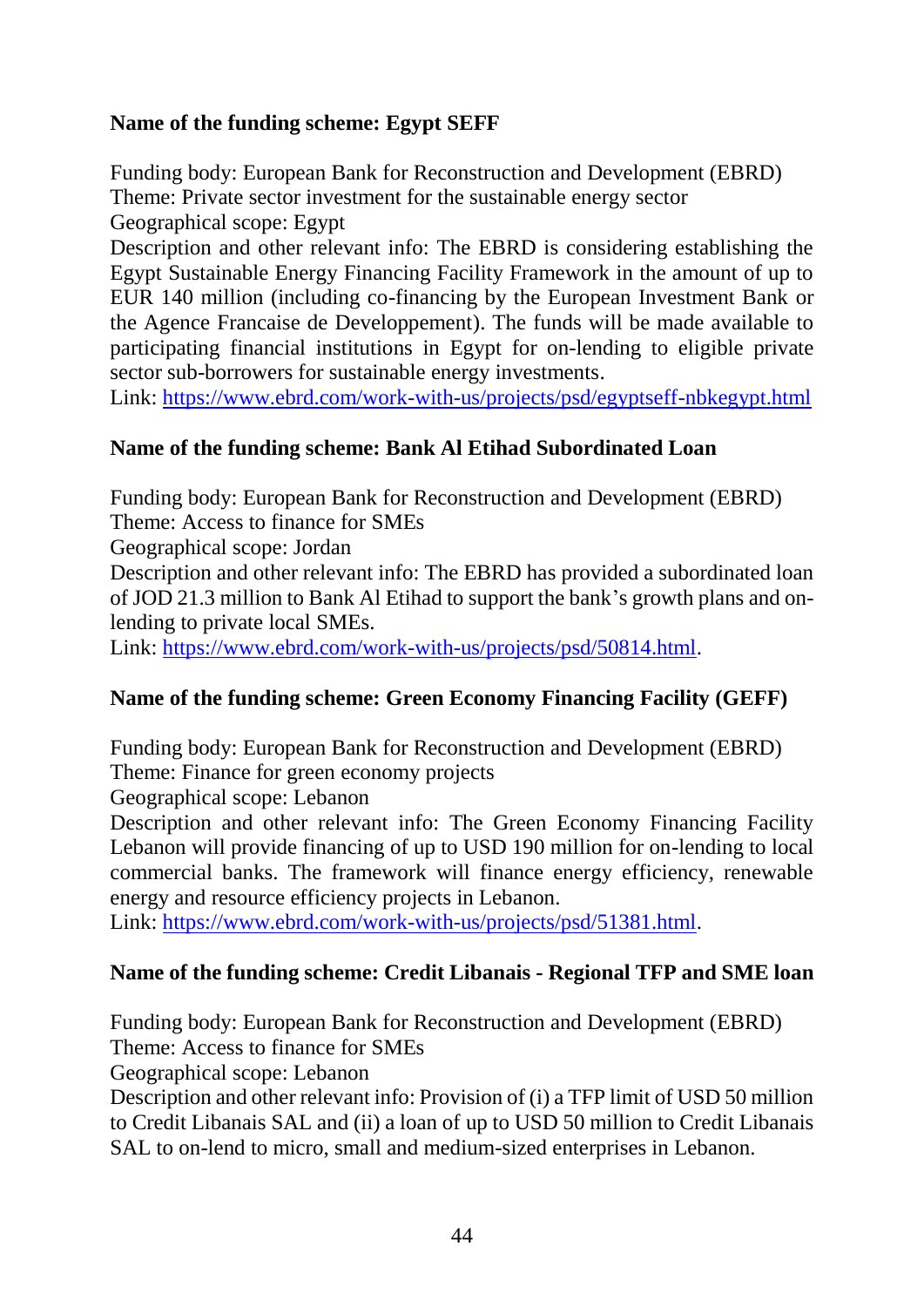Link: [https://www.ebrd.com/work-with-us/projects/psd/credit-libanais-regional](https://www.ebrd.com/work-with-us/projects/psd/credit-libanais-regional-tfp-and-sme-loan.html)[tfp-and-sme-loan.html.](https://www.ebrd.com/work-with-us/projects/psd/credit-libanais-regional-tfp-and-sme-loan.html)

#### **Name of the funding scheme: CaixaBank Morocco II**

Funding body: European Bank for Reconstruction and Development (EBRD) Theme: Access to finance for SMEs

Geographical scope: Morocco

Description and other relevant info: Provision of up to MAD 428 million (EUR 40 million equivalent) long-term debt financing to Caixa Bank Succursale au Maroc for on-lending to small and medium-sized enterprises.

Link: [https://www.ebrd.com/work-with-us/projects/psd/51551.html.](https://www.ebrd.com/work-with-us/projects/psd/51551.html)

#### **Name of the funding scheme: GCF GEFF Regional - Morocco Value Chain – BCP**

Funding body: European Bank for Reconstruction and Development (EBRD) Theme: Private sector / SME financing for green investment Geographical scope: Morocco

Description and other relevant info: EBRD loans will enable BCP and its leasing subsidiary Maroc Leasing to on-lend to eligible private sub-borrowers (i) to implement green investments in energy efficiency, renewable energy, and climate resilience measures and (ii) to boost the competitiveness of SMEs component of a value chain.

Link: [https://www.ebrd.com/work-with-us/projects/psd/51002.html.](https://www.ebrd.com/work-with-us/projects/psd/51002.html)

#### **Name of the funding scheme: Garanti Leasing - TurSEFF III**

Funding body: European Bank for Reconstruction and Development (EBRD) Theme: Private sector / SME financing for green investment

Geographical scope: Turkey

Description and other relevant info: The provision of a senior loan of up to EUR 50 million (or its USD or TRY equivalent) financing to Turkish Leasing Finance Company Garanti Finansal Kiralama A.S. (Garanti Leasing), a subsidiary of Garanti Bank, the second largest privately owned bank in Turkey, under the Turkey Sustainable Energy Financing Facility III, to finance resource efficiency and small-scale renewable energy investments in Turkey. The proposed transaction is the second transaction with Garanti Leasing and builds on the positive experience of working with Garanti Leasing.

Link: [https://www.ebrd.com/work-with-us/projects/psd/garanti-leasing-turseff](https://www.ebrd.com/work-with-us/projects/psd/garanti-leasing-turseff-iii.html)[iii.html.](https://www.ebrd.com/work-with-us/projects/psd/garanti-leasing-turseff-iii.html)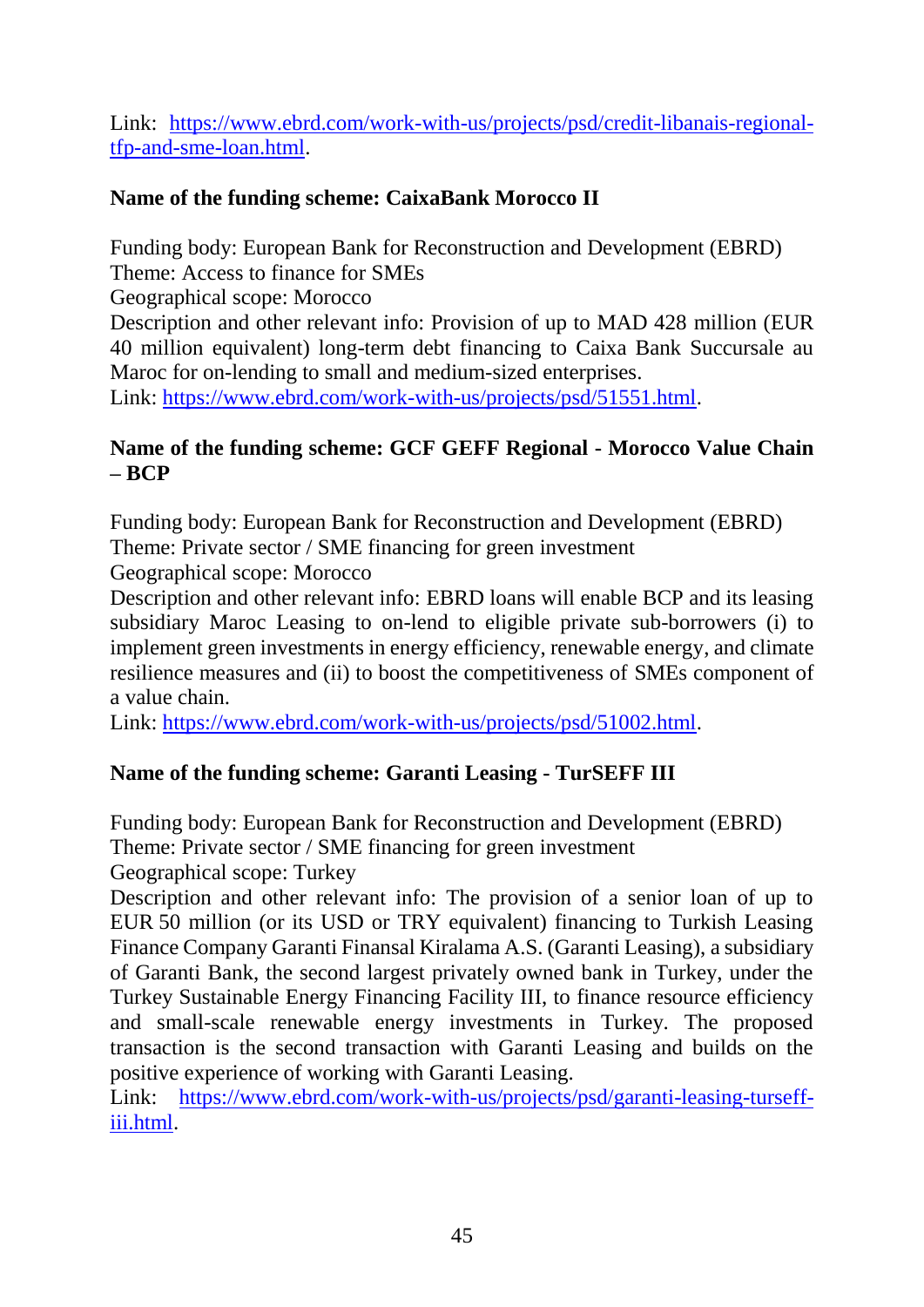#### **Name of the funding scheme: EU4Business. For Competitive and Innovative Local Economy**

Funding body: EU and German Federal Ministry for Economic Cooperation and Development (BMZ)

Theme: SME development and digital transformation

Geographical scope: Bosnia and Herzegovina

Description and other relevant info: The project aims to support the competitiveness, innovation and digital transformation of companies, and SMEs in particular, within three priority areas (agri-food and rural development, tourism and export-oriented sectors). To this end, it provides funding (approximately EUR 17.1 million between 2018 and 2022) and technical assistance to individual enterprises, farmers, star-ups and entrepreneurs. In addition, the project promotes improvement of the business environment in cooperation with BiH institutions. Link: [https://www.giz.de/en/downloads/003\\_BP\\_EU4Business\\_EN.pdf.](https://www.giz.de/en/downloads/003_BP_EU4Business_EN.pdf)

#### **Name of the funding scheme: [Palestinian Businesswomen's Association –](http://www.sharakat.ps/portfolio-items/palestinian-businesswomens-association-asala/) [Asala](http://www.sharakat.ps/portfolio-items/palestinian-businesswomens-association-asala/)**

Funding body: Sharakat Investment Fund

Theme: SME access to finance, women's empowerment

Geographical scope: Palestine

Description and other relevant info: The initiative provides financial assistance (mainly via loans) to women-led SMEs and women entrepreneurs, in particular those from poor communities.

Link: [http://www.asala.ps/en/home/.](http://www.asala.ps/en/home/)

#### **Name of the funding scheme: Middle East Partnership Initiative (MEPI) Local Grants Program**

Funding body: U.S. Department of State

Theme: Local development and SME support

Geographical scope: Algeria, Israel, Jordan, Lebanon, Morocco, Tunisia

Description and other relevant info: The programme is announced on a yearly basis and targets local civil society organisations, NGOs and community groups, as well as private, professional and educational organisations. Eligible topics include economic and infrastructure development, improvement of regulatory and administrative environment, support to SMEs, skills development and women's empowerment. While LRAs are not eligible to apply for funds directly, publicprivate partnerships are encouraged in the implementation of the selected projects. Link: [https://mepi.state.gov/wp-content/uploads/sites/283/MEPI-Local-Grants-](https://mepi.state.gov/wp-content/uploads/sites/283/MEPI-Local-Grants-Program-2020-NOFO1.pdf)[Program-2020-NOFO1.pdf.](https://mepi.state.gov/wp-content/uploads/sites/283/MEPI-Local-Grants-Program-2020-NOFO1.pdf)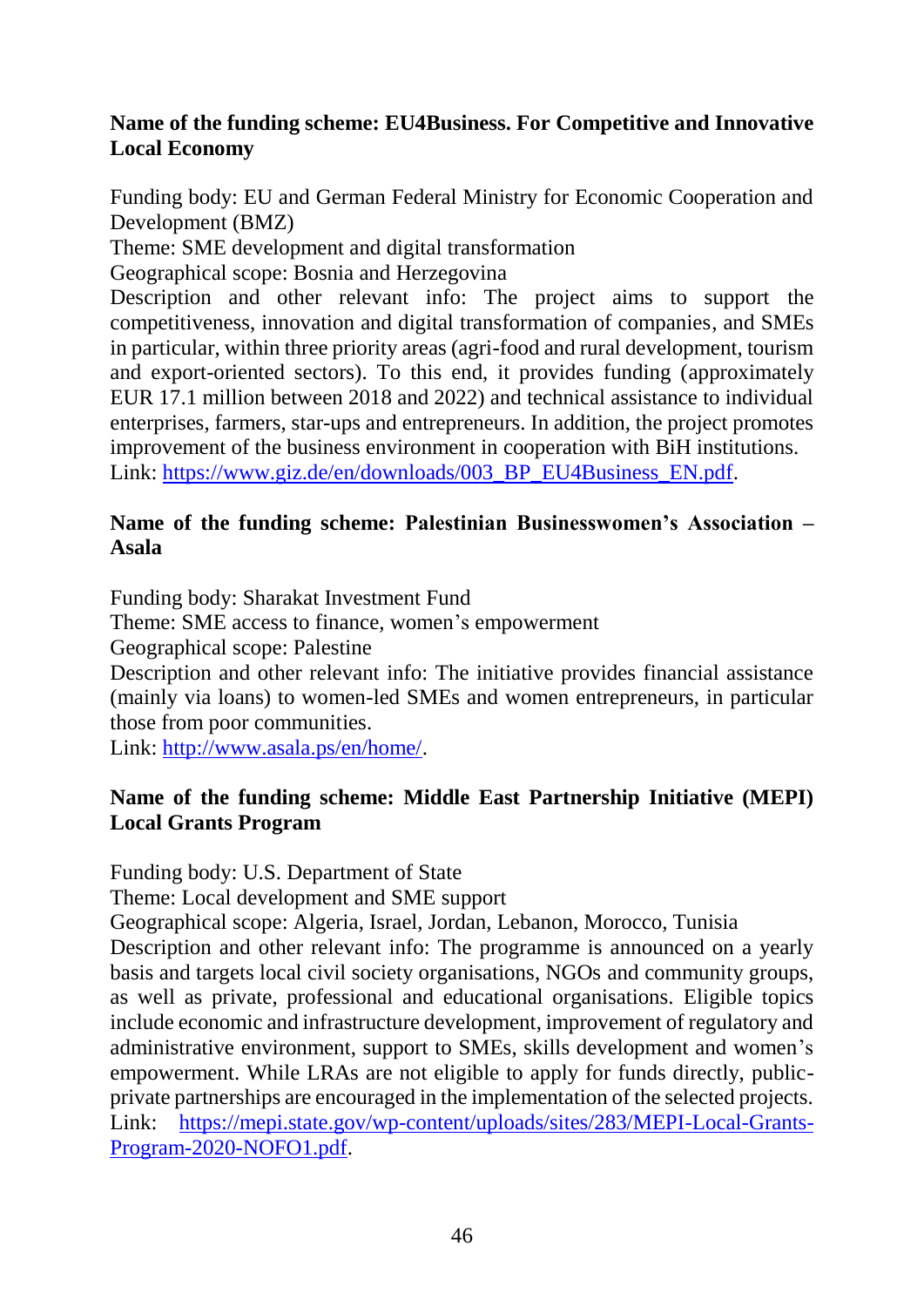#### **Name of the funding scheme: Promotion of Economic Growth and Local Development in Remote Regions of Morocco (PEDEL)**

Funding body: German Federal Ministry for Economic Cooperation and Development (BMZ)

Theme: SME development

Geographical scope: Morocco

Description and other relevant info: The project is jointly implemented by the Ministry of the Interior of the Kingdom of Morocco and local partners throughout eight provinces in the South-East of Morocco (i.e. Al Haouz, Azilal, Errachidia, Midelt, Ouarzazate, Tata, Tinghir, Zagora). It targets local SMEs in particular and aims to support the economic development of 9,450 companies by 2022. Local multi-stakeholders platforms including the public and private sectors and civil society representatives support local value chains, organise networking and marketing events, and provide training and advisory services to the SMEs. By 2020, the project has already improved performance of 4,380 enterprises. Link: [https://www.GIZ.de/en/worldwide/33847.html.](https://www.giz.de/en/worldwide/33847.html)

#### **Name of the funding scheme: Promotion of Micro, Small and Medium-Sized Enterprises**

Funding body: German Federal Ministry for Economic Cooperation and Development (BMZ)

Theme: SME development, SME access to finance

Geographical scope: Morocco

Description and other relevant info: The project is implemented in coordination with the Moroccan Ministry of Industry, Trade and the Green and Digital Economy (MICEVN), the National Agency for the Promotion of Small and Medium-sized Enterprises (MarocPME), the Ministry of Economy and Finance (MEF) and the National Committee for the Business Environment (CNEA). It aims to improve the regulatory and business environment, including access to funding, for SMEs. The project has already helped to digitise administrative procedures in eight regions and expand support, advisory and training (e.g. 'Virtual Academy') services for SMEs. In addition, the project aims to facilitate access to suitable financial products for SMEs via Business Angel networks and a draft law on crowdfunding, among others. Since 2017, about 6,500 Moroccan SMEs, including 43% of women-led companies, have benefited from support and training services.

Link: [https://www.GIZ.de/en/worldwide/20155.html.](https://www.giz.de/en/worldwide/20155.html)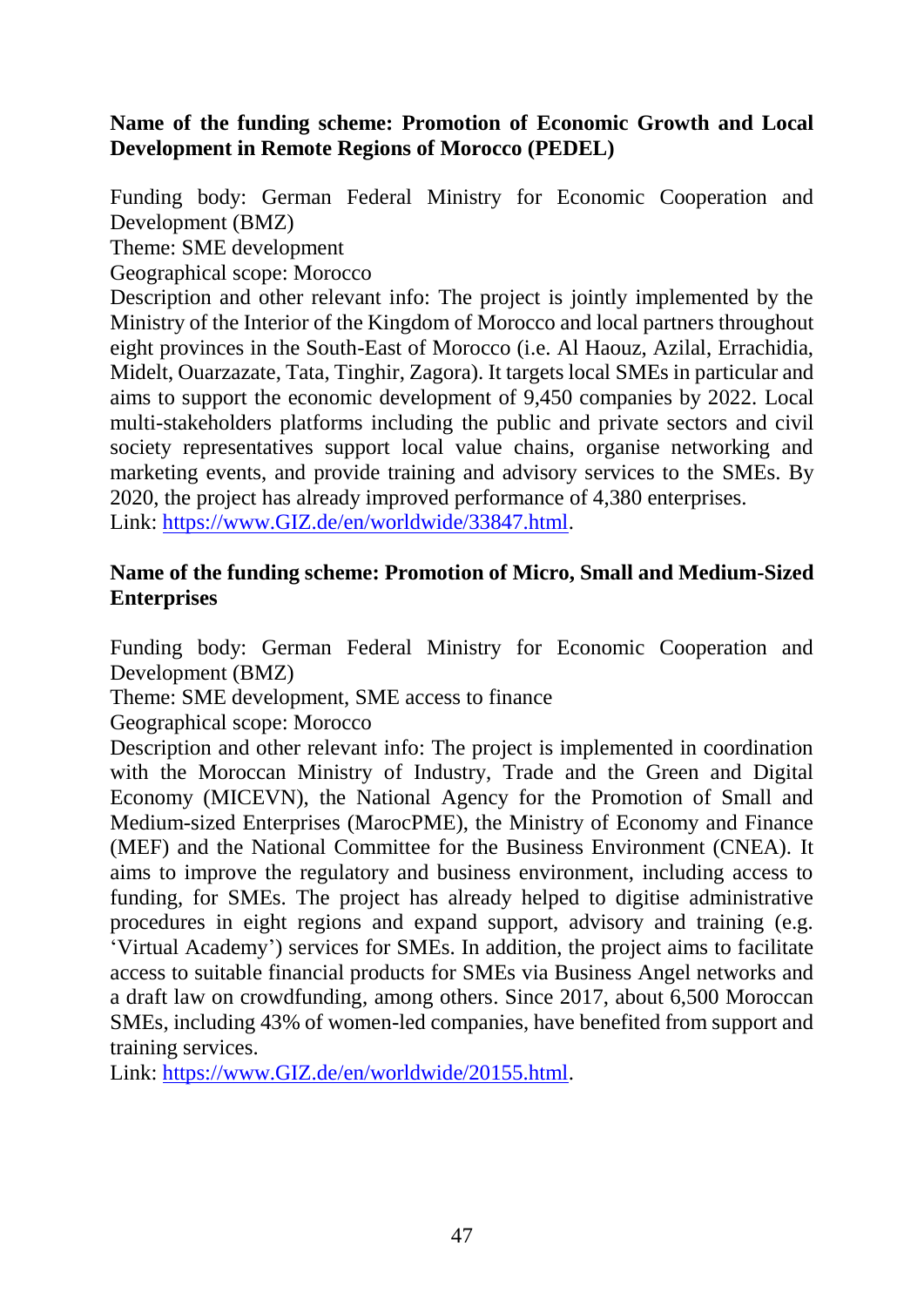#### **Name of the funding scheme: Promotion of Access to Financial Services for Small and Medium Enterprises**

Funding body: German Federal Ministry for Economic Cooperation and Development (BMZ)

Theme: SME access to finance

Geographical scope: Egypt

Description and other relevant info: In cooperation with the Egyptian Financial Supervisory Authority (EFSA), the project aims to improve the availability of non-bank financial services to SMEs. The main pillars include (1) enhancing the regulatory and supervisory framework for non-bank financial institutions (NBFIs); (2) raising incentives for NBFIs to finance SMEs by improving guarantee models in cooperation with the Credit Guarantee Company (CGC); and (3) improving financial market infrastructure via training services for NBFIs. In addition, the project helps establish local investor networks and organise networking and pitching events for SMEs and start-ups.

Link: [https://www.GIZ.de/en/worldwide/43438.html.](https://www.giz.de/en/worldwide/43438.html)

#### **Name of the funding scheme: Innovation, Employment and Regional Economic Development**

Funding body: German Federal Ministry for Economic Cooperation and Development (BMZ)

Theme: SME digitalisation, skills formation, regional development

Geographical scope: Tunisia

Description and other relevant info: The project focuses on Industry 4.0 and aims to (1) improve the economic performance and growth potential of Tunisian SMEs from both the supply and demand sides and (2) raise awareness on the benefits of digitalisation for Tunisian SMEs. Specifically, it targets jobseekers and youth, in particular, to improve their qualifications and skills via tailored training (e.g. via e-learning platform – 'Tunicod'). The project also provides needs-based consulting and the development services to SMEs in, among others, digital transformation, marketing and human resources. One of the outcomes of the project includes the creation of a digitalisation action plan with the Ministry of Industry and the establishment of the regional economic promotion agency in the region of Sfax, which brings together public and private stakeholders, universities and civil society organisations to promote the region's innovation potential and investment attractiveness.

Link: [https://www.GIZ.de/en/worldwide/36601.html.](https://www.giz.de/en/worldwide/36601.html)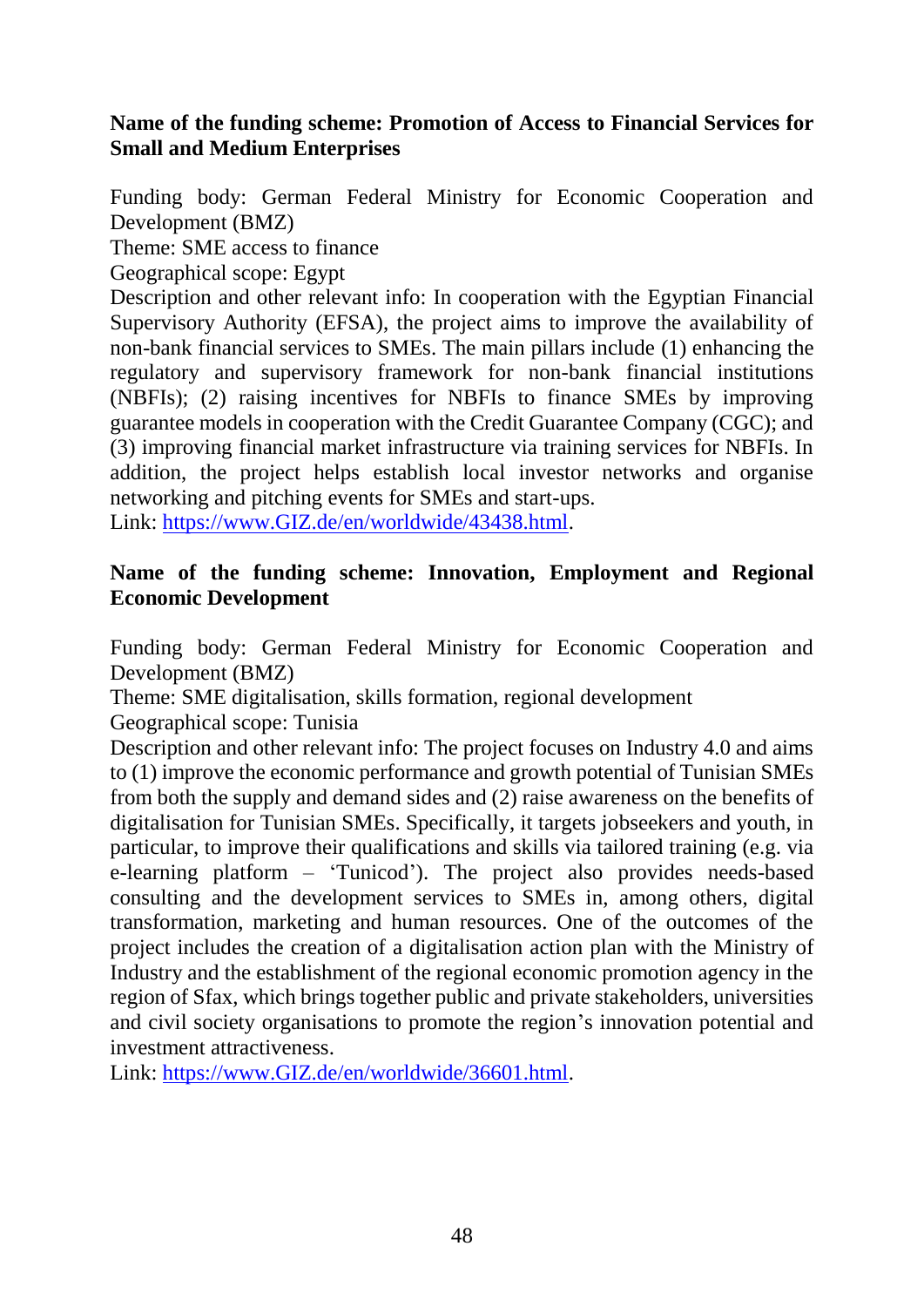#### **Name of the funding scheme: Financing Innovative Startups and Small and Medium Enterprises Project**

Funding body: The World Bank (International Bank for Reconstruction and Development)

Theme: SME access to finance

Geographical scope: Morocco

Description and other relevant info: The project aims to improve the entrepreneurship ecosystem, promote innovation among SMEs and to provide them with accessible and early stage financing (e.g. angel/seed, microcredit, and others).

Link: [https://projects.worldbank.org/en/projects-operations/project](https://projects.worldbank.org/en/projects-operations/project-detail/P150928?lang=en&tab=overview)[detail/P150928?lang=en&tab=overview.](https://projects.worldbank.org/en/projects-operations/project-detail/P150928?lang=en&tab=overview)

#### **Name of the funding scheme: Financial Inclusion and Digital Economy DPF**

Funding body: The World Bank (International Bank for Reconstruction and Development)

Theme: SME access to finance, digital transformation

Geographical scope: Morocco

Description and other relevant info: The funding scheme amounts to EUR 434.9 million and supports the Government of Morocco's Digital 2020 Strategy and National Financial Inclusion Strategy. It carries an all-embracing objective to improve SMEs' access to finance and competitiveness, as well as to strengthen the digital transformation of public services and business activities. To this end, the target pillars of action include the development of angel/seed and venture-capital financing and affordable credit solutions for SMEs; consulting and support services in the financial and telecommunications sectors; and the improvement of digital and financial infrastructure.

Link: [https://projects.worldbank.org/en/projects-operations/project](https://projects.worldbank.org/en/projects-operations/project-detail/P168587?lang=en&tab=overview)[detail/P168587?lang=en&tab=overview.](https://projects.worldbank.org/en/projects-operations/project-detail/P168587?lang=en&tab=overview)

#### **Name of the funding scheme: Innovation and Digitalisation in SMEs in Bosnia and Herzegovina**

Funding body: German Federal Ministry for Economic Cooperation and Development (BMZ)

Theme: SME digitalisation

Geographical scope: Bosnia and Herzegovina

Description and other relevant info: The projects targets SMEs in traditional sectors (e.g. trade, tourism, agriculture, wood and metal processing, among others) and aims to raise awareness on and support the digitalisation of the BiH's SMEs. In cooperation with public actors at different administrative levels, who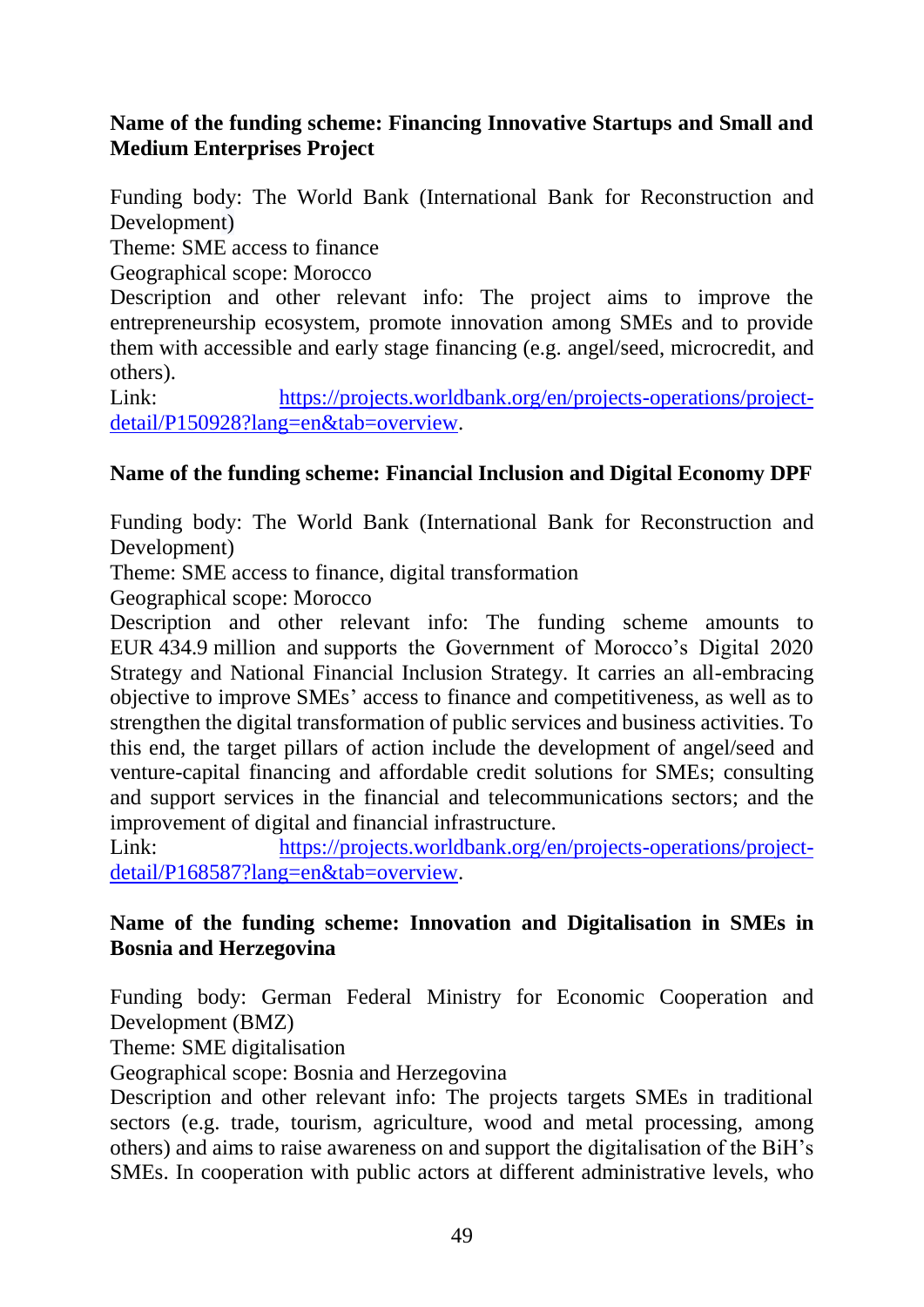benefit from consulting services on digital frameworks, the project helps to develop digitalisation strategies for SMEs. The main tools include long- and short-term experts and local subsidies.

Link: [https://www.GIZ.de/en/worldwide/76894.html.](https://www.giz.de/en/worldwide/76894.html)

#### **Name of the funding scheme: Tunisia Innovative Startups and SMEs Project**

Funding body: The World Bank (International Bank for Reconstruction and Development)

Geographical scope: Tunisia

Description and other relevant info: The funding scheme supports the facilitation and availability of finances for SMEs and start-ups. In addition, it promotes the development of entrepreneurship and innovation ecosystems in Tunisia and supports the digitalisation of SMEs.

Link: [https://projects.worldbank.org/en/projects-operations/project](https://projects.worldbank.org/en/projects-operations/project-detail/P167380?lang=en&tab=overview)[detail/P167380?lang=en&tab=overview](https://projects.worldbank.org/en/projects-operations/project-detail/P167380?lang=en&tab=overview)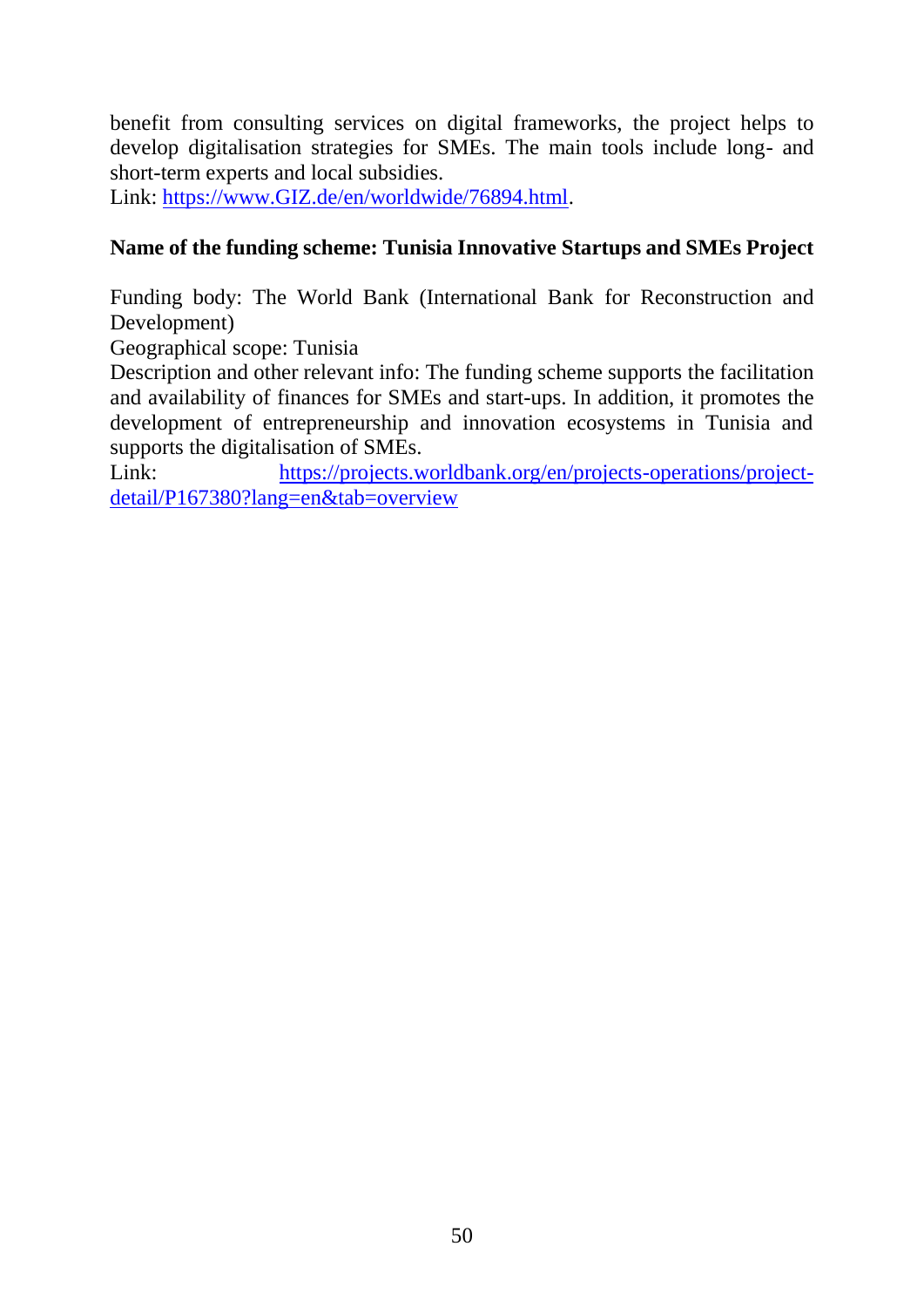### **Annex 3 Data matrix**

<span id="page-60-0"></span>

|                                                              | Albania | Algeria        | Herzegovina<br>and<br>Bosnia | Egypt                   | Israel | Jordan            | Lebanon        | Mauritania     | Montenegro | Morocco | Palestine | Tunisia | Turkey | <b>EU</b> | <b>MENA</b> |
|--------------------------------------------------------------|---------|----------------|------------------------------|-------------------------|--------|-------------------|----------------|----------------|------------|---------|-----------|---------|--------|-----------|-------------|
| Digitalization Index                                         | 0.26    | $\overline{0}$ | n/a                          | 0.34                    | 0.68   | 0.49              | 0.18           | n/a            | 0.42       | 0.38    | n/a       | 0.33    | 0.5    | 0.6       | 0.46        |
| <b>Institutional and regulatory</b>                          |         |                |                              |                         |        |                   |                |                |            |         |           |         |        |           |             |
| Government Online Service Index                              | 70.77   | 13.08          | 36.93                        | 48.46                   | 80.77  | 43.85 41.54       |                | n/a            | n/a        | 63.08   | n/a       | 78.47   | 87.69  | 82.66     | 62.36       |
| Legal framework's adaptability to<br>digital business models | 45.05   | 32.07          | 18.8                         | 38.16                   |        | 83.93 53.03 27.14 |                | n/a            | n/a        | 43.51   | n/a       | 33      | n/a    | 54.38     | 55.34       |
| ICT regulatory environment                                   | 83.4    | 58.5           | 94.98                        | 80.89                   |        | 70.08 85.14 23.94 |                | n/a            | n/a        | 89.77   | n/a       | 73.75   | 96.72  | 93.15     | 72.55       |
| E-commerce legislation                                       | 100     | 50             | 100                          | 50                      | 100    | 50                | $\overline{0}$ | n/a            | n/a        | 100     | n/a       | 100     | 100    | 100       | 71.88       |
| Ease of doing business index                                 | 67.7    | 48.6           | 65.4                         | 60.1                    | 76.7   | 69                | 54.3           | 51.1           | 73.8       | 73.4    | 60        | 68.7    | 76.8   | 76.2      | 61.6        |
| Human capital                                                |         |                |                              |                         |        |                   |                |                |            |         |           |         |        |           |             |
| Digitalization<br>Enabling<br>Knowledge pillar               | n/a     | 38.3           | n/a                          | 55.9                    | 91.8   | 46.2              | 36.1           | $\overline{0}$ | 21.8       | 33.9    | n/a       | 26.7    | 47.9   | 65.5      | 51.7        |
| Firms (both large and SMEs) with<br>website                  | 53.48   | n/a            | 58.51                        | 42.97                   |        | 63.09 34.53 58.93 |                | n/a            | n/a        | 65.94   | n/a       | 61.92   | 61.63  | 76.12     | 48.86       |
| Share of Internet users in total<br>population (%)           | 73.5    | 58             | 80                           | 48.1                    | 80.9   | 85.3              | 81.3           | 20.9           | 71.5       | 64.3    | 66.3      | 66.8    | 83.3   | 88.22     | 70.93       |
| E-Participation Index                                        | 72.61   | 9.55           | 35.67                        | 47.77                   | 80.9   | 41.39             | 36.94          | n/a            | n/a        | 74.52   | n/a       | 77.07   | 84.08  | 84.22     | 60.17       |
| Socioeconomic gap in use of<br>digital payments              | 22.8    | 60.38          | 62.05                        | 37.66 81.31 54.62 30.08 |        |                   |                | n/a            | n/a        | 30.05   | n/a       | 35.33   | 68.25  | 87.03     | 58.17       |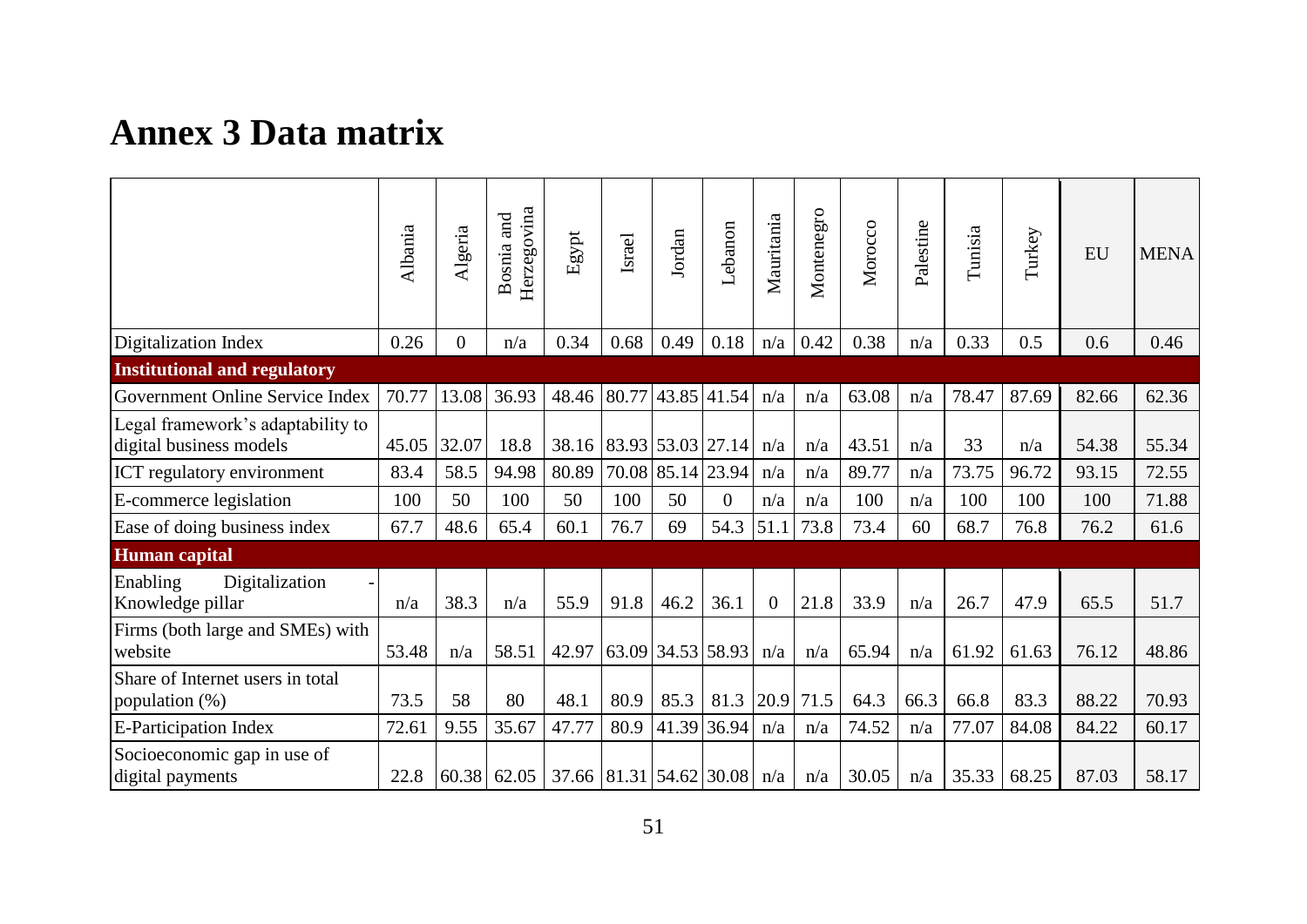| <b>Infrastructure</b>                              |       |       |                                           |             |      |      |       |      |     |       |     |       |       |       |       |
|----------------------------------------------------|-------|-------|-------------------------------------------|-------------|------|------|-------|------|-----|-------|-----|-------|-------|-------|-------|
| Enabling<br>Digitalization<br>Connectivity pillar  | n/a   | 28.4  | n/a                                       | 45.5        | 56.7 | 53.4 | 42.7  | 35.9 | 76  | 66.5  | n/a | 58.7  | 33    | 61.9  | 50.8  |
| Enabling Digitalization -<br>Infrastructure pillar | n/a   | 32.9  | n/a                                       | 28.4        | 76   | 49   | 43.9  |      | 43  | 31.4  | n/a | 36.4  | 66    | 73.2  | 52.3  |
| Availability of local online<br>content            |       |       | 40.33 39.43 56.21 57.52 98.05 67.34 31.68 |             |      |      |       | n/a  | n/a | 51.41 | n/a | 39.46 | n/a   | 72.65 | 57.29 |
| Rural gap in use of digital<br>payments            | 24.03 | 89.99 | 75.01                                     | 53.11 65.55 |      | 100  | 71.37 | n/a  | n/a | 0     | n/a | .44   | 59.78 | 72.9  | 51.63 |

*Note: The Digitalization Index is provided on a scale from 0 (worst performance) to 1 (best performance). The rest of the scores are provided on a scale from 0 (worst performance) to 100 (best performance).*

*Sources: Camara and Tuesta, 2017; Euler Hermes, 2018; Portulans Institute and WITSA*, *2019; and World Internet Usage Statistics, 2020.*